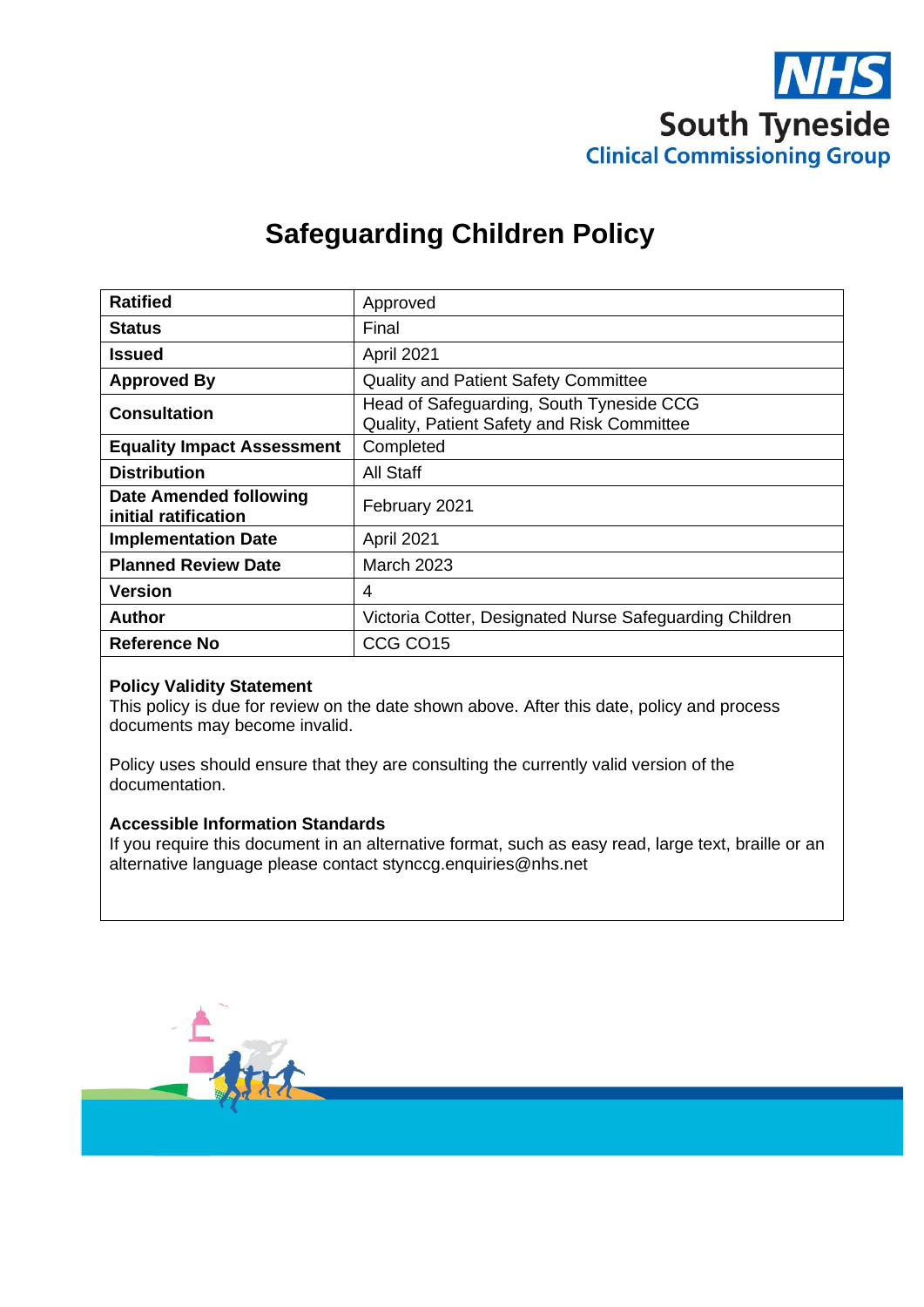# **Version Control**

| <b>Version</b> | <b>Release Date</b> | <b>Author</b>          | <b>Update comments</b>                                                                                                                                                                             |  |  |
|----------------|---------------------|------------------------|----------------------------------------------------------------------------------------------------------------------------------------------------------------------------------------------------|--|--|
| V <sub>1</sub> | 28 February<br>2013 | <b>Liane Cotterill</b> | Policy adopted by Clinical<br>Commissioning Group (CCG)<br>as part of policy suite<br>developed by NECS.                                                                                           |  |  |
| V1.1           | 2 April 2014        | <b>Liane Cotterill</b> | Re-styled to CCG policy<br>standard                                                                                                                                                                |  |  |
| V <sub>2</sub> | January 2015        | Carol<br>Drummond      | Definitions updated to include<br>Domestic Abuse, Prevent,<br>Children at risk of sexual<br>exploitation, female genital<br>mutilation, exec lead for<br>safeguarding children.                    |  |  |
|                |                     |                        | Paragraphs 9.3 and 9.6<br>removed and section<br>renumbered.                                                                                                                                       |  |  |
|                |                     |                        | Section 9.12 DBS to be<br>carried out every 3 years for<br>staff.                                                                                                                                  |  |  |
|                |                     |                        | Section 9.13 updated.                                                                                                                                                                              |  |  |
|                |                     |                        | Duties and responsibilities<br>updated.                                                                                                                                                            |  |  |
|                |                     |                        | Safeguarding Children and<br>Young People Roles and<br><b>Competencies for Health</b><br>Care Staff, Intercollegiate<br>Document, 2014                                                             |  |  |
|                |                     |                        | The CCG as a matter of good<br>practice will ensure a DBS is<br>undertaken for relevant staff<br>every 3 years<br>Working<br>Appendix<br>5<br>in<br>Together<br>Safeguard<br>to<br>Children, 2010. |  |  |
|                |                     |                        | Statutory guidance updated.                                                                                                                                                                        |  |  |
|                |                     |                        | Best practice guidance<br>updated.                                                                                                                                                                 |  |  |
|                |                     |                        | Appendix B updated.                                                                                                                                                                                |  |  |
| V <sub>3</sub> | February<br>2019    | Carol<br>Drummond      | Natural Review.                                                                                                                                                                                    |  |  |
| V <sub>4</sub> | February<br>2021    | Victoria<br>Cotter     | Natural Review.                                                                                                                                                                                    |  |  |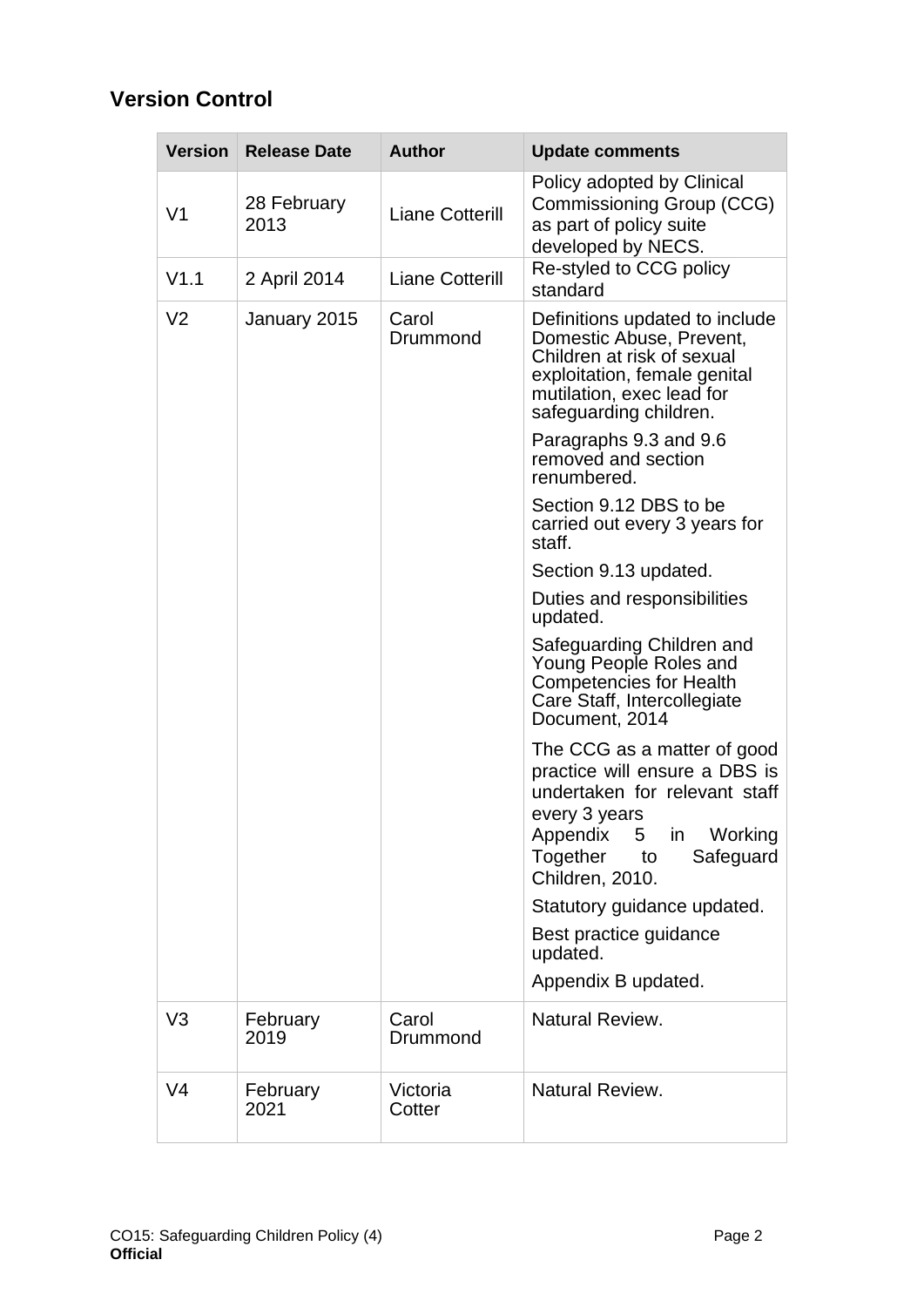# **Approval**

| Role     | <b>Name</b>          | <b>Date</b>       |
|----------|----------------------|-------------------|
| Approval | <b>QPS Committee</b> | February 2015 (1) |
| Approval | <b>QPS Committee</b> | December 2016 (2) |
| Approval | <b>QPS Committee</b> | May 2019 (3)      |
| Approval | <b>QPS Committee</b> | April 2021 (4)    |

# **Review**

This document will be reviewed twelve months from its issue date and then every two years after its first review.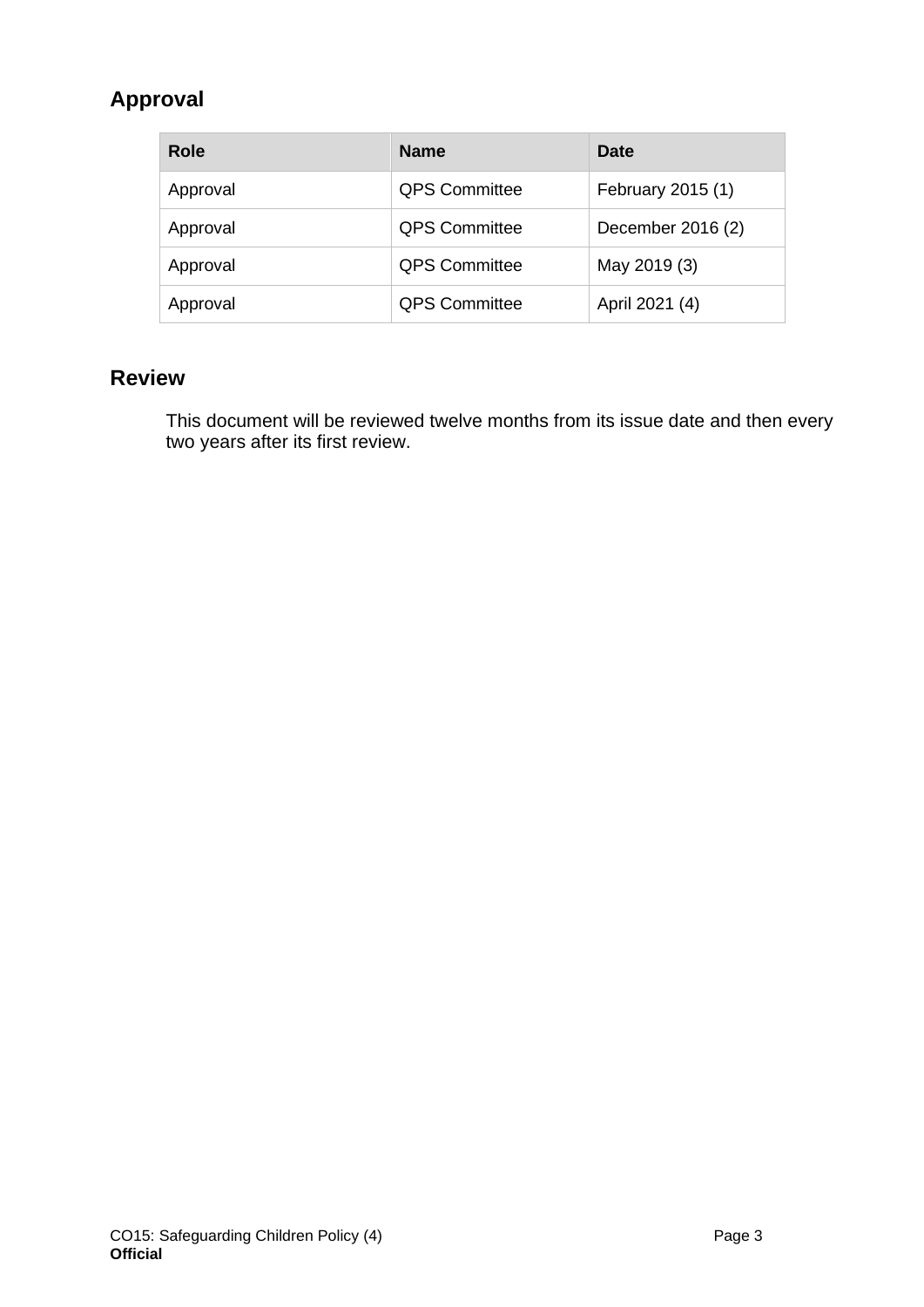# **Contents**

| 1. |  |
|----|--|
| 2. |  |
| 3. |  |
| 4. |  |
| 5. |  |
| 6. |  |
| 7. |  |
| 8. |  |
| 9. |  |
|    |  |
|    |  |
|    |  |
|    |  |
|    |  |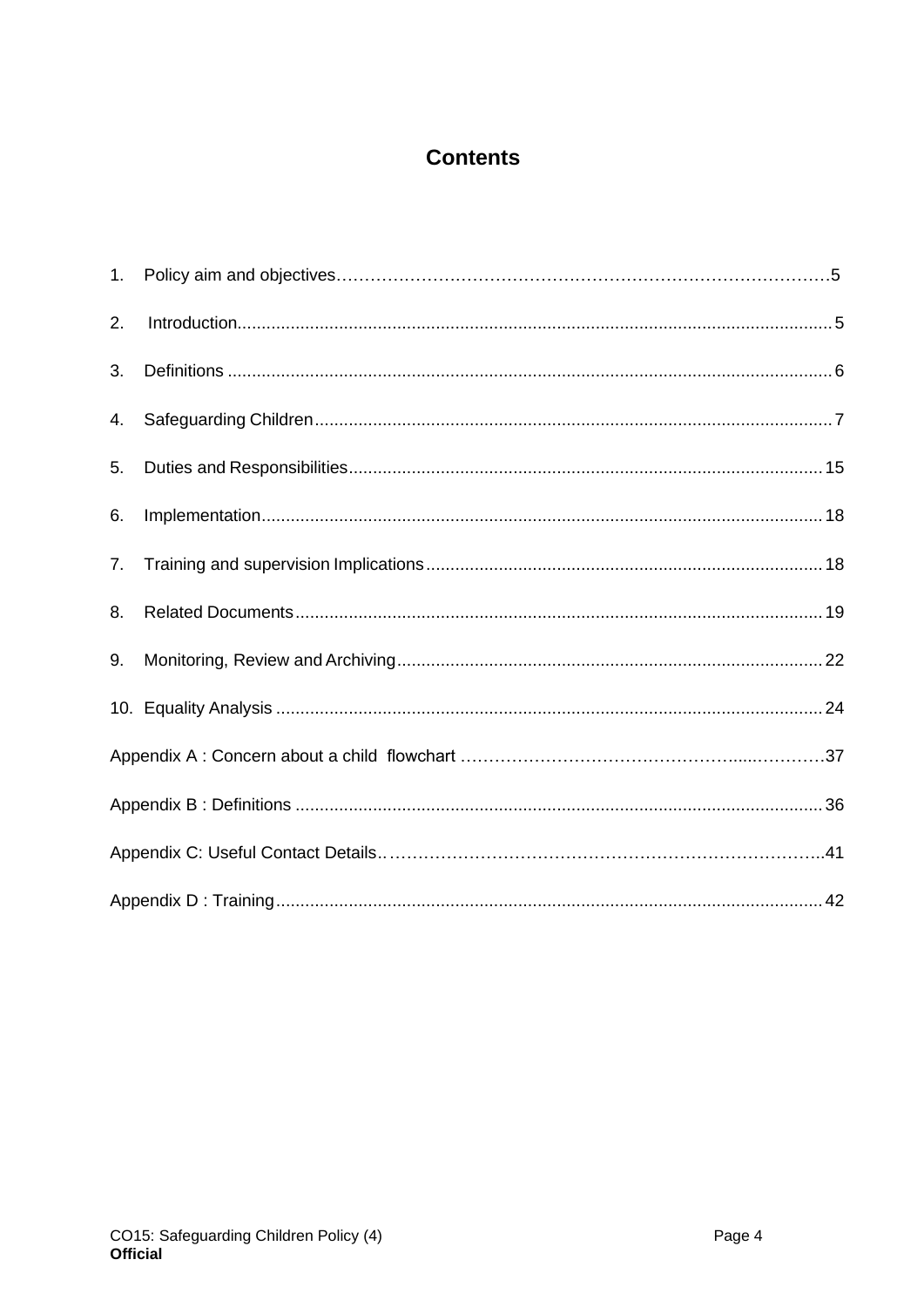## <span id="page-4-0"></span>**1. Aims and Objectives**

### **Aim**

To provide a framework for staff to understand their responsibilities in enabling the safe and effective safeguarding of children within NHS South Tyneside Clinical Commissioning Group (the CCG).

### **Objectives**

- Protect children from harm
- Ensure the CCG is adhering to the standards listed in this policy
- Ensure all staff are aware of their responsibilities in respect of safeguarding children
- Employees know how to access the policies, procedures, training and advice which enable them to practice effectively and to fully participate in the multi-agency safeguarding of children

### **2. Introduction**

For the purposes of this policy, NHS South Tyneside Clinical Commissioning Group will be referred to as "the CCG".

The CCG aspires to the highest standards of corporate behaviour and clinical competence, to ensure that safe, fair and equitable procedures are applied to all organisational transactions, including relationships with patients their carers, public, staff, stakeholders and the use of public resources. In order to provide clear and consistent guidance, the CCG will develop documents to fulfil all statutory, organisational and best practice requirements and support the principles of equal opportunity for all.

The CCG is required to fulfil its legal duties under the Children Act 1989, Section 11 of the Children Act 2004, Statutory Guidance on promoting the health and well-being of Looked After Children (DH, 2015) and statutory responsibilities in *Working Together to Safeguard Children,* HM Gov. (2018). All staff working within the CCGs' health economy that commission or provide children's services must make safeguarding and promoting the welfare of children an integral part of the care they offer to children and their families.

This policy outlines how as a commissioning organization, the CCG will fulfil its legal duties and statutory responsibilities effectively both within its own organisation and across its local health economy via its commissioning arrangements. The CCG will ensure it has in place robust structures, systems, standards and an assurance framework, which are in accordance with the legal structure and with Local Safeguarding Children and Adult Partnership within the CCG area.

The CCG's arrangements will ensure that both its own functions and services provided on its behalf are discharged with regard to the need to safeguard and promote the welfare of children.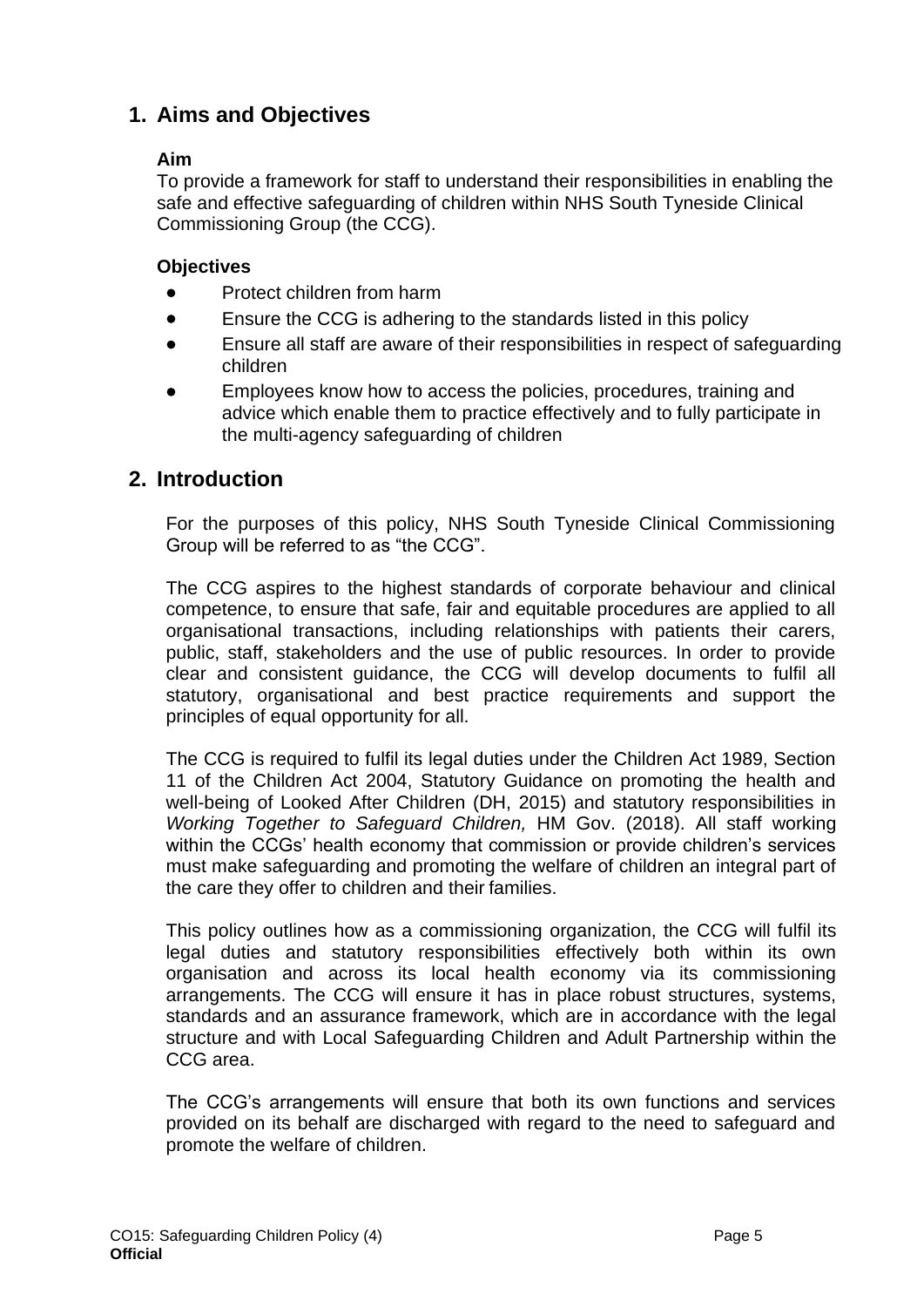The CCG champions the rights of all children and young people not to be abused, neglected or exploited and to have the right to be happy, healthy, safe and productive in their contributions to society.

### **2.1 Status**

This policy is a corporate policy.

### **2.2 Purpose and Scope**

This policy describes how the CCG will discharge its responsibility for ensuring its own organisation and the health services it commissions, fulfill the duty to safeguard and promote the welfare of children up to the age of 18 years of age.

The CCG will ensure compliance with the requirements of Section 11 of the Children Act 2004, Statutory Guidance on promoting the health and well-being of Looked After Children (DH, 2015) and *Working Together to Safeguard Children,* 2018.

This policy applies to all staff employed by the CCG – including any agency, selfemployed or temporary staff.

All managers must ensure their staff are made aware of this policy and how to access it and ensure its implementation in their line of responsibility and accountability.

All CCG personnel have an individual responsibility for the protection and safeguarding of children and must know what to do if concerned that a child is being abused or neglected.

*'What to do if you are worried a child is being abused,' HM Government*  [https://www.education.gov.uk/publications/eOrderingDownload/6840-DfES-](https://www.education.gov.uk/publications/eOrderingDownload/6840-DfES-IFChildAbuse.pdf)[IFChildAbuse.pdf](https://www.education.gov.uk/publications/eOrderingDownload/6840-DfES-IFChildAbuse.pdf)

### <span id="page-5-0"></span>**3. Definitions**

- **3.1** Safeguarding and promoting the welfare of children means:
	- Protecting children from maltreatment
	- Preventing impairment of their mental and physical health or development
	- Ensuring children are growing up in circumstances consistent with the provision of safe and effective care
	- Taking action to enable all children to have the best outcomes
	- **3.2** Abuse and neglect are forms of maltreatment. Someone may abuse or neglect a child by inflicting harm, or by failing to act to prevent harm. Children may be abused within a family or an institutional or community setting, by those known to them, or, by a stranger/s. They may be abused by an adult or adults, or another child or children. Abuse can be willful or unintentional and can be seen in many different forms including physical, sexual and emotional abuse and neglect (Appendix B: Definitions).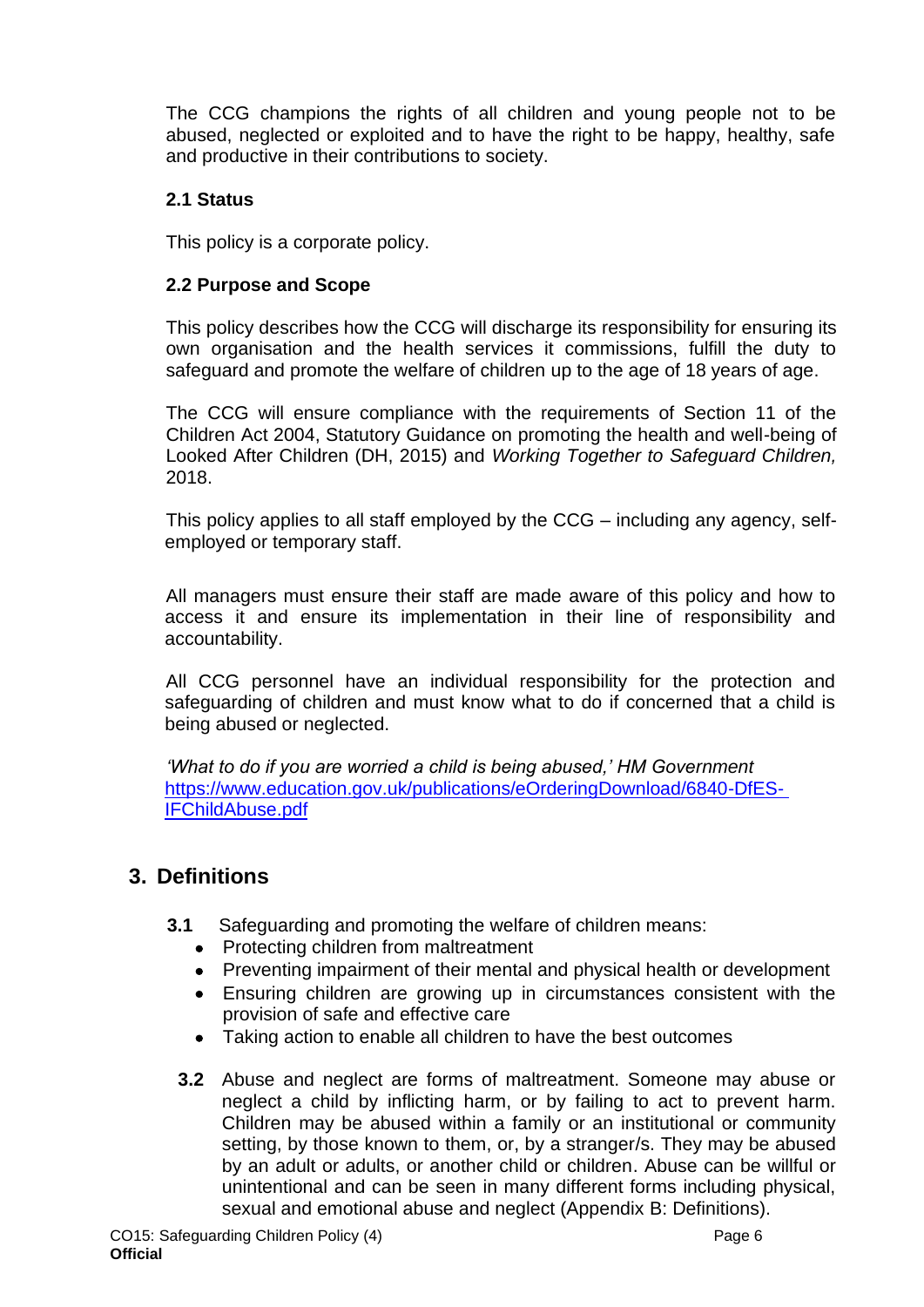**3.3** There is an expectation that all organisations have systems in place to identify early indicators of abuse, and that staff act quickly and effectively in partnership with other relevant agencies to safeguard children and young people when it is discovered that they are experiencing abuse. (Appendix A: What to do if you have concerns procedural flow chart )

### <span id="page-6-0"></span>**4. Safeguarding Children**

The Children Act 1989 provides a comprehensive framework for the care and protection of children. The fundamental principle that underpins the act is that the welfare of the child (under 18 years) is paramount.

From 1 April 2013 the CCG has a statutory duty under the Children Act 2004 to make arrangements for ensuring that its own functions, and services provided on its behalf, are fulfilled with regard to the need to safeguard and promote the welfare of children.

The NHS England and CCGs are required to review their arrangements with organisations from which they commission services so as to improve their oversight of safeguarding, and to ensure their GP practices have adequate leadership and training with regard to safeguarding children.

The publication in 2018 of the Government's revised *Working Together to Safeguard Children* statutory guidance addresses the principal recommendations addressed in The Wood Report (2016). The review set out the recommendations for making local safeguarding children boards (LSCBs) more effective. *Working Together* sets out how the three safeguarding partners, organisations and individuals should work together to safeguard and promote the welfare of children and provides clear direction for those responsible for commissioning and providing health services.

S*afeguarding Children and Young People Roles and Competencies for Health Care Staff,* Intercollegiate Document, 2019 and Looked After Children: knowledge, skills and competencies of health staff (RCN, RCPCH, 2015) set out levels of competencies, which all staff working in health care settings are expected to achieve. All staff must ensure they have the required skills, knowledge and competency for their role as set out in this document. These competencies are the minimum requirement for safeguarding children training and are used by the Care Quality Commission when inspecting health services.

The National Institute for Clinical Excellence (NICE*) Guidance 89 When to Suspect Child Maltreatment,* 2017 gives guidance about when health staff should consider and when they should suspect child maltreatment and what to do about it.

This CCG Policy should be used in conjunction with South Tyneside Safeguarding Children and Adult Partnership safeguarding children procedures, which state what staff must do where child abuse or neglect is considered, suspected or alleged.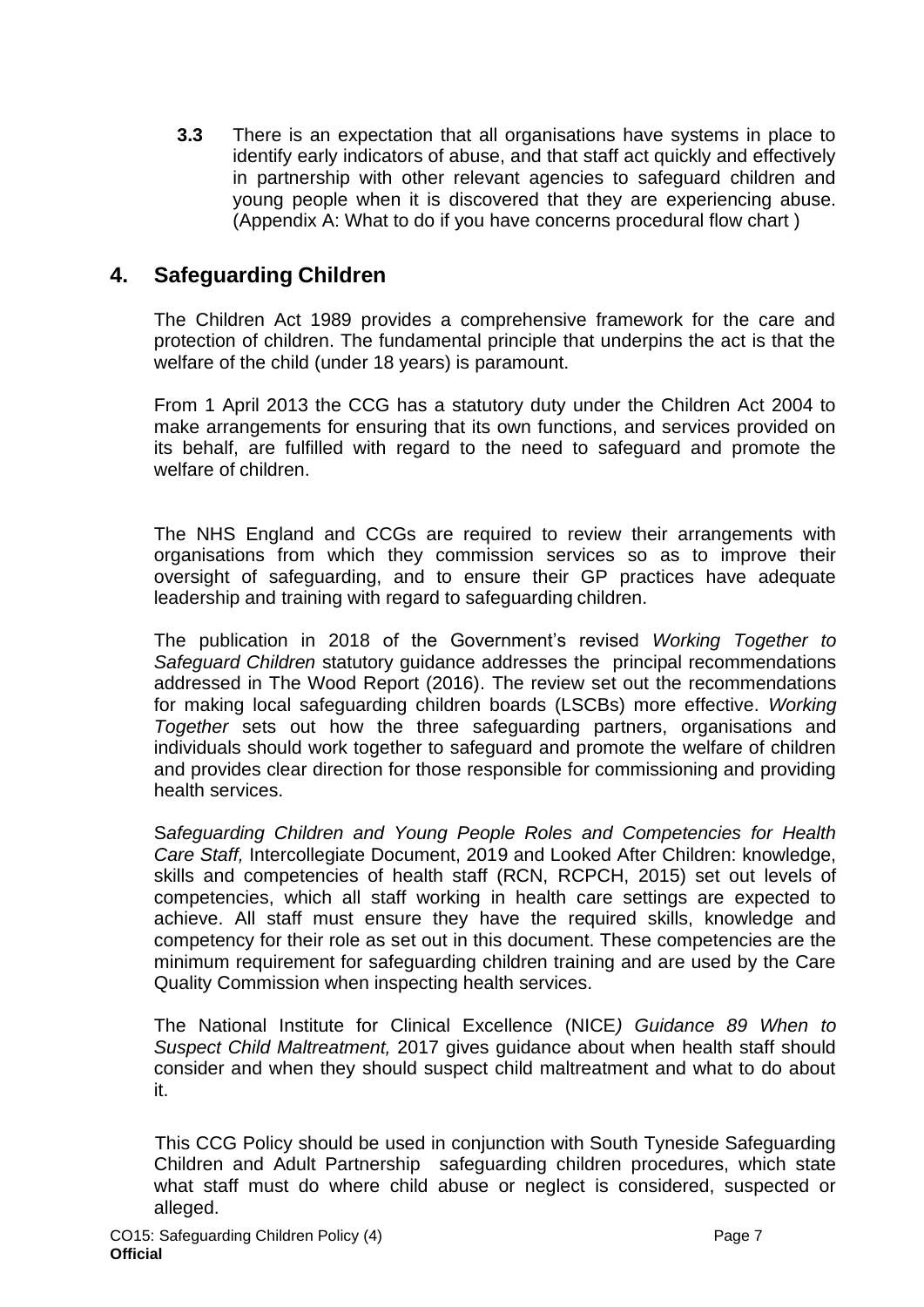#### **4.1 Governance and Accountability**

#### **Executive Lead [for Safeguarding Children]**

The Executive Board Lead for Safeguarding Children is the Executive Director of Nursing, Quality and Safety

The Safeguarding Children Statutory lead in the CCG is the Designated Nurse Safeguarding Children.

The CCG Governing Body is responsible for making certain all its NHS provider services have arrangements in place to meet statutory requirements relating to safeguarding and promoting the welfare of children and young people and that these arrangements are being complied with. The CCG governing body will assure itself that safeguarding children is a priority across the health economy and will receive regular reports and updates with reference to safeguarding children matters across its health economy.

The CCG will ensure effective leadership, commissioning and governance of safeguarding children services across the local health economy by:

- Ensuring a robust governance structure is in place to support the work of the South Tyneside Safeguarding Children Partnership and the CCG governing body in delivering safeguarding children responsibilities.
- Ensuring all commissioned services are fully aware of their local and statutory responsibilities regarding safeguarding children and that the CCG's commissioning, contracting, contract monitoring and quality assurance processes fully reflect this.
- Ensuring service specifications, invitations to tender and service contracts fully reflect safeguarding requirements as outlined in this policy with specific reference to the clear standards for service delivery.
- Monitoring safeguarding children compliance both within the CCG and across commissioned services, addressing weaknesses as a matter of priority.
- Reviewing Safeguarding Practice Reviews and their subsequent action plans and ensuring that learning from these is reflected in the strengthening of commissioning, quality assurance and practice, as relevant under s13 of the Children Act 2004.
- Ensuring a system is in place for escalating risks.

The South Tyneside Safeguarding Children and Adult Partnership have the responsibility for keeping children safe, as set out in the guidance under the Children Act 2004. This includes the prevention of significant harm or the risk of significant harm, as well as the wider remit of ensuring every child's welfare is safeguarded. The Executive Lead with responsibility for safeguarding children and the designated nurse and designated doctor for safeguarding children are members of the South Tyneside Safeguarding Children Partnership.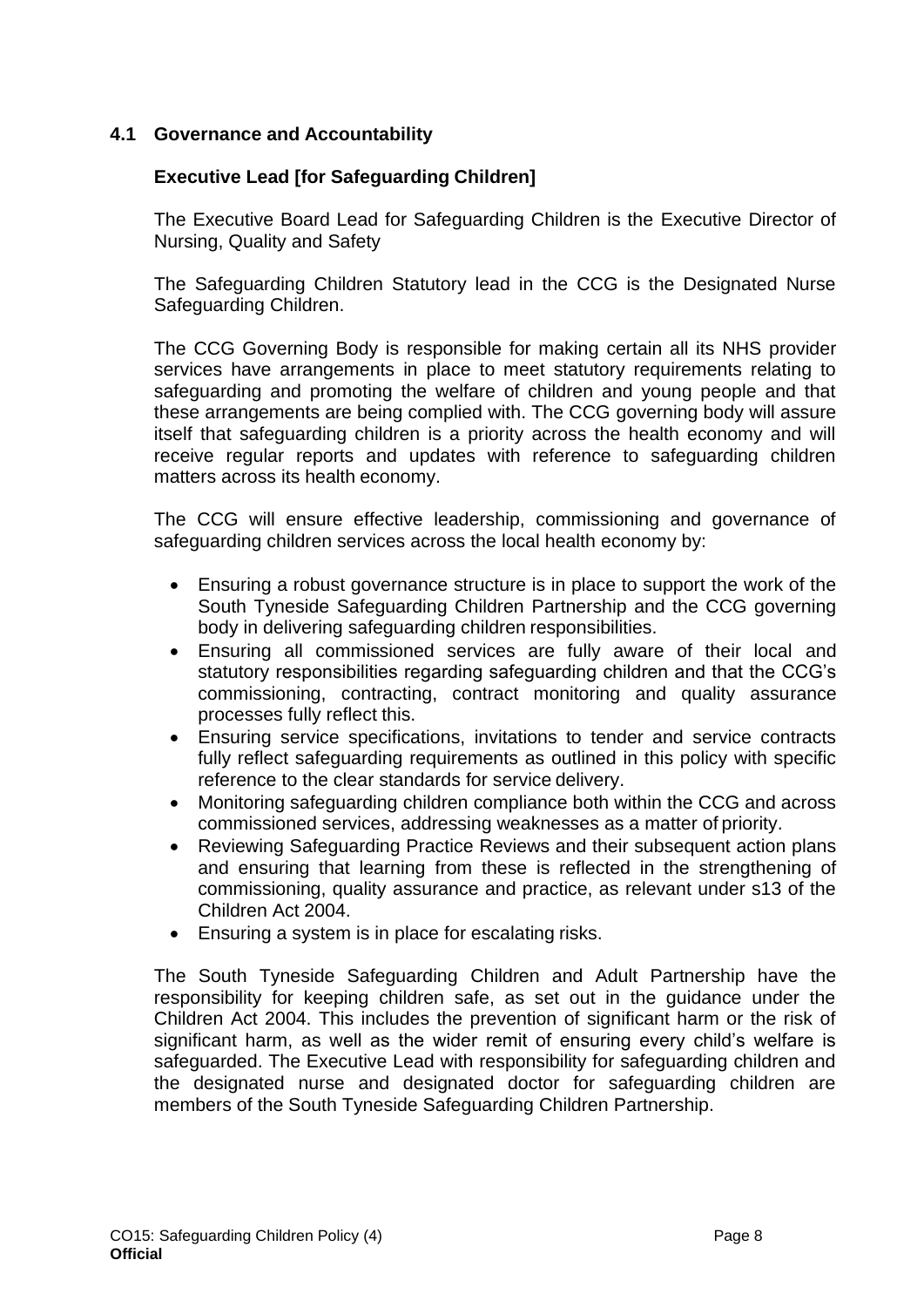### **4.2 Safeguarding Children Standards**

In accordance with the Children's NSF Standard 5, (2004) and the CQC Fundemental Standards for Quality and Safety, (2017) and *Working Together*  (2018) CCGs are ensuring clear service standards for safeguarding children and promoting their welfare are included in all commissioning arrangements as appropriate to the service. These include:

#### **4.2.1** Leadership and Accountability

- A lead senior manager who is informed about, and who takes responsibility for the actions of their staff in safeguarding and promoting the welfare of children.
- A senior lead for children and young people to ensure their needs are at the forefront of local planning and service delivery.
- Safeguarding children is integral to clinical governance and audit arrangements, and there is a clear line of accountability and responsibility for this.

#### **4.2.2** Policies / Strategies

- Each provider must have comprehensive up to date safeguarding children policy and procedures, which are in line with Government, CQC and LSCB guidance and take account of guidance from any relevant professional body. The policy should include a child's right to protection from abuse regardless of gender, ethnicity, disability, sexuality or beliefs. This policy must be accessible to staff at all levels.
- Clear priorities for safeguarding and promoting the welfare of children should be explicitly stated in providers' key policy documents and strategies.
- Clear principles should underpin direct work with children and families, which are child centered, focused on positive outcomes, informed by evidence and rooted in child development.

#### **4.2.3** Staff training and Continued Professional Development

- Staff should be trained and competent to be alert to potential indicators of abuse and neglect in children, know how to act on their concerns and fulfil their responsibilities in line with their Local Safeguarding Children Partnership requirements.
- A staff training strategy and programme should be in place that includes the levels of safeguarding children training appropriate to staff's roles and responsibilities. And compliant with the *Safeguarding Children and Young People Roles and Competencies for Health Care Staff*, Intercollegiate Document, 2019 and Looked After Children: knowledge, skills and competencies of health staff (RCN,RCPCH, 2015)
- A training database detailing the uptake of all staff training so employers can be alerted to unmet training needs and training provision can be planned.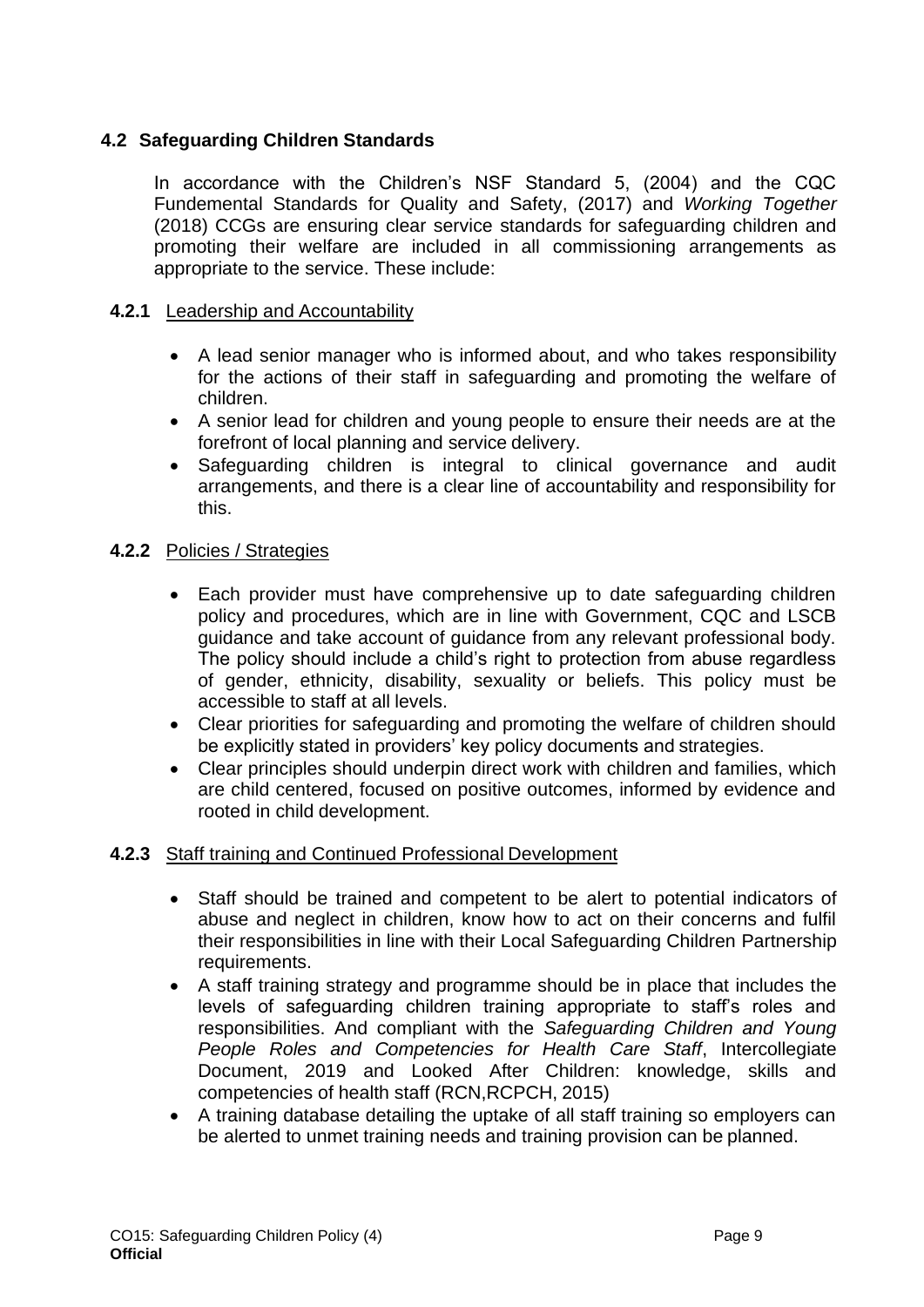• Staff as appropriate should be made aware of any new guidance or legislation and any recommendations from local and national serious case reviews and internal management reviews with regards to safeguarding children.

#### **4.2.4** Safe Recruitment and Vetting Procedures

Safe recruitment policies and practices including the necessary Criminal Records Bureau checks or equivalent checks via the Disclosure and Barring Service for all staff working with children must be in place and must make certain no person who is barred by the Independent Safeguarding Authority is recruited.

#### **4.2.5** Managing Allegations Against Staff and volunteers

South Tyneside Safeguarding Children's procedures explain the agreed arrangements for responding to allegations against staff, carers and volunteers. When the behaviour of a member of staff gives rise for concern these procedures must be followed. The procedures apply when an allegation or concern has arisen that a person who works with children has:

- Behaved in a way that has harmed a child, or may have harmed a child.
- Possibly committed a criminal offence against or related to a child.
- Behaved towards a child or children in a way that indicates he/she is unsuitable to work with children.

The Designated Officer for Allegations Against Staff should be a senior manager to whom allegations or concerns will be reported. A Deputy for the designated officer should also be identified.

- The CCG will ensure that all allegations of abuse against clinicians and staff, including where there is clear evidence that they are false or malicious, will be recorded and monitored using the organisation's incident management systems.
- Allegations that a clinician or member of staff has caused or been complicit in abuse or neglect (i.e. where there is no immediate evidence that it is false) must be reported to the Local Authority Designated Officer (LADO) and managed according to local multi-agency safeguarding children procedures. Liaison with NHS England will take place where CCG staff or members are subject to LADO reporting.
- CCG managers must also consider the need for temporary exclusion or redeployment under the disciplinary policy based on potential risk to the alleged victim or other children whilst investigation takes place.
- The CCG will ensure that all other concerns relating to the conduct or capability of staff are monitored and that any safeguarding related concerns are managed in accordance with this policy and local multiagency procedures.
- The CCG will ensure that any safeguarding concerns arising from disclosures made during the course of an investigation or other human resources process are managed in accordance with this policy and local multi-agency procedures.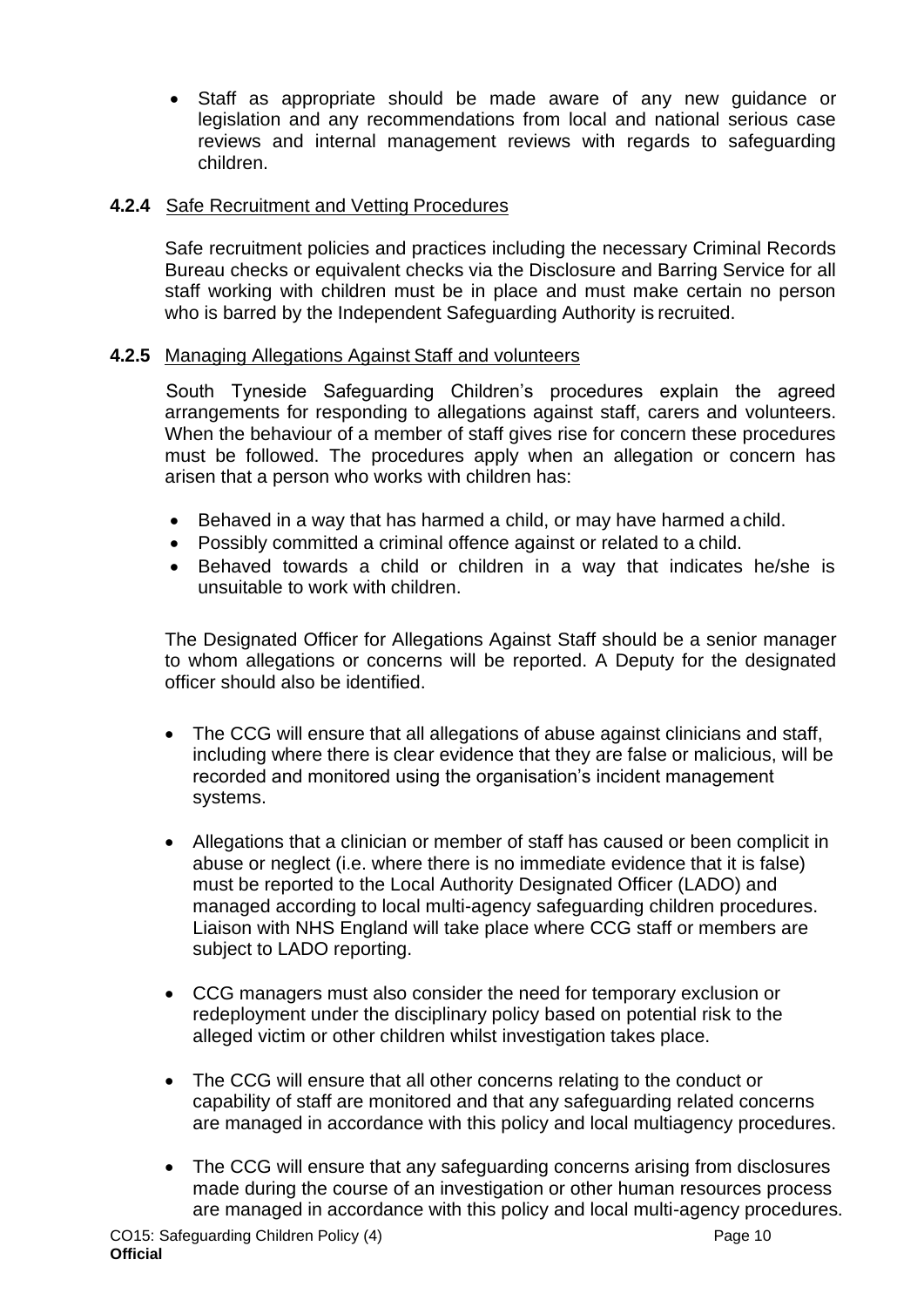### **4.2.6** Effective Inter-agency Working

- Staff should be aware of and where relevant trained to identify the need for early help and where appropriate use the Early Help Process..
- Staff should work together with other agencies in accordance with their policies and procedures.

### **4.2.7** Information Sharing

- Providers should have in place or have adopted local policies and procedures for sharing information where there are concerns for the welfare of a child.
- Senior Managers should promote good practice in information sharing according to the published national guidance; [Information sharing advice for](https://www.gov.uk/government/publications/safeguarding-practitioners-information-sharing-advice)  [safeguarding practitioners -](https://www.gov.uk/government/publications/safeguarding-practitioners-information-sharing-advice) GOV.UK (www.gov.uk)

### **4.2.8** Supervision

- Each provider should have a safeguarding children supervision policy in place, which has been agreed with the Designated Nurse Safeguarding Children and meets the requirements of national guidance and the Local Safeguarding Children and Adult Partnership .
- Staff should be aware how to contact their own Named Professional(s) for safeguarding or Safeguarding Children Lead for supervision /consultation.
- The requirement for staff supervision where children are considered to be at risk of significant harm is well documented (Lord Laming, Victoria Climbié Inquiry (2003), The National Service Framework for Children Young People and Maternity Services (2004). Working to ensure children are protected from harm requires sound professional judgments to be made; it is demanding and at times stressful for the staff carrying out this work. All staff should have access to advice and support from their managers and named and designated professionals.
- Consistent, high quality supervision is the cornerstone of effective safeguarding of children and young people and should be seen to operate effectively at all levels within the organisation (NSF for children, young people and maternity services Core standards DH DfES 2004).
- Supervision is an accountable, formal and agreed process which supports, assures and develops the knowledge, skills and values of an individual, group or team. Its purpose is to improve the quality of their work to achieve agreed outcomes (Providing Effective Supervision: Skills for Care & CWDC 2007).
- Effective supervision is essential to professional development, providing opportunity to put concerns into perspective and address issues that might otherwise be overlooked. Supervision enables reflection on actions already taken and planning for actions needed to develop. This helps the supervisee to develop confidence in decision making.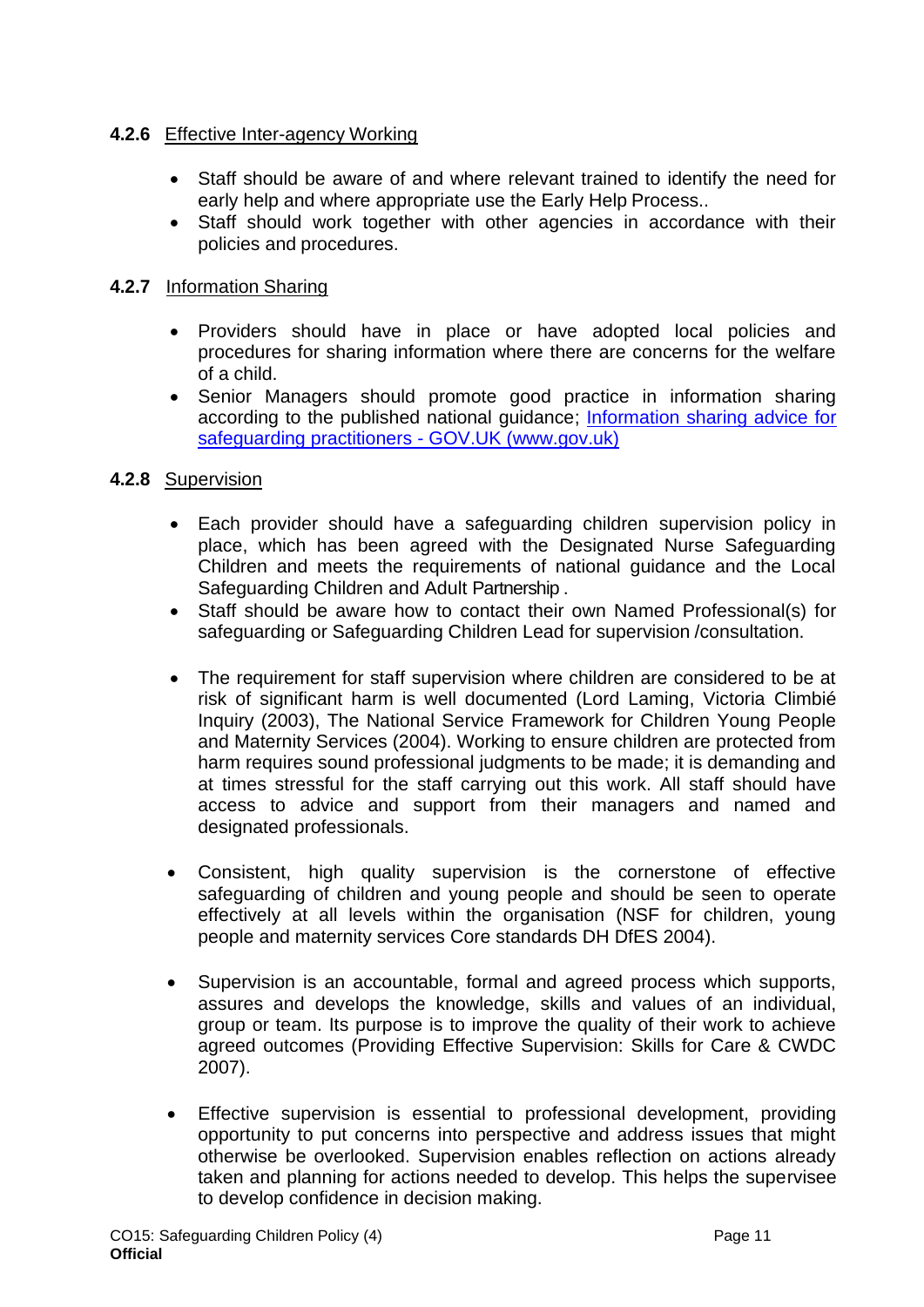- CCG staff requiring supervision are: Named and Designated Doctors, Designated Nurses, Specialist Safeguarding Practitioners and front-line staff working with children.
- The Safeguarding supervisor will be an appropriately qualified designated professional who has recognised supervision skills, training and up to date knowledge in legislation, policy and research relevant to safeguarding children; they should be fully accountable for the advice they give.
- Designated Doctors, Nurses and Named GPs will provide advice and guidance to staff with regards to the identification and management of safeguarding concerns.

#### **4.2.9** Response to Incidents and Complaints

• There should be a policy with regard to incidents, errors and complaints relating to any aspect of safeguarding children and it should include the requirement to inform the Named or Safeguarding lead within the organisation/practice.

#### **4.2.10** Child Safeguarding Practice Review (CSPRs)

• Providers will cooperate with any Local Safeguarding Children arrangements in conducting a Child Safeguarding Practice Review and will ensure any lessons coming out of the Review are learnt, fully shared and implemented.

#### **4.2.11** Child Death Reviews

- Providers involved with the management of child deaths, must be familiar with Local Safeguarding Children procedures for unexpected deaths in childhood.
- They must have arrangements in place to respond to the death of a child and the review process, including providing staff with the time and resources to fully engage in the process.

#### **4.3 Recruitment and Personnel Processes**

The CCG will ensure that safe recruitment processes are adhered to in accordance with the NHS employers' regulations, the Disclosure and Barring Service Independent Safeguarding Authority, Vetting and Barring Scheme Regulations identified in the Vulnerable Groups Act 2006. The CCG as a matter of good practice will ensure a DBS is undertaken for relevant staff every 3 years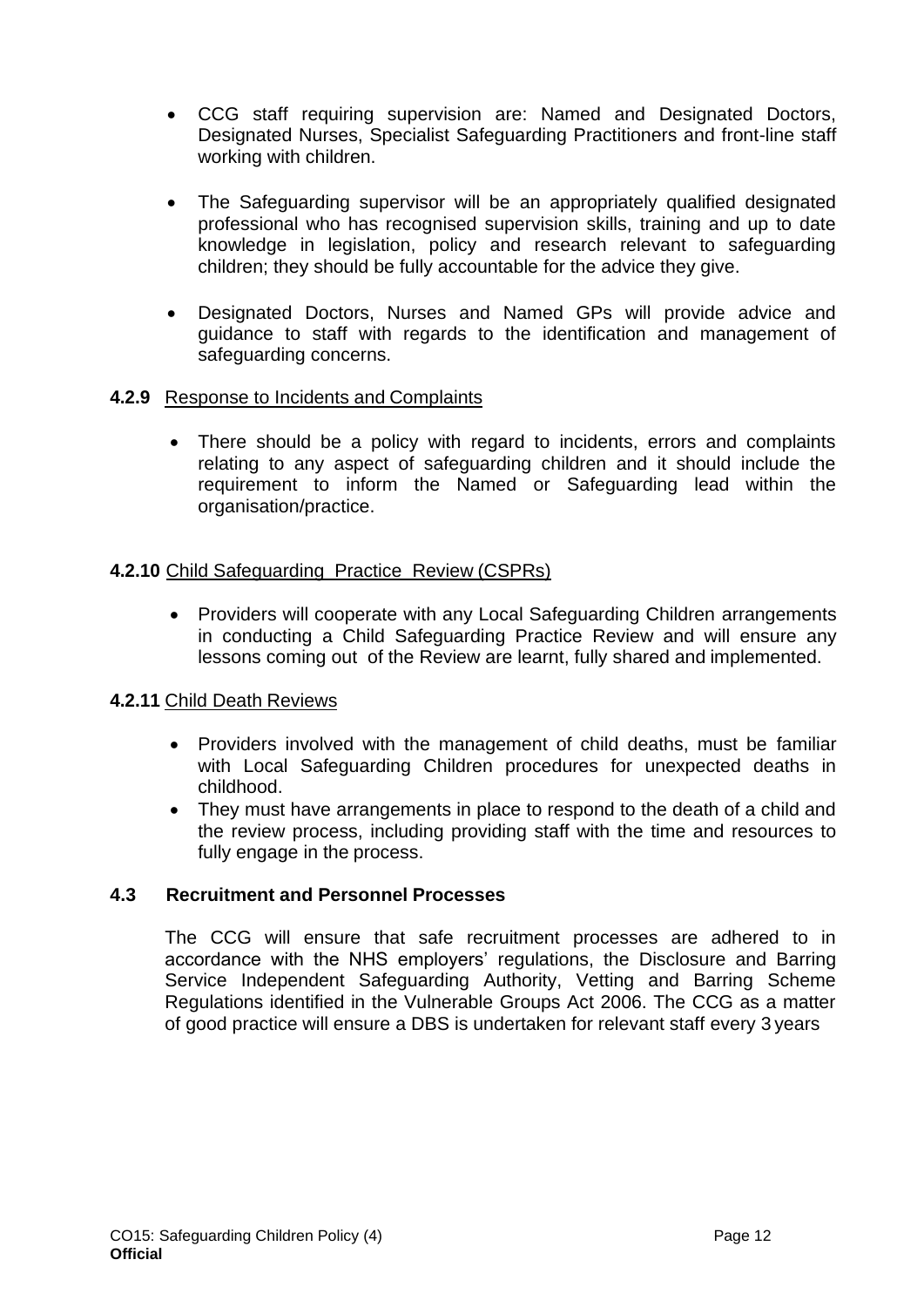#### **4.3.1 The Designated Officer has overall responsibility for:**

- Ensuring that the organisation deals with allegations in accordance with local procedures and its own organisation procedures.
- Instigating a serious incident if appropriate.
- Resolving any inter-agency issues.
- Liaising with the safeguarding partnership as required.

On receiving an allegation, and if the allegation meets the criteria, the Designated Officer will report it to the applicable Local Authority Designated Officer (LADO) within one working day. The LADO's role is to:

- Be involved in the management and oversight of individual cases and monitor their progress.
- Provide advice and guidance to employers and voluntary organisations.
- Liaise with the police and other agencies.

Any member of staff to whom an allegation or concern is first reported should treat the matter seriously and follow human resources procedures for dealing with allegations against staff.

The aim of the procedure is to afford greater safeguarding to children with regard to those working with them and to allow for allegations and concerns to be dealt with expeditiously, fairly, thoroughly and avoiding delays. See the local procedure for Managing Allegations against Adults Who Work with Children.

#### **4.4 Whistle Blowing**

The Whistle Blowing Policy enables concerns about malpractice to be raised at an early stage and in the right way without fear of reprisals or concern for safety. Safeguarding children issues should continue to be referred through the safeguarding partnership procedures.

#### **4.5 Incidents, Near Misses and Child Safeguarding Practice Reviews (CSPRs)**

The CCG will assure itself that all providers have in place policies, which ensure that employees record any near misses, incidents, unmet needs or serious incidents in relation to safeguarding children on their incident management forms and systems. All near misses, incidents or unmet needs will be investigated and managed by the relevant line manager in accordance with their incident management policies.

All providers and commissioners will notify the Designated Nurse Safeguarding Children of serious incidents when the child/children could become the subject of a Case Review. The CCG has a statutory duty to work in partnership with the agencies concerned with conducting a Review as in accordance with Chapter 4 of *Working Together to Safeguard Children,* 2018.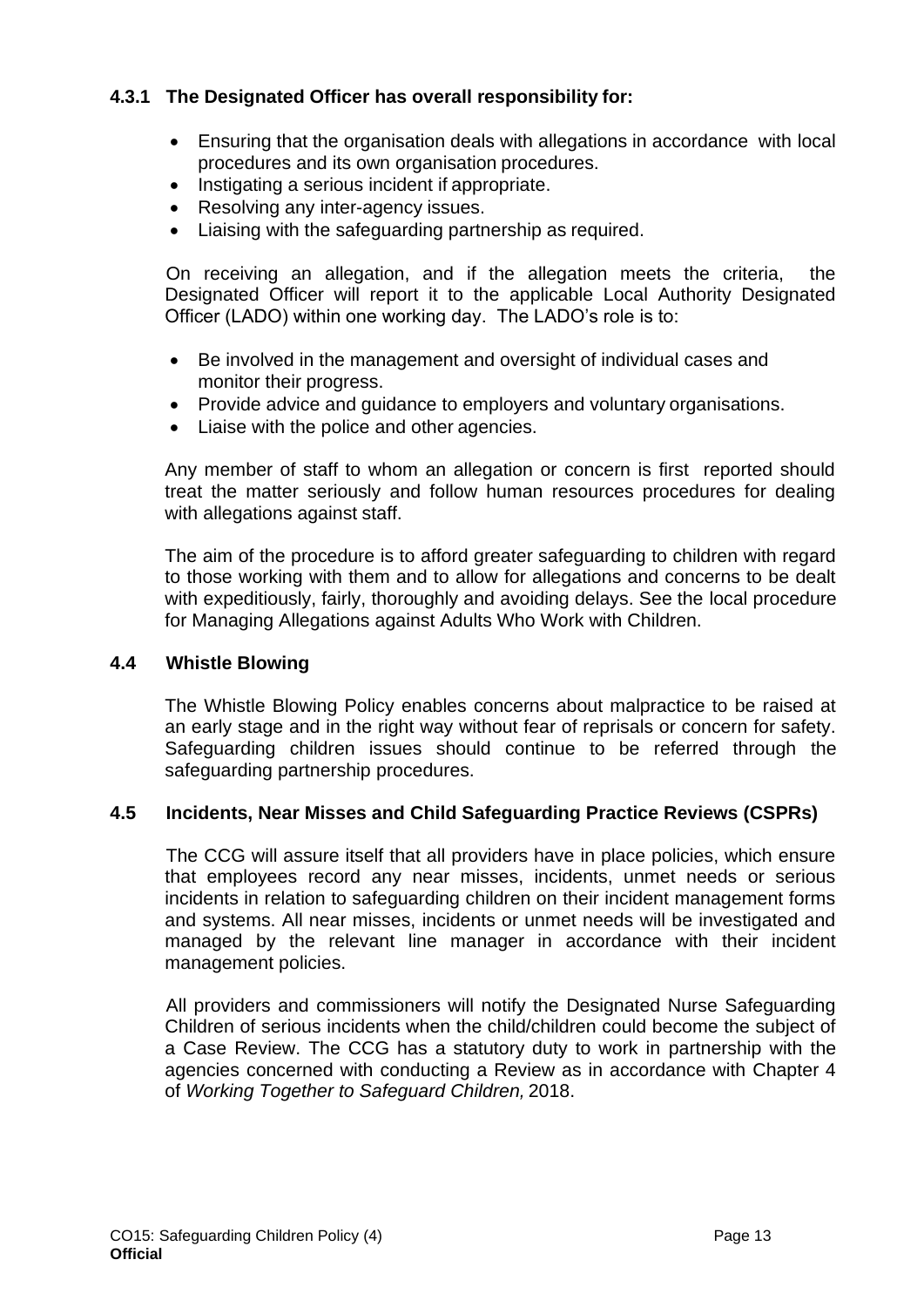Safeguarding Practice Reviews are conducted when:

- A child dies, including by suicide, and when abuse or neglect are known or suspected to be a factor in the death.
- A child has been seriously harmed and the case gives rise to concern about inter-agency working (Chapter 4 *Working Together to Safeguard Children*, 2018).

The Designated Safeguarding Nurse will inform NHSE within five days when a Safeguarding Practice Review is commissioned.

The CCG will commission an Individual Management Review (IMR) with regard to any services delivered through independent commissioned providers. The Executive Lead for safeguarding or their nominated deputy will formally sign off the IMR for the organisation.

All Individual Management Reviews commissioned across the CCG's health economies will be submitted to the CCG as commissioner of the service. It is expected that each provider trust will have a robust sign off process by its board level lead and that reports received will have been subject to this scrutiny process.

The Designated Nurse/Doctor will ensure that there is a review and evaluation of the practice of all involved health professionals. The designated professionals, in conjunction with the relevant Safeguarding Children's Partnership arrangements will quality assure the process ensuring that Individual Management Review action plans meet the expected standard.

Organisations will ensure that named and designated professionals are given sufficient time and necessary support to complete both individual management reviews.

Staff who have been involved in cases that are subject to Child Safeguarding Practice Reviews will be supported by their managers and the relevant named or designated professionals.

The CCG must ensure that the review, and all actions following the review, are carried out according to the timescale and terms of reference set by the local arrangements and the national child safeguarding practice review panel and Serious Case Review Panel.

The CCG will act on the relevant recommendations arising from Safeguarding practice reviews, which will be monitored by the Designated and Named Assurance Group.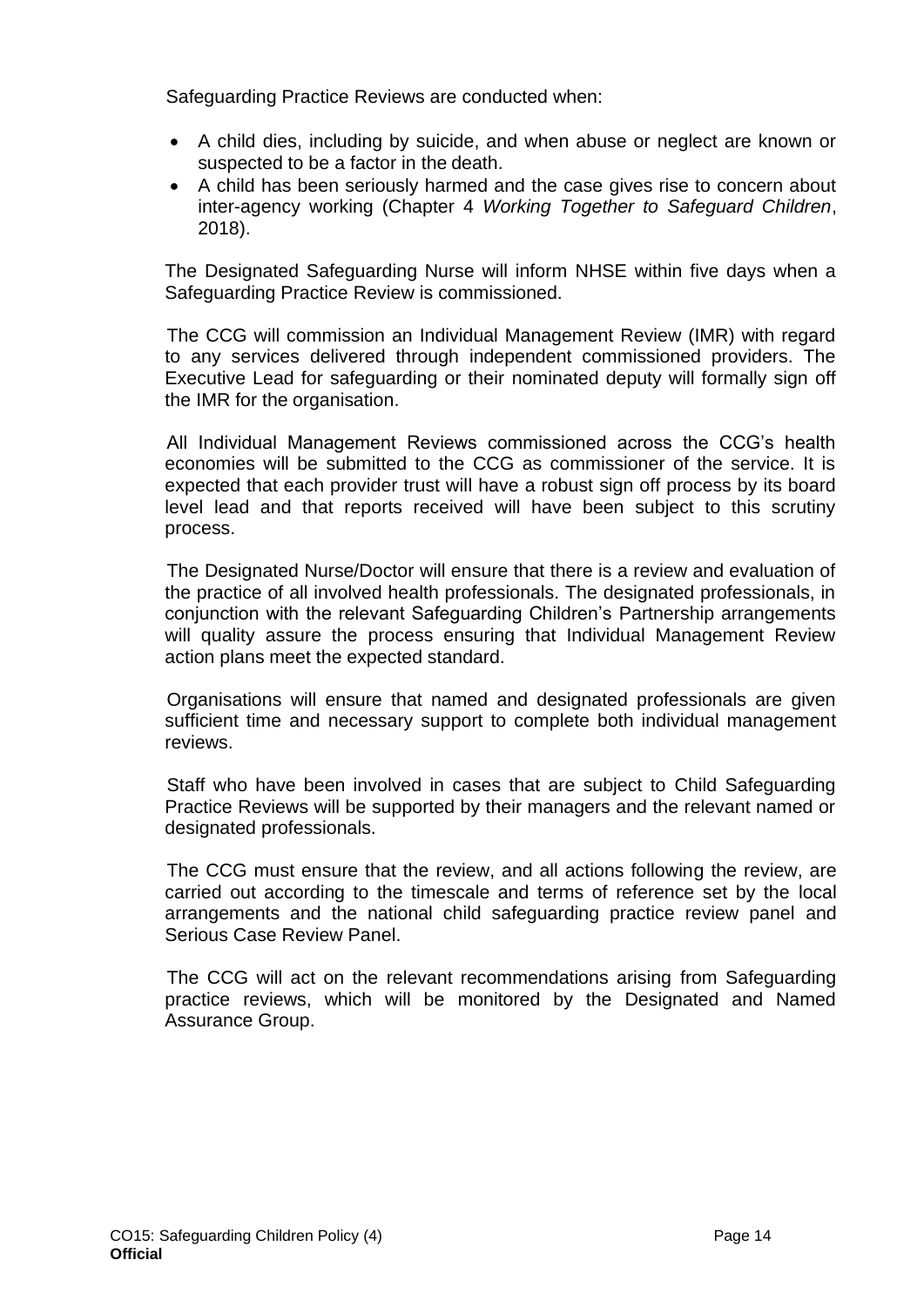# <span id="page-14-0"></span>**5. Duties and Responsibilities**

| <b>Council of</b><br><b>Practices</b>     | The Council of Practices has delegated responsibility to the<br>governing body (GB) for setting the strategic context in which<br>organisational process documents are developed, and for<br>establishing a scheme of governance for the formal review and<br>approval of such documents.                                                                                                                            |
|-------------------------------------------|----------------------------------------------------------------------------------------------------------------------------------------------------------------------------------------------------------------------------------------------------------------------------------------------------------------------------------------------------------------------------------------------------------------------|
| <b>Chief Officer</b>                      | The Chief Officer has overall responsibility for the strategic direction<br>and operational management, including ensuring that CCG process<br>documents comply with all legal, statutory and good practice<br>guidance requirements.                                                                                                                                                                                |
|                                           | The Chief Officer is accountable for ensuring that the health<br>contribution to safeguarding and promoting the welfare of children is<br>discharged effectively across the whole local health economy<br>through CCG commissioning arrangements.                                                                                                                                                                    |
|                                           | This role is supported through a Director who holds delegated<br>responsibility and is the Executive Lead for Safeguarding Children.<br>A Designated Nurse and Doctor advise the governing body on<br>safeguarding children matters.                                                                                                                                                                                 |
| <b>Executive</b><br>Lead                  | The Executive Lead for safeguarding children will take responsibility<br>for governance and organisational focus on safeguarding children<br>and will represent the CCG at the Local Safeguarding Children's<br>Boards. The Executive Lead will work closely with and performance<br>manage the Designated Nurse. The Medical Director will<br>performance manage the Designated Doctor for safeguarding<br>children |
|                                           | The Executive Lead for safeguarding children will ensure the CCG<br>has effective professional appointments, systems, processes and<br>structures in place, ensuring that there is a programme of training<br>and mentoring to support the Designated Nurse and Doctor for<br>Safeguarding Children.                                                                                                                 |
| <b>Designated</b><br><b>Professionals</b> | The Designated Nurse and Doctor who are responsible for<br>safeguarding children will take a strategic and professional lead on<br>all aspects of the NHS contribution to safeguarding children across<br>the CCGs' area, which includes all commissioned providers. They<br>will:                                                                                                                                   |
|                                           | Work with the Executive Lead for safeguarding children to ensure<br>robust safeguarding children assurance arrangements are in<br>place within the CCG and provider services.                                                                                                                                                                                                                                        |
|                                           | Provide advice and expertise to the CCG governing body and to<br>the Local Safeguarding Children partnership arrangements and<br>to professionals across both the NHS and partner agencies.<br>Provide professional leadership, advice, support and professional<br>supervision to the named professionals in each provider<br>organisation.                                                                         |
|                                           | Be responsible for the development, monitoring and reviewing of<br>safeguarding practice by all provider trusts/services and<br>independent contractors.                                                                                                                                                                                                                                                             |
|                                           | Take the strategic health lead for safeguarding practice Reviews<br>٠<br>and take responsibility for providing the NHS health overview<br>reports of all individual management reviews ensuring that<br>lessons learnt are disseminated across CCG's health economy.                                                                                                                                                 |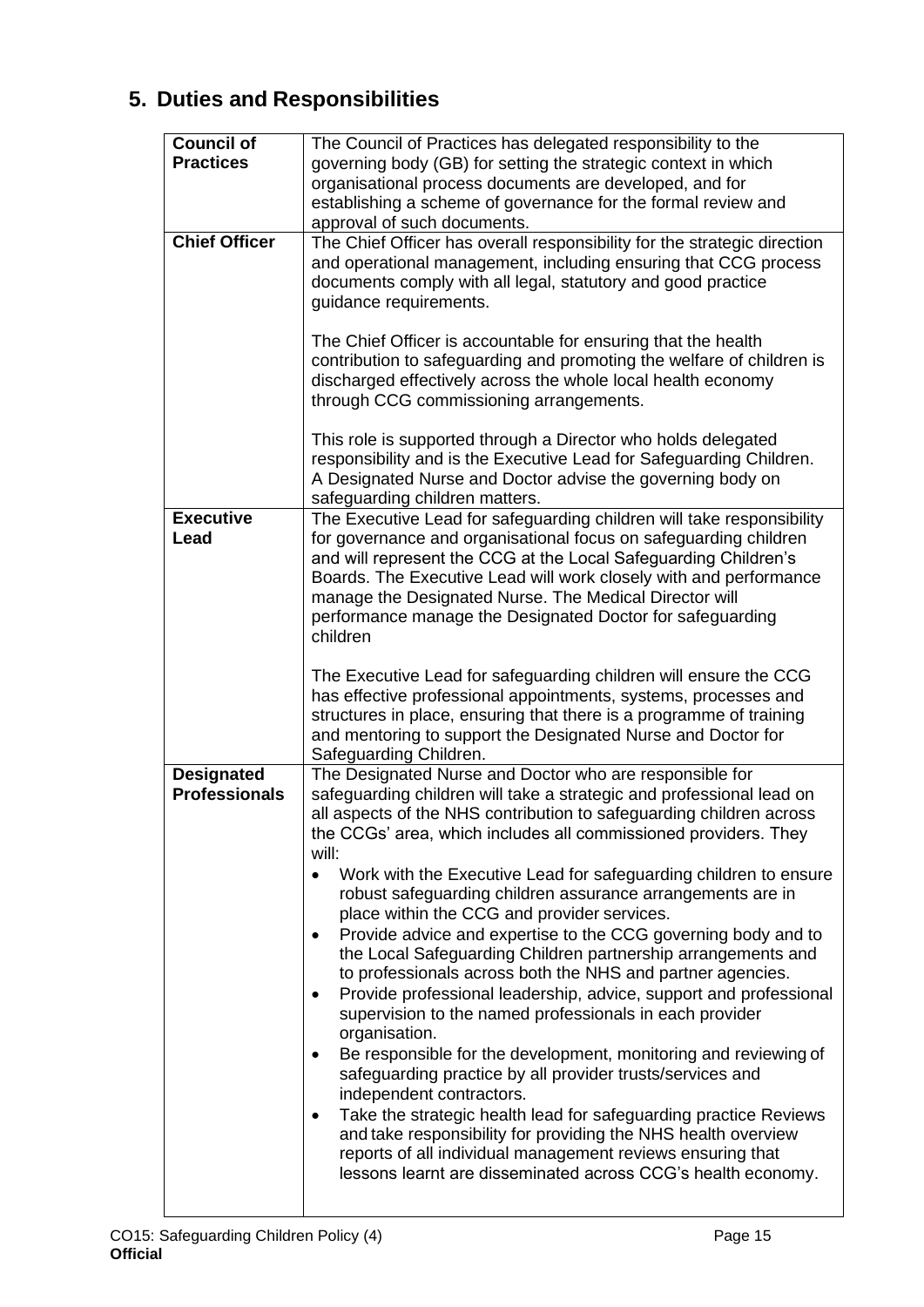| <b>Designated</b><br><b>Professionals</b><br>continued | Take a strategic lead in ensuring all safeguarding children<br>$\bullet$<br>policies are in place and current.<br>The Designated Nurse for Safeguarding Children is responsible<br>$\bullet$<br>for ensuring that the Serious Case Review process links in                                                                                                                                                                                                                                         |
|--------------------------------------------------------|----------------------------------------------------------------------------------------------------------------------------------------------------------------------------------------------------------------------------------------------------------------------------------------------------------------------------------------------------------------------------------------------------------------------------------------------------------------------------------------------------|
|                                                        | appropriately with the Serious Incident reporting process and<br>governance arrangements.<br>The Designated Doctor for unexpected deaths in childhood is<br>$\bullet$<br>responsible for providing expert medical advice to the Child<br>Death Review Process, commissioning advice on required<br>medical services and the organising of such services.                                                                                                                                           |
|                                                        | Evaluate the lessons learnt from the Child Death Overview Panel<br>$\bullet$<br>and ensure that recommendations are disseminated and shared<br>across the health economy.                                                                                                                                                                                                                                                                                                                          |
|                                                        | Ensure there is a programme of safeguarding children training for<br>$\bullet$<br>health professionals across all health providers (including<br>independent contractors) that meets CQC requirements.                                                                                                                                                                                                                                                                                             |
|                                                        | The Designated Doctor and Designated Nurse for Looked After<br>Children will:<br>Ensure the health needs of the population of looked after children<br>in the CCG area are identified and services are commissioned                                                                                                                                                                                                                                                                                |
|                                                        | and provided to meet their needs in accordance with legislation<br>and government policy.<br>Advise the CCG Governing Body on the implementation of<br>$\bullet$<br>national policy and legislation as it relates to the health service                                                                                                                                                                                                                                                            |
|                                                        | contribution in promoting the health of looked after children.<br>Provide advice to local health providers on questions of planning,<br>$\bullet$<br>strategy, performance monitoring and audit in relation to health<br>services for looked after children.                                                                                                                                                                                                                                       |
|                                                        | Advise and assist local commissioning bodies in fulfilling their<br>$\bullet$<br>responsibilities to improve the health of looked after children.                                                                                                                                                                                                                                                                                                                                                  |
| <b>Named GP for</b><br><b>Safeguarding</b>             | To fulfil the role of the Named GP as outlined in "Working Together<br>to Safeguard Children" (HMG 2018)                                                                                                                                                                                                                                                                                                                                                                                           |
| <b>Children</b>                                        | To work closely with other Named and Designated Professionals in<br>supporting all activities necessary to ensure that the CCG meets its<br>responsibilities in safeguarding children and be responsible to and<br>accountable within the managerial framework of their employer.                                                                                                                                                                                                                  |
| <b>Managers</b>                                        | Managers are responsible for ensuring their staff are aware of<br>which part/s of Working Together are relevant to their job<br>function and that they carry out their responsibilities in relation<br>to safeguarding children. Managers will ensure that all staff<br>undertake mandatory safeguarding children training at the<br>appropriate level for their role, as in accordance with<br>intercollegiate guidance and CQC requirements and that a<br>record of this training is maintained. |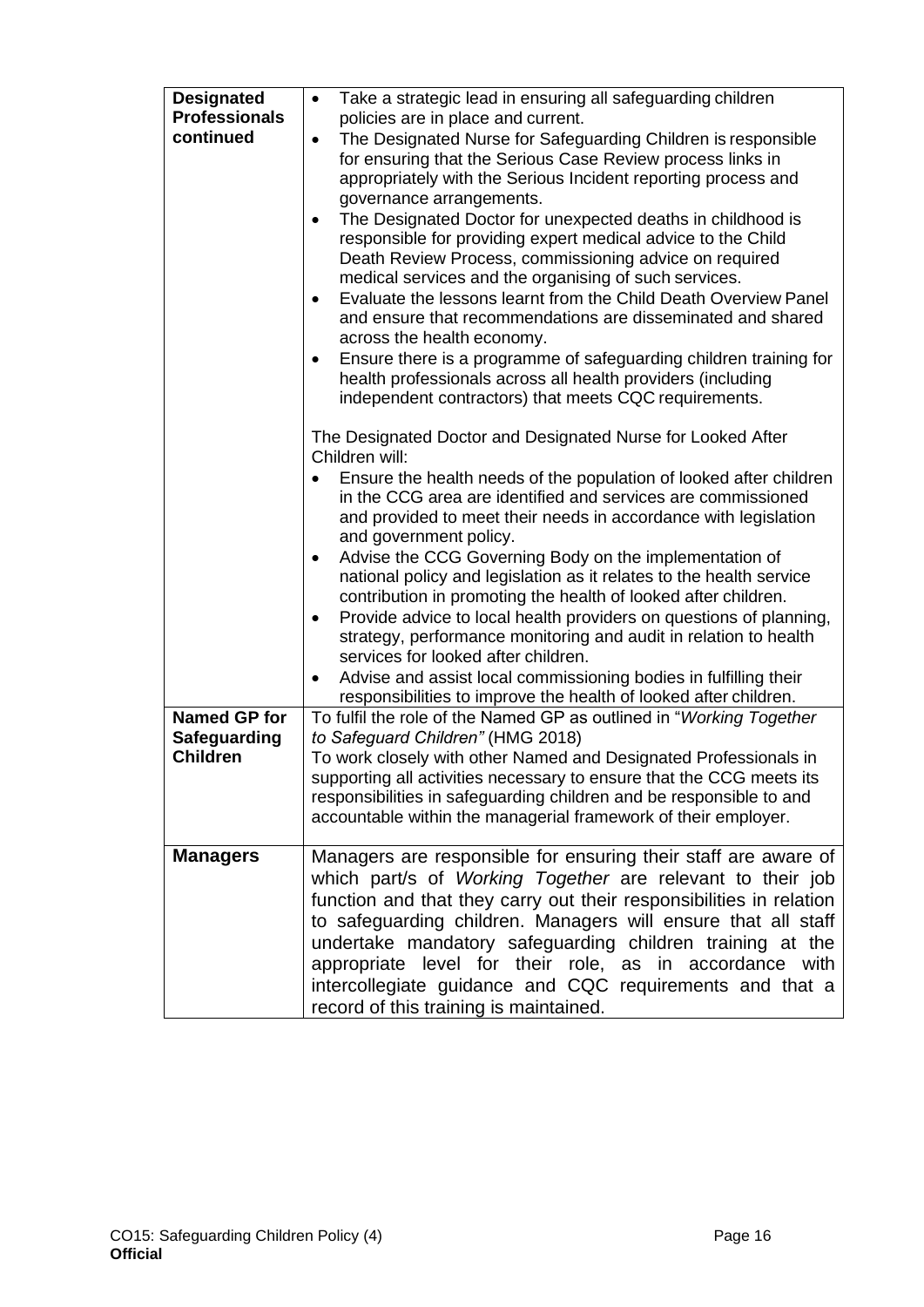| <b>All Staff</b> | All staff, including temporary and agency staff, are responsible                                                        |
|------------------|-------------------------------------------------------------------------------------------------------------------------|
|                  | for:                                                                                                                    |
|                  | Compliance with relevant process documents. Failure to<br>$\bullet$                                                     |
|                  | comply may result in disciplinary action being taken.                                                                   |
|                  | Co-operating with the development and implementation of                                                                 |
|                  | policies and procedures and as part of their normal duties                                                              |
|                  | and responsibilities.                                                                                                   |
|                  | Identifying the need for a change in policy or procedure as a<br>$\bullet$                                              |
|                  | result of becoming aware of changes in practice, changes<br>to statutory requirements, revised professional or clinical |
|                  | standards and local/national directives, and advising their                                                             |
|                  | line manager accordingly.                                                                                               |
|                  | Identifying training needs in respect of policies and<br>$\bullet$                                                      |
|                  | procedures and bringing them to the attention of their line                                                             |
|                  | manager.                                                                                                                |
|                  | Attending training / awareness sessions when provided.                                                                  |
|                  | All staff must:                                                                                                         |
|                  |                                                                                                                         |
|                  | Uphold the rights of the child to be able to communicate, be                                                            |
|                  | heard and safeguarded from harm and exploitation<br>whatever their:                                                     |
|                  | > Race, religion, first language or ethnicity.                                                                          |
|                  | $\triangleright$ Gender.                                                                                                |
|                  | $\triangleright$ Sexuality.                                                                                             |
|                  | $\triangleright$ Age (dependent upon the level of understanding).                                                       |
|                  | $\triangleright$ Health or disability.                                                                                  |
|                  | $\triangleright$ Political or immigration status.                                                                       |
|                  | Be alert to the possibility of significant harm to children                                                             |
|                  | through abuse or neglect, be able to recognise indicators of                                                            |
|                  | maltreatment and know how to act upon concerns for a<br>child. For guidance on acting on concerns for a child see       |
|                  | Appendix A.                                                                                                             |
|                  | Undertake<br>mandatory/safeguarding children<br>training,                                                               |
|                  | commensurate to their role and responsibilities.<br>See                                                                 |
|                  | Safeguarding Children and Young People Roles<br>and                                                                     |
|                  | Competencies for Health Care Staff, Intercollegiate                                                                     |
|                  | Document, 2019, Looked After Children: knowledge, skills                                                                |
|                  | and competencies of health staff (RCN, RCPCH, 2015 and<br>mandatory training for staff.                                 |
|                  | Understand that safeguarding children is paramount and                                                                  |
|                  | can override any duty of confidentiality and that sharing                                                               |
|                  | information is critical to protecting children from abuse and                                                           |
|                  | neglect (Information Sharing Guidance for Practitioners and                                                             |
|                  | Managers, HMG, 2018.)                                                                                                   |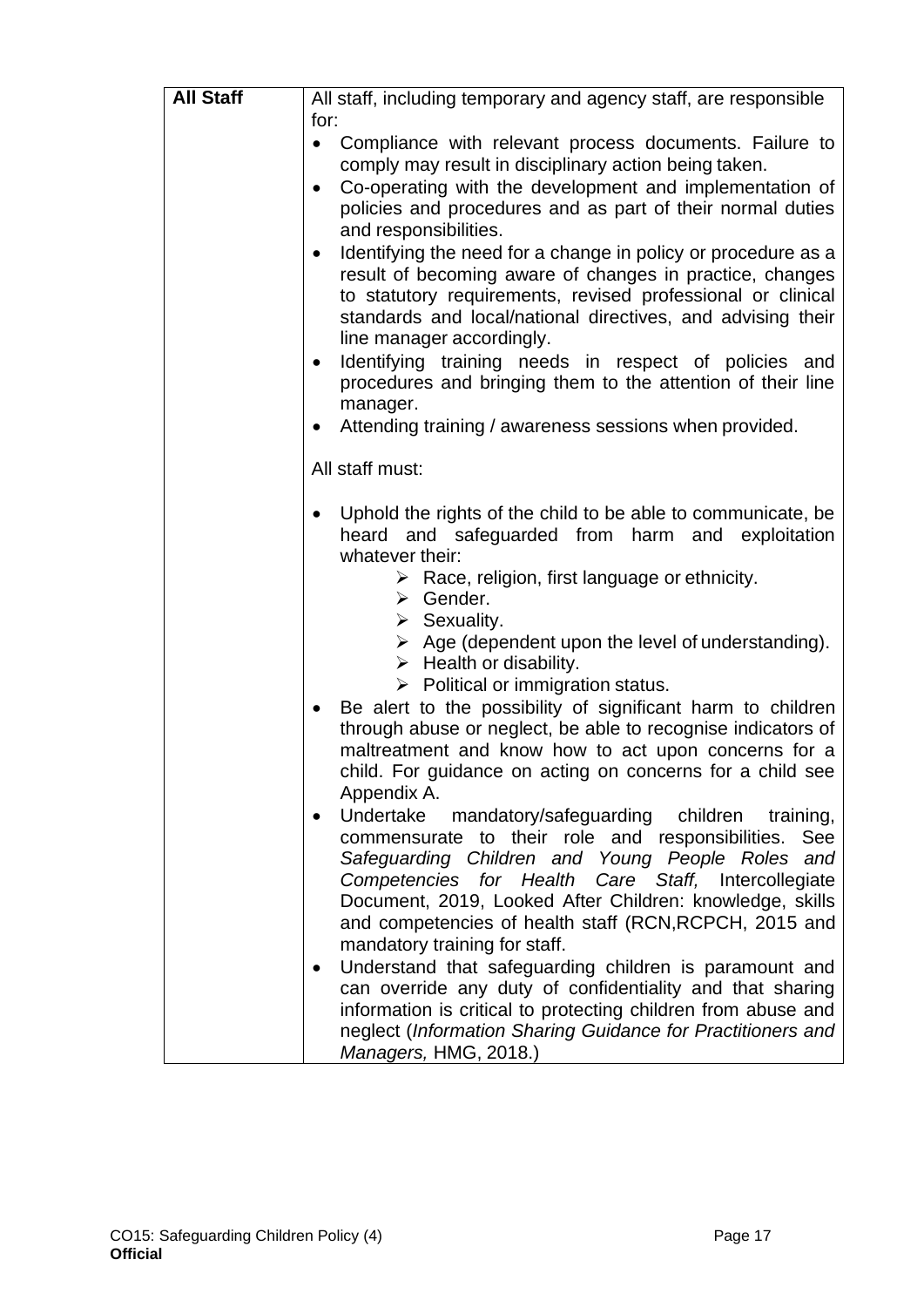### <span id="page-17-0"></span>**6. Implementation**

This policy will be available to all Staff for use in the circumstances described on the title page.

All managers are responsible for ensuring that relevant staff within the CCG have read and understood this document and are competent to carry out their duties in accordance with the procedures described.

### <span id="page-17-1"></span>**7. Training Implications**

All staff in the CCG will be trained and competent to be alert to potential indicators of abuse and neglect in children, know how to act on their concerns and fulfil their responsibilities in line with local procedures and the *Safeguarding Children and Young People Competencies for Health Care Staff Intercollegiate Document*  (RCPCH 2019) and Looked After Children: knowledge, skills and competencies of health staff (RCN, RCPCH, 2015).

All CCG staff will adhere to the mandatory safeguarding children training programme and complete the level of training commensurate with their role and responsibilities.

The CCG will keep a training database detailing the uptake of all staff training so that Directors can be alerted to unmet training needs.

The Designated Nurse will ensure CCG staff are aware of any new guidance or legislation and any recommendations from Local and National Serious Case Reviews and Internal Management Reviews.

#### **7.1 Supervision**

Designated Professionals should receive one to one supervision as a minimum on a quarterly basis and have access to ad hoc supervision as required.

The Designated professionals for safeguarding children are responsible for provision of safeguarding children supervision and support to the Named professionals within the CCG both on a formal basis quarterly and on an ad hoc basis.

Support and supervision regarding safeguarding children is available from the Designated Professionals to all employees of the CCG. The level of the employee's involvement with children will determine the frequency of the supervision and this will be agreed in discussion with the Designated Professionals.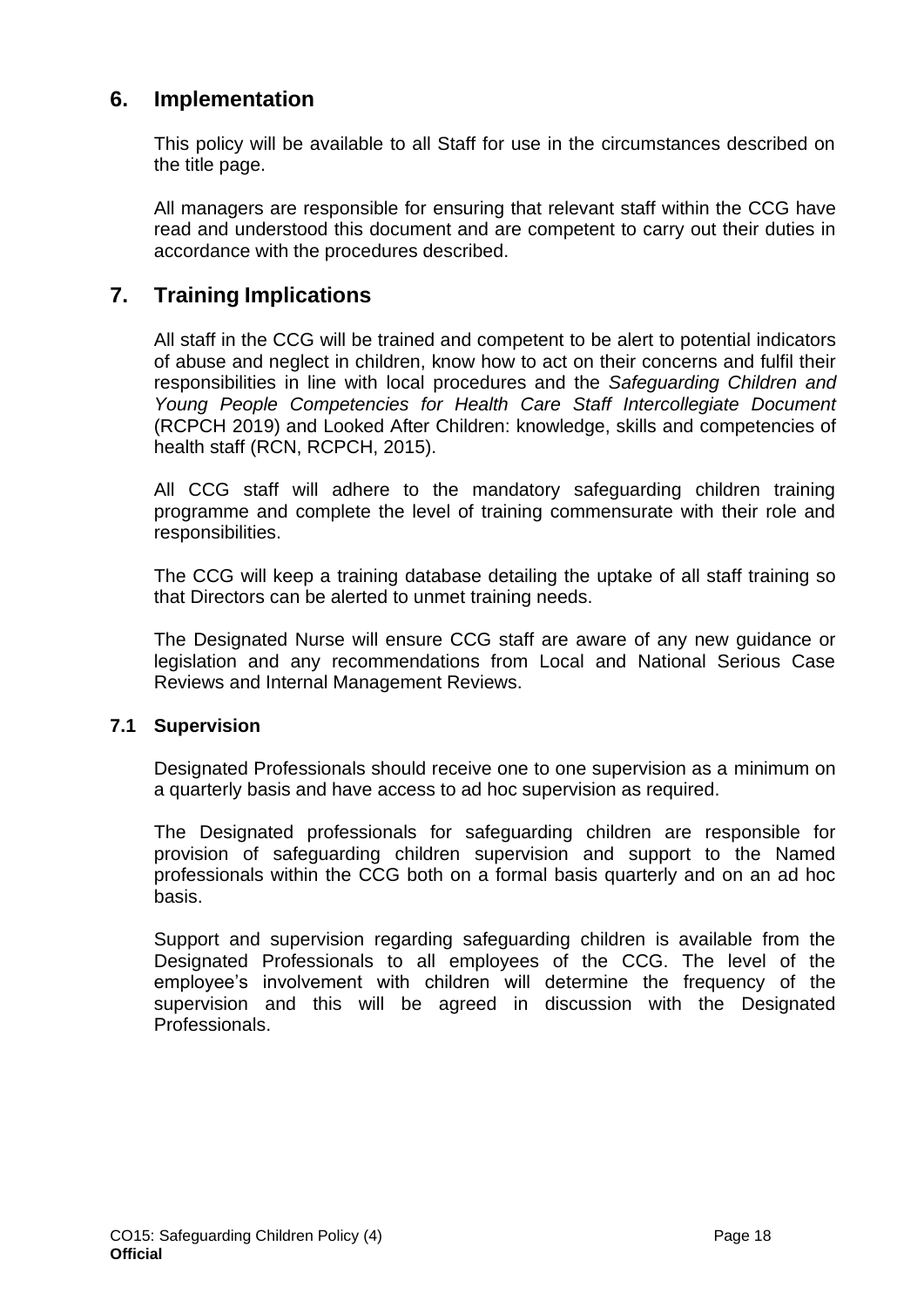### <span id="page-18-0"></span>**8. Related Documents**

#### **8.1 Related Policy documents**

- Confidentiality & Data Protection Policy
- Information Governance and Risk Policy
- Information Access Policy
- Information Security Policy
- Records Management Policy & Strategy
- Serious Incidents Management Policy

#### **8.2 Relevant Legislation**

- Adoption and Children Act (2002) [www.opsi.gov.uk/acts/acts2002/20020038.htm](http://www.opsi.gov.uk/acts/acts2002/20020038.htm)
- Children Act 1989 (1989) London: HMSO <http://www.legislation.gov.uk/ukpga/1989/41/contents/enacted>
- Children Act 2004 (2004) London: HMSO [http://www.legislation.gov.uk/ukpga/2004/31/pdfs/ukpga\\_20040031\\_en.pdf](http://www.legislation.gov.uk/ukpga/2004/31/pdfs/ukpga_20040031_en.pdf)
- Children (Leaving Care) Act (2000) https://www.legislation.gov.uk/ukpga/2000/3 5/contents
- Care Leavers (England) Regulations 2010 [http://www.legislation.gov.uk/uksi/2010/2571/pdfs/uksi\\_20102571\\_en.pdf](http://www.legislation.gov.uk/uksi/2010/2571/pdfs/uksi_20102571_en.pdf)
- Equality Act 2006 Provisions relating to Human Rights and discrimination on grounds of race, religion or belief, sexual orientation amend the Disability Discrimination Act 1995.
- Freedom of Information Act 2001 Trust policies and procedures are subject to disclosure under the Freedom of Information Act.
- Human Rights Act 1998. London: HMSO. [www.opsi.gov.uk/ACTS/acts1998/19980042.htm](http://www.opsi.gov.uk/ACTS/acts1998/19980042.htm) Rights and freedoms protected under the European Convention on Human Rights.
- Sexual Offences Act 2003. London: HMSO. [www.opsi.gov.uk/ACTS/acts2003/20030042.htm](http://www.opsi.gov.uk/ACTS/acts2003/20030042.htm)
- The Children (Private Arrangement for Fostering) Regulations (2005) http://www.legislation.gov.uk/uksi/2005/1533/made
- •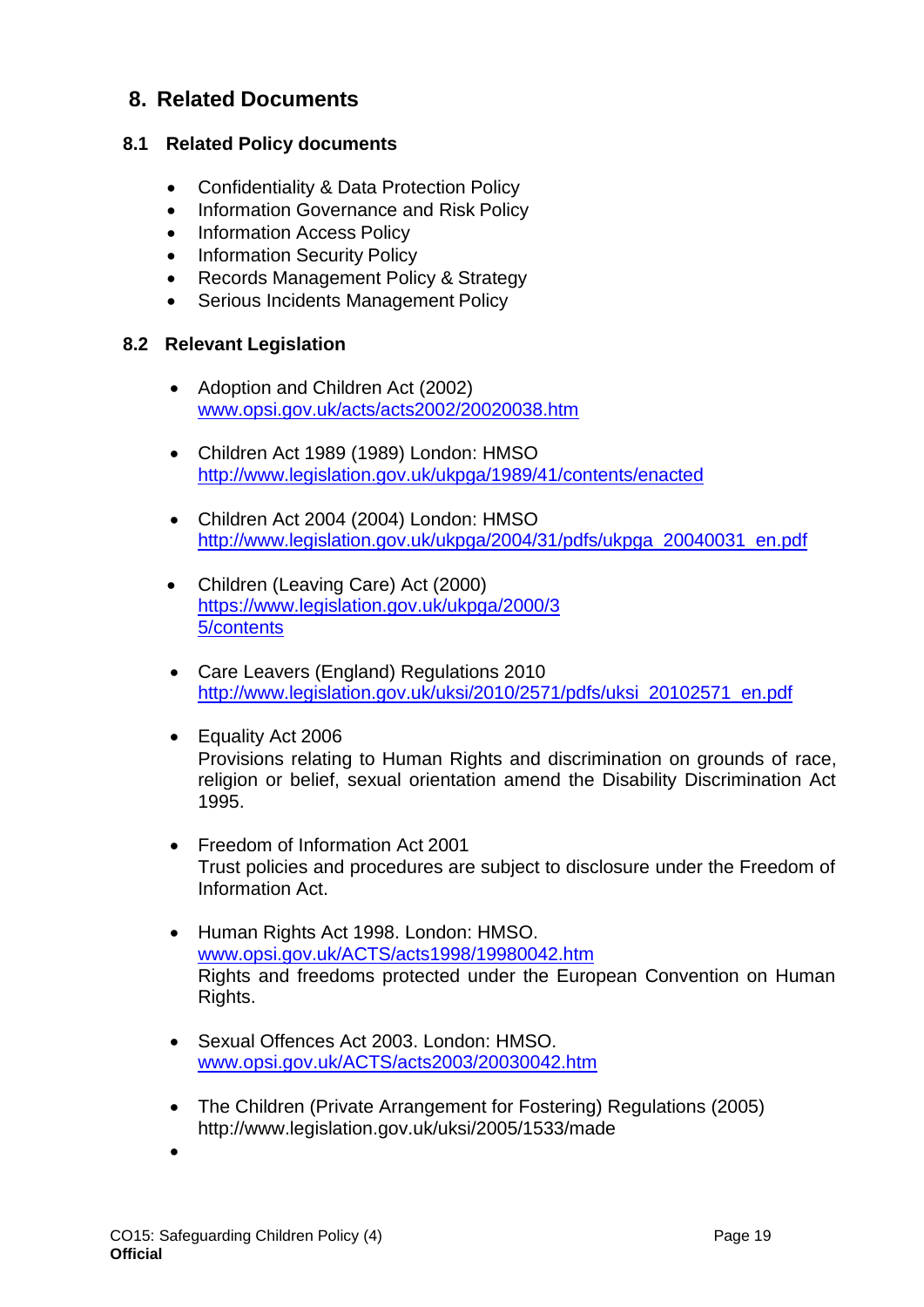#### **8.3 Statutory Guidance**

- Care Quality Commission, 2009 Fundemental Standards for Quality and patient safety http://www.cqc.org.uk/sites/default/files/media/documents/gac dec 2011 update.pdf
- Department of Education (2009) *Safeguarding Children and Young People from Sexual Exploitation: Supplementary guidance to Working Together to Safeguard Children*  [www.education.gov.uk/publications/standard/publicationDetail/Page1/DCSF-](http://www.education.gov.uk/publications/standard/publicationDetail/Page1/DCSF-00689-2009)[00689-2009](http://www.education.gov.uk/publications/standard/publicationDetail/Page1/DCSF-00689-2009)

Department of Education (2014) *Statutory guidance on children who run away and go missing from home or care.*  [https://www.gov.uk/government/publications/children-who-run-away-or-go](https://www.gov.uk/government/publications/children-who-run-away-or-go-missing-from-home-or-care)[missing-from-home-or-care](https://www.gov.uk/government/publications/children-who-run-away-or-go-missing-from-home-or-care)

- Department of Health et al (2015) *Statutory guidance on Promoting the Health and well-being of Looked After Children*, Nottingham: DCSF publications https://www.gov.uk/government/publications/promoting-the-healthand-wellbeing-of-looked-after-children--2
- HM Government (2011) *Safeguarding children who may have been trafficked: Practice Guidance* London: DofE publications [https://www.education.gov.uk/publications/eOrderingDownload/DFE-00084-](https://www.education.gov.uk/publications/eOrderingDownload/DFE-00084-2011.pdf) [2011.pdf](https://www.education.gov.uk/publications/eOrderingDownload/DFE-00084-2011.pdf)
- HM Government (2007) *Statutory guidance on making arrangements to safeguard and promote the welfare of children under section 11 of the Children Act 2004* London: DCSF publications [https://www.education.gov.uk/publications/eOrderingDownload/DFES-0036-](https://www.education.gov.uk/publications/eOrderingDownload/DFES-0036-2007.pdf) [2007.pdf](https://www.education.gov.uk/publications/eOrderingDownload/DFES-0036-2007.pdf)
- HM Government (2018) *The Right to Choose: multi-agency statutory guidance for dealing with Forced marriage,* London: Forced Marriage Unit https://www.gov.uk/guidance/forced-marriage HM Government (2018) *Working Together to Safeguard Children*. London: The Stationary Office. [https://www.gov.uk/government/publications/working-together](https://www.gov.uk/government/publications/working-together-to-safeguard-children--2)[to-safeguard-children--2](https://www.gov.uk/government/publications/working-together-to-safeguard-children--2)
- Ofsted (2018) Framework and evaluation schedule for the inspection of services for children in need of help and protection, children looked after and care leavers (single inspection framework) and reviews of Local Safeguarding Children Boards [https://www.gov.uk/government/publications/inspecting-local-authority-childrens](https://www.gov.uk/government/publications/inspecting-local-authority-childrens-services-from-2018)[services-from-2018](https://www.gov.uk/government/publications/inspecting-local-authority-childrens-services-from-2018)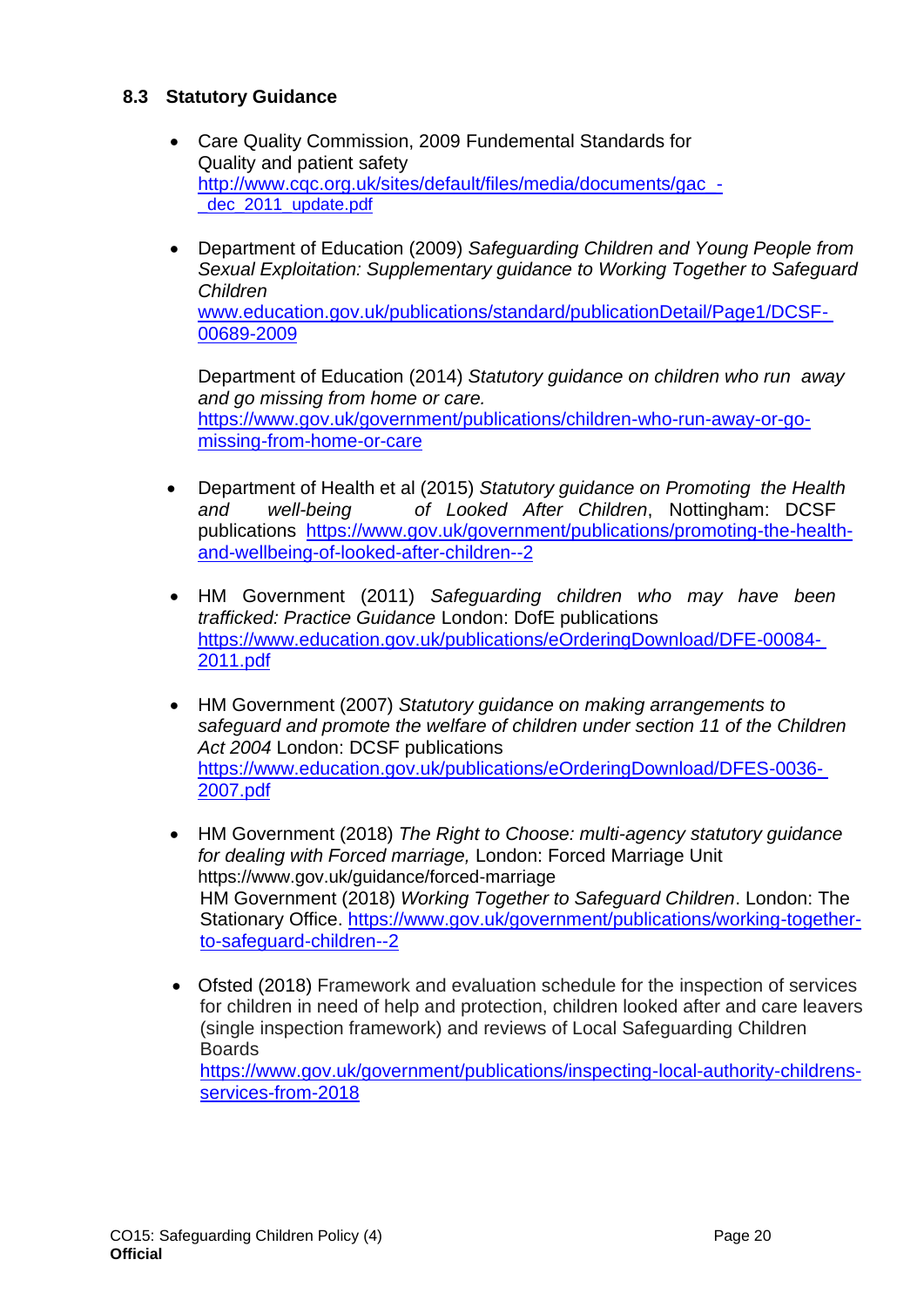### **8.4 Best practice guidance**

- DofE (2012) *Tackling Child Exploitation: Action Plan* London: DofE [http://media.education.gov.uk/assets/files/pdf/c/tackling%20child%20sexual%](http://media.education.gov.uk/assets/files/pdf/c/tackling%20child%20sexual%20exploitation%20action%20plan.pdf)  [20exploitation%20action%20plan.pdf](http://media.education.gov.uk/assets/files/pdf/c/tackling%20child%20sexual%20exploitation%20action%20plan.pdf)
- Department of Health (2003) *Confidentiality: NHS Code of Practice.* London: Department of Health Publications. [http://www.dh.gov.uk/en/Publicationsandstatistics/Publications/PublicationsP](http://www.dh.gov.uk/en/Publicationsandstatistics/Publications/PublicationsPolicyAndGuidance/DH_4069253)  [olicyAndGuidance/DH\\_4069253](http://www.dh.gov.uk/en/Publicationsandstatistics/Publications/PublicationsPolicyAndGuidance/DH_4069253)
- HMG (2018) *Keeping Children Safe in Education.* London: The Stationery [https://www.gov.uk/government/publications/keeping-children-safe-in-education--](https://www.gov.uk/government/publications/keeping-children-safe-in-education--2) [2](https://www.gov.uk/government/publications/keeping-children-safe-in-education--2)
- HMG (2004) *National Service Framework for Children, Young People and Maternity Services.* London: Department of Health: Core Standard 5 plus those elements dealing with safeguarding and promoting the welfare if children [https://www.gov.uk/government/publications/national-service-framework-children](https://www.gov.uk/government/publications/national-service-framework-children-young-people-and-maternity-services)[young-people-and-maternity-services](https://www.gov.uk/government/publications/national-service-framework-children-young-people-and-maternity-services)
- HMG (2017) *Responding to Domestic Abuse: A Handbook for Health Professionals.* London [https://www.gov.uk/government/publications/domestic](https://www.gov.uk/government/publications/domestic-abuse-a-resource-for-health-professionals)[abuse-a-resource-for-health-professionals](https://www.gov.uk/government/publications/domestic-abuse-a-resource-for-health-professionals)
- HMG(201309) *Multi-agency practice guidelines: Handling cases of Forced Marriage.* Forced Marriage Unit: London [https://www.gov.uk/government/publications/handling-cases-of-forced-marriage](https://www.gov.uk/government/publications/handling-cases-of-forced-marriage-multi-agency-practice-guidelines-english)[multi-agency-practice-guidelines-english](https://www.gov.uk/government/publications/handling-cases-of-forced-marriage-multi-agency-practice-guidelines-english)
- HMG (2018) *Female Genital Mutilation. Multi Agency Practice Guidance*. [https://www.gov.uk/government/publications/multi-agency-statutory-guidance](https://www.gov.uk/government/publications/multi-agency-statutory-guidance-on-female-genital-mutilation)[on-female-genital-mutilation](https://www.gov.uk/government/publications/multi-agency-statutory-guidance-on-female-genital-mutilation)
- General Medical Council (2018) *Confidentiality: protecting and providing information.* Information available at [https://www.gmc-uk.org/ethical-guidance/ethical-guidance-for](https://www.gmc-uk.org/ethical-guidance/ethical-guidance-for-doctors/confidentiality)[doctors/confidentiality](https://www.gmc-uk.org/ethical-guidance/ethical-guidance-for-doctors/confidentiality)
- HM Government (2015) *What to do if you're worried a child is being abused* . [https://www.education.gov.uk/publications/standard/publicationDetail/Page1/D](https://www.education.gov.uk/publications/standard/publicationDetail/Page1/DFES-04320-2006)  [FES-04320-2006](https://www.education.gov.uk/publications/standard/publicationDetail/Page1/DFES-04320-2006)
- HMG (2008) *Information Sharing: Guidance for practitioners and managers*  London: https://www.gov.uk/government/publications/safeguardingpractitioners-information-sharing-advice
- HMG (2009) *The Vetting and Barring Scheme guidance* [https://www.gov.uk/government/organisations/disclosure-and-barring](https://www.gov.uk/government/organisations/disclosure-and-barring-service/about)[service/about](https://www.gov.uk/government/organisations/disclosure-and-barring-service/about)
- National Institute for Health and Clinical Excellence (2009) When to suspect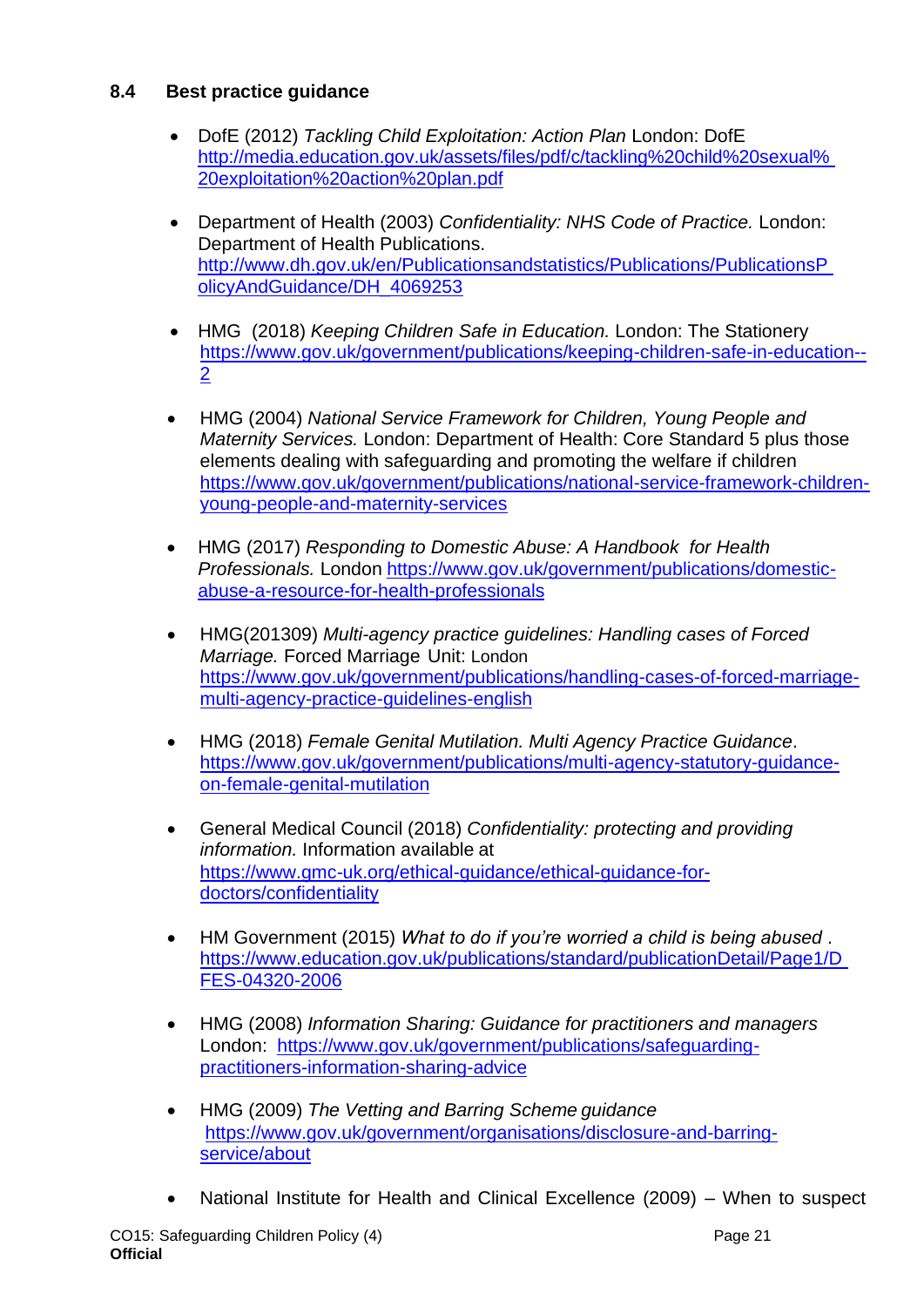child maltreatment. London: National Institute for Health and Clinical Excellence. [www.nice.org.uk/CG89](http://www.nice.org.uk/CG89)

- NMC Guidelines for Records and Record Keeping (2019) [http://www.nmc](http://www.nmc-uk.org/Documents/Guidance/nmcGuidanceRecordKeepingGuidanceforNursesandMidwives.pdf)[uk.org/Documents/Guidance/nmcGuidanceRecordKeepingGuidanceforNurses](http://www.nmc-uk.org/Documents/Guidance/nmcGuidanceRecordKeepingGuidanceforNursesandMidwives.pdf) [andMidwives.pdf](http://www.nmc-uk.org/Documents/Guidance/nmcGuidanceRecordKeepingGuidanceforNursesandMidwives.pdf)
- Nursing and Midwifery Council (2018) The Code Standards of conduct, performance and ethics for nurses and midwives. London: NMC. https://www.nmc.org.uk/standards/code/
- Royal College Paediatrics and Child Health et al (2019) *Safeguarding Children and Young people: Roles and Competencies for Health Care Staff.*  Intercollegiate Document supported by the RCN <https://www.rcn.org.uk/professional-development/publications/007-366>
- Royal College of Practitioners (2012) *Responding to domestic abuse : Guidance for General Practices* [https://www.rcgp.org.uk/clinical-and](https://www.rcgp.org.uk/clinical-and-research/resources/a-to-z-clinical-resources/domestic-violence.aspx)[research/resources/a-to-z-clinical-resources/domestic-violence.aspx](https://www.rcgp.org.uk/clinical-and-research/resources/a-to-z-clinical-resources/domestic-violence.aspx)
- Policies, procedures and practice guidance are accessible via: [http://southtynesidescb.proceduresonline.com](http://southtynesidescb.proceduresonline.com/)

#### **8.5 References**

Care Quality Commission, 2009 Fundamental Standards for Quality and patient

- Employees Guide to general data Protection Regulations(GDPR) (2018)
- Wood Review of local safeguarding boards (2016) HMG

#### **8.6 Useful websites:**

- Department of Health <https://www.gov.uk/government/organisations/department-of-health>
- Department of Education<http://www.education.gov.uk/>
- Home Office [www.homeoffice.gov.uk/](http://www.homeoffice.gov.uk/)

### <span id="page-21-0"></span>**9. Monitoring, Review and Archiving**

#### **9.1 Monitoring**

The governing body will agree a method for monitoring the dissemination and implementation of this policy. Monitoring information will be recorded in the policy database.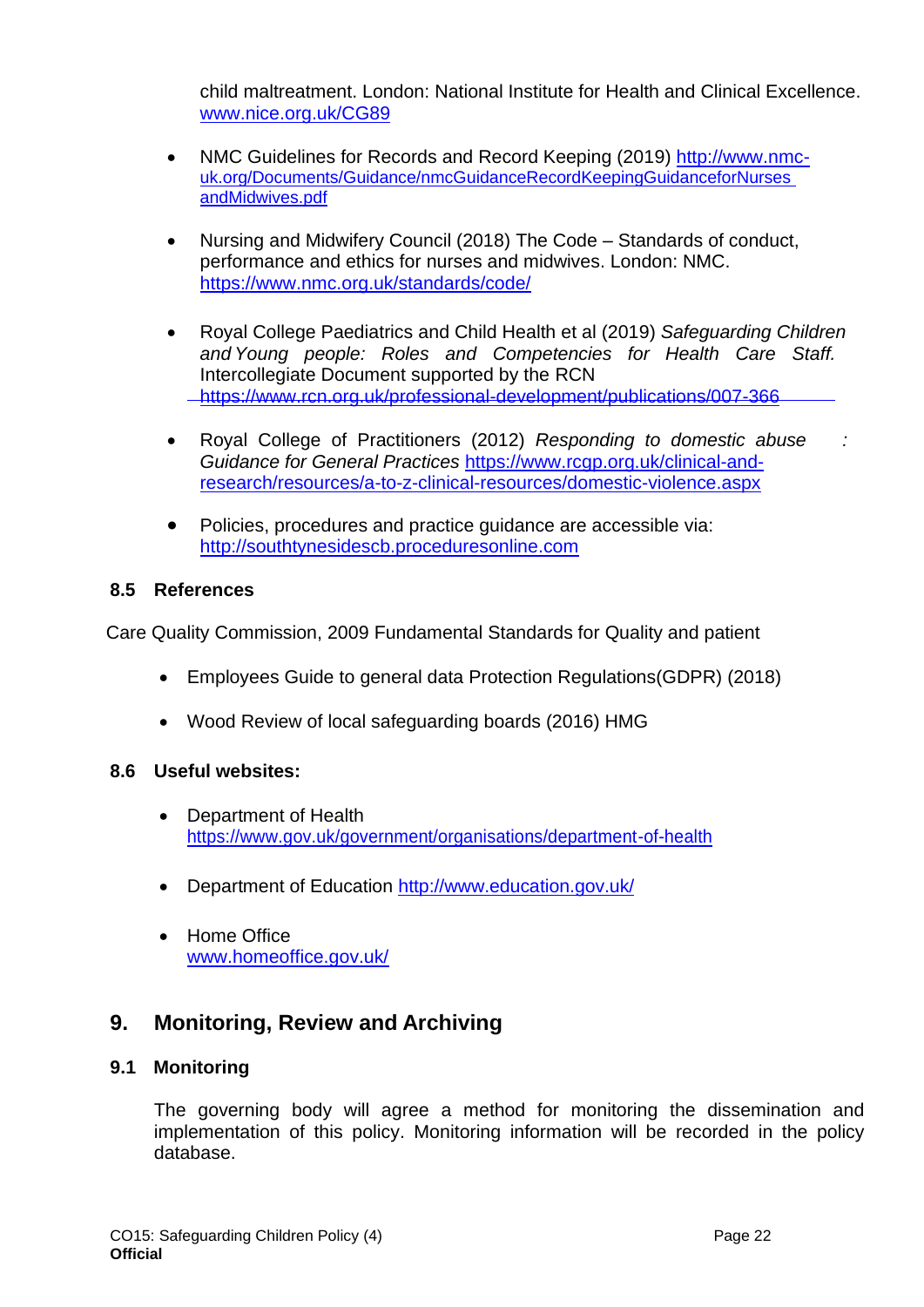#### **9.2 Review**

The governing body will ensure that this policy document is reviewed in accordance with the timescale specified at the time of approval. No policy or procedure will remain operational for a period exceeding three years without a review taking place.

Staff who become aware of any change which may affect a policy should advise their line manager as soon as possible. The governing body will then consider the need to review the policy or procedure outside of the agreed timescale for revision.

For ease of reference for reviewers or approval bodies, changes should be noted in the 'version control' table on the second page of this document.

**NB**: If the review consists of a change to an appendix or procedure document, approval may be given by the sponsor director and a revised document may be issued. Review to the main body of the policy must always follow the original approval process.

#### **9.3 Archiving**

The governing body will ensure that archived copies of superseded policy documents are retained in accordance with Records Management: Code of Practice for Health and Social Care 2016.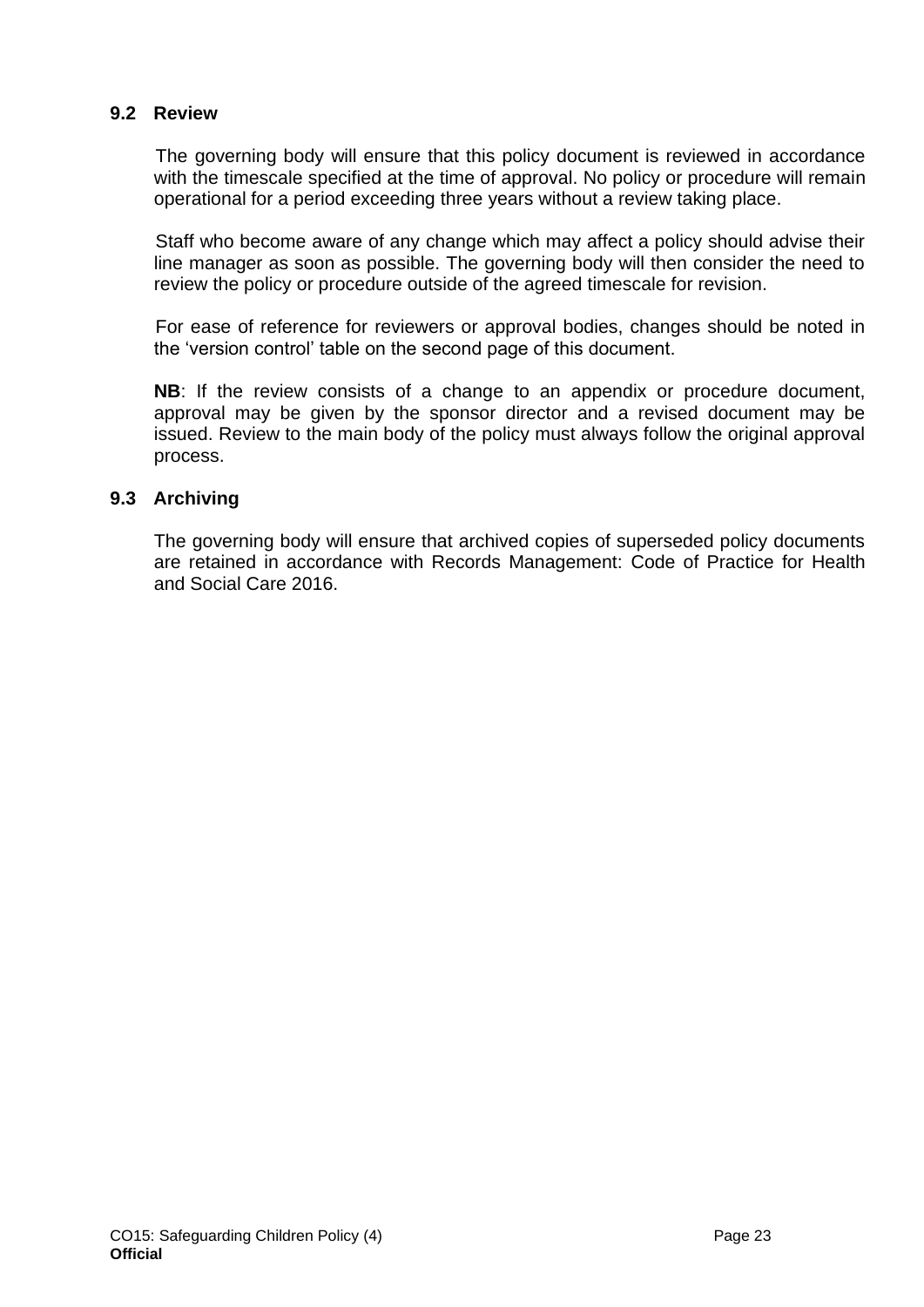### <span id="page-23-0"></span>**10. Equality Analysis**

### **Equality Impact Assessment Initial Screening Assessment (STEP 1)**

As a public body organisation we need to ensure that all our current and proposed strategies, policies, services and functions, have given proper consideration to equality, diversity and inclusion, do not aid barriers to access or generate discrimination against any protected groups under the Equality Act 2010 (Age, Disability, Gender Reassignment, Pregnancy and Maternity, Race, Religion/Belief, Sex, Sexual Orientation, Marriage and Civil Partnership).

This screening determines relevance for all new and revised strategies, policies, projects, service reviews and functions.

Completed at the earliest opportunity it will help to determine:

- The relevance of proposals and decisions to equality, diversity, cohesion and integration.
- Whether or not equality and diversity is being/has already been considered for due regard to the Equality Act 2010 and the Public Sector Equality Duty (PSED).
- Whether or not it is necessary to carry out a full Equality Impact Assessment.

#### **Name(s) and role(s) of person completing this assessment:**

**Name:** Vicky Cotter **Job Title:** Designated Nurse Safeguarding Children **Organisation:** South Tyneside CCG

#### **Title of the service/project or policy: Safeguarding Children Policy**

#### **Is this a;**

**Strategy / Policy** ☒ **Service Review** ☐ **Project** ☐ **Other** Click here to enter text.

**What are the aim(s) and objectives of the service, project or policy:** 

To provide a framework for staff to understand their responsibilities in enabling the safe and effective safeguarding of children within NHS South Tyneside Clinical Commissioning Group (the CCG).

#### **Who will the project/service /policy / decision impact?**

(Consider the actual and potential impact)

- **Staff**  $⊠$
- **Service User / Patients** ☐
- **Other Public Sector Organisations**☐
- **Voluntary / Community groups / Trade Unions** ☐
- **Others, please specify** Click here to enter text.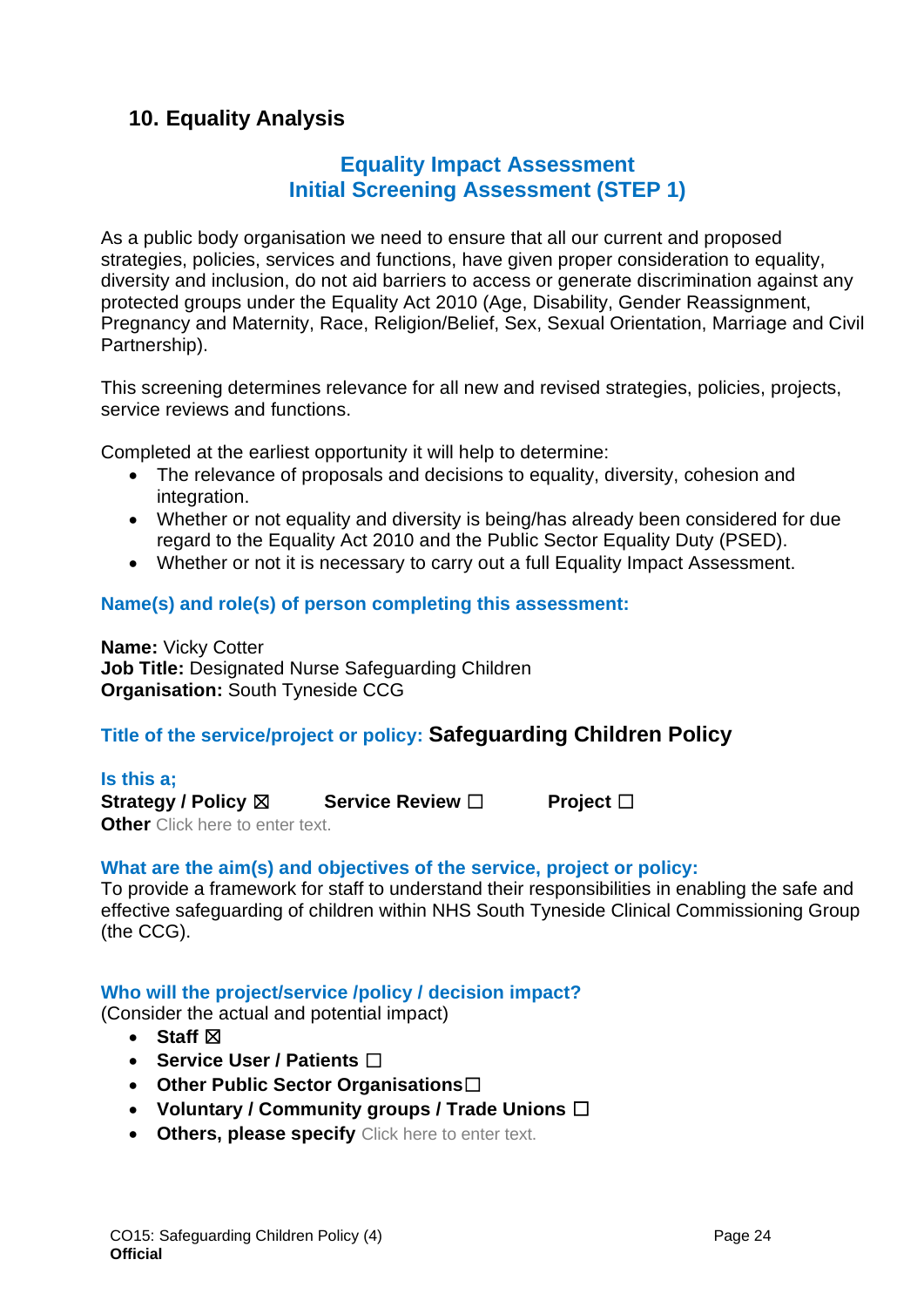| <b>Questions</b>                                                          | <b>Yes</b> | <b>No</b>   |
|---------------------------------------------------------------------------|------------|-------------|
| Could there be an existing or potential negative impact on any of the     |            | ⊠           |
| protected characteristic groups?                                          |            |             |
| Has there been or likely to be any staff/patient/public concerns?         |            | $\boxtimes$ |
| Could this piece of work affect how our services, commissioning or        |            | ⊠           |
| procurement activities are organised, provided, located and by whom?      |            |             |
| Could this piece of work affect the workforce or employment practices?    |            | $\boxtimes$ |
| Does the piece of work involve or have a negative impact on:              |            | ⊠           |
| Eliminating unlawful discrimination, victimisation and harassment         |            |             |
| Advancing quality of opportunity<br>$\bullet$                             |            |             |
| Fostering good relations between protected and non-protected<br>$\bullet$ |            |             |
| groups in either the workforce or community                               |            |             |

**If you have answered no to the above and conclude that there will not be a detrimental impact on any equality group caused by the proposed policy/project/service change, please state how you have reached that conclusion below:** 

The policy is applicable to all staff irrespective of protected characteristics. The safeguarding of children and young people is of paramount importance for all service users.

#### **If you have answered yes to any of the above, please now complete the 'STEP 2 Equality Impact Assessment' document**

| <b>Accessible Information Standard</b>                                                                                                                                             | <b>Yes</b> | <b>No</b> |
|------------------------------------------------------------------------------------------------------------------------------------------------------------------------------------|------------|-----------|
| Please acknowledge you have considered the requirements of the<br>Accessible Information Standard when communicating with staff and<br>patients.                                   |            |           |
| https://www.england.nhs.uk/wp-content/uploads/2017/10/accessible-<br>info-standard-overview-2017-18.pdf                                                                            |            |           |
| Please provide the following caveat at the start of any written documentation:                                                                                                     |            |           |
| "If you require this document in an alternative format such as easy read, large<br>text, braille or an alternative language please contact (ENTER CONTACT<br><b>DETAILS HERE)"</b> |            |           |
| If any of the above have not been implemented, please state the reason:                                                                                                            |            |           |

Click here to enter text.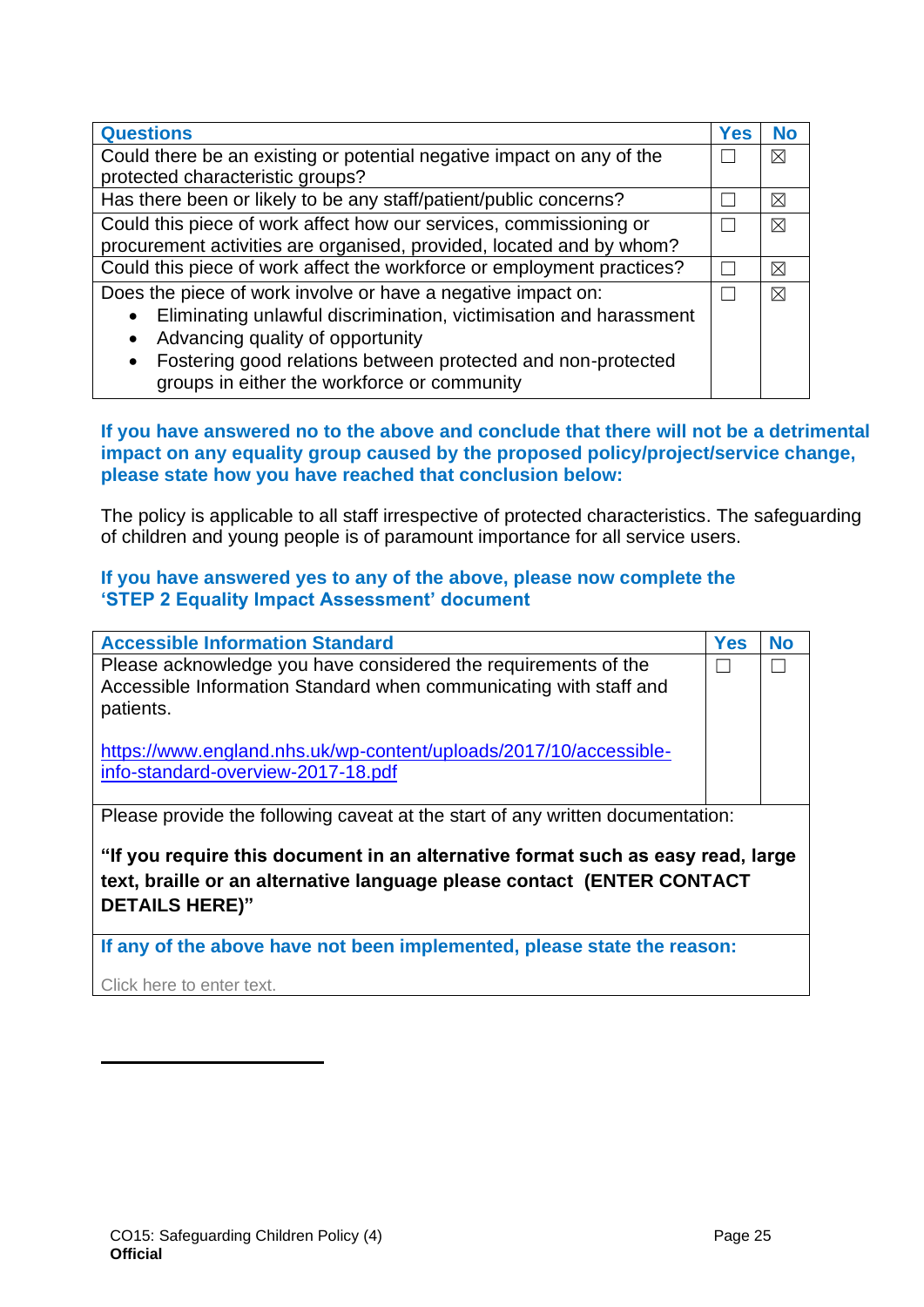### **Governance, ownership and approval**

| Please state here who has approved the actions and outcomes of the screening |                         |  |  |
|------------------------------------------------------------------------------|-------------------------|--|--|
| <b>Presented to (Appropriate Committee)</b>                                  | <b>Publication Date</b> |  |  |
| <b>QSPC</b>                                                                  | April 2021              |  |  |
|                                                                              |                         |  |  |

#### **Publishing**

This screening document will act as evidence that due regard to the Equality Act 2010 and the Public Sector Equality Duty (PSED) has been given.

If you are not completing 'STEP 2 - Equality Impact Assessment' this screening document will need to be approved and published alongside your documentation.

**Please send a copy of this screening documentation to: [NECSU.Equality@nhs.net](mailto:NECSU.Equality@nhs.net) for audit purposes.**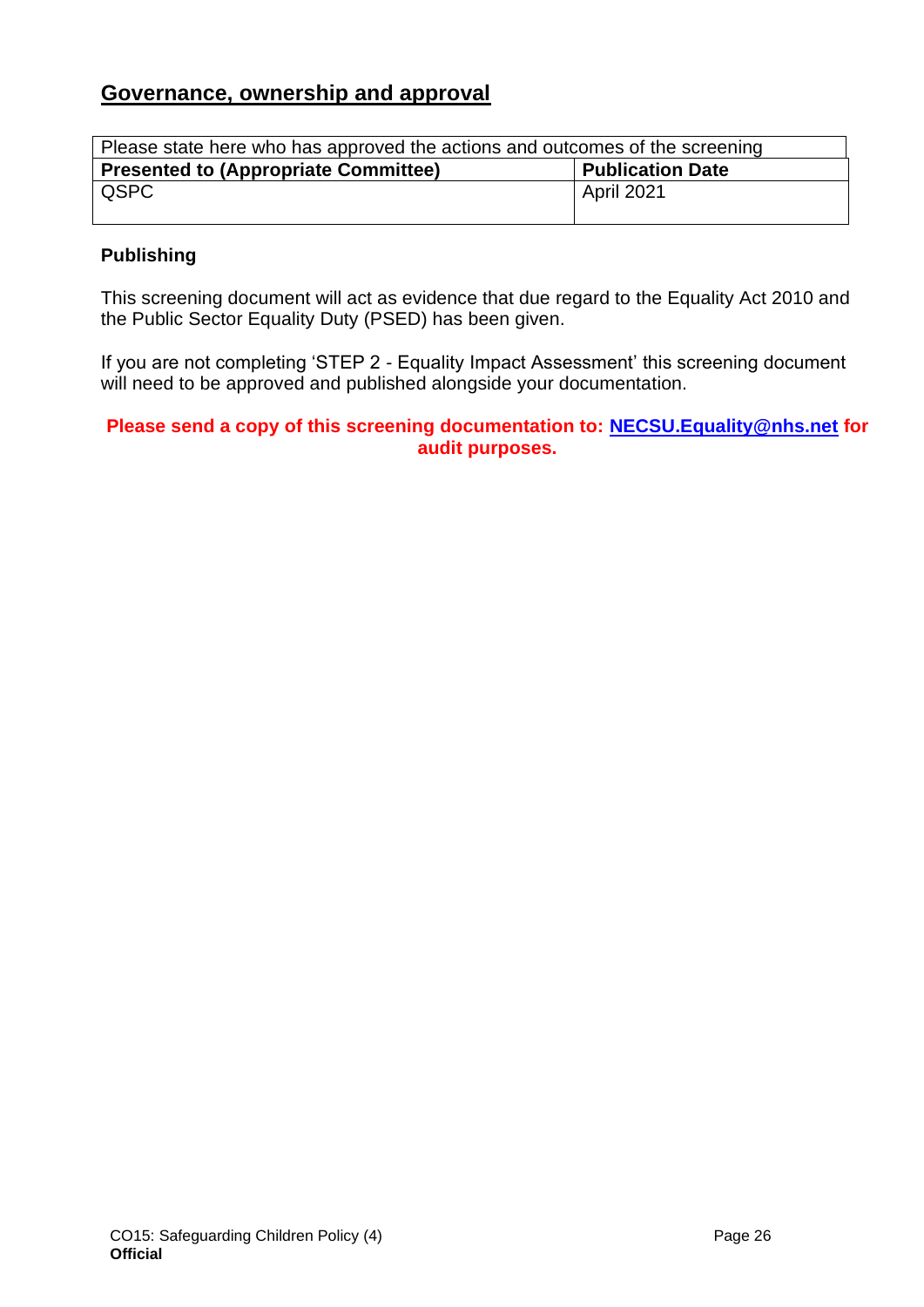### **Equality Impact Assessment: Policy – Strategy – Guidance (STEP 2)**

This EIA should be undertaken at the start of development of a new project, proposed service review, policy or process guidance to assess likely impacts and provide further insight to reduce potential barriers/discrimination. The scope/document content should be adjusted as required due to findings of this assessment.

This assessment should then be updated throughout the course of development and continuously updated as the piece of work progresses.

Once the project, service review, or policy has been approved and implemented, it should be monitored regularly to ensure the intended outcomes are achieved.

This EIA will help you deliver excellent services that are accessible and meet the needs of staff, patients and service users.

#### **This document is to be completed following the STEP 1 – Initial Screening Assessment**

### **STEP 2 EVIDENCE GATHERING**

#### **Name(s) and role(s) of person completing this assessment:**

**Name:** Vicky Cotter **Job Title:** Designated Nurse Safeguarding children **Organisation:** South Tyneside CCG

**Title of the service/project or policy:** Safeguarding Children Policy

#### **Existing** ☒ **New / Proposed** ☐ **Changed** ☐

### **What are the intended outcomes of this policy/ service / process? (Include outline of objectives and aims;**

Aim

To provide a framework for staff to understand their responsibilities in enabling the safe and effective safeguarding of children within NHS South Tyneside Clinical Commissioning Group (the CCG).

**Objectives** 

- Protect children from harm
- Ensure the CCG is adhering to the standards listed in this policy
- Ensure all staff are aware of their responsibilities in respect of safeguarding children

• Employees know how to access the policies, procedures, training and advice which enable them to practice effectively and to fully participate in the multi-agency safeguarding of children

#### **Who will the project/service /policy / decision impact?**

(Consider the actual and potential impact)

• **Consultants** ☐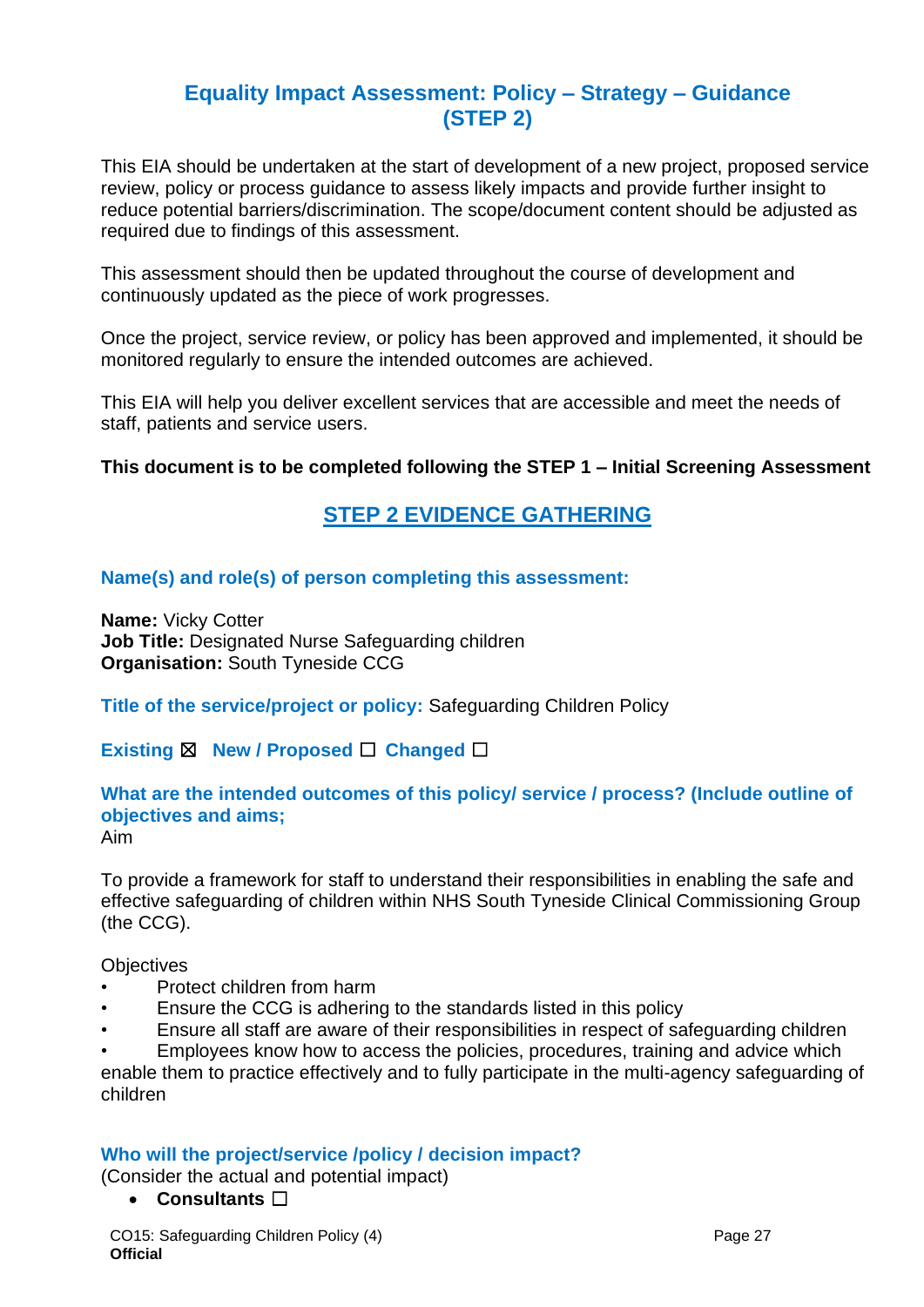- **Nurses** ☐
- **Doctors** ☐
- **Staff** ☒
- **Service User / Patients** ☐
- **Others, please specify** Click here to enter text.

| <b>Current Evidence / Information held</b>                                                                                                                                                                                                                        | <b>Outline what current data / information</b><br>is held about the users of the service /<br>patients / staff / policy / guidance?<br>Why are the changes being made? |
|-------------------------------------------------------------------------------------------------------------------------------------------------------------------------------------------------------------------------------------------------------------------|------------------------------------------------------------------------------------------------------------------------------------------------------------------------|
| (Census Data, Local Health Profile data,<br>Demographic reports, workforce<br>reports, staff metrics, patient/service<br>users/data, national reports, guidance<br>, legislation changes, surveys,<br>complaints, consultations/patient/staff<br>feedback, other) | Changes are being made due to<br>legislation and working practice changes.                                                                                             |

# **STEP 3: FULL EQUALITY IMPACT ASSESSMENT**

#### **PLEASE NOTE THE INFORMATION OUTLINED IN THE TEXT BOXES LISTS PROMPTS FOR GUIDANCE PURPOSES. PLEASE INPUT INFORMATION OR DELETE AS APPROPRIATE.**

**The Equality Act 2010 covers nine 'protected characteristics' on the grounds upon which discrimination and barriers to access is unlawful.**

Outline what impact (or potential impact) the new policy/strategy/guidance will have on the following protected groups:

#### **Age**

*A person belonging to a particular age*

#### **Guidance Notes**

- Provide/link the data/metrics/demographics held relating to this particular protected group (as appropriate).
- Could the policy discriminate, directly or indirectly against people of a particular age? *<https://www.equalityhumanrights.com/en/advice-and-guidance/age-discrimination>*
- Has the content within the document been checked for any potential offensive/discriminatory language of this particular group?
- Are there any discriminatory practices/processes outlined within the document?
- If training is required for this policy/strategy/guidance/process outline what considerations have been mad for an older workforce i.e. accessibility considerations, venues, travel etc.
- Outline if appropriate methods of communication have been carefully considered to ensure they reach all age groups. Is documentation available in alternative formats as required?
- If there is an adverse impact, can it be justified on the grounds of promoting equality of opportunity for another legitimate reason? If so, outline the reason(s).
- What mitigations can be put in place to reduce actual or potential impacts? **If you are unsure, consultation/engagement**

The Safeguarding children policy relates to children up to the age of 18. This is in line with legislation for children up to this age. This is an internal policy for staff use for the benefit of service users. Adults are not covered in the policy in line with legislation.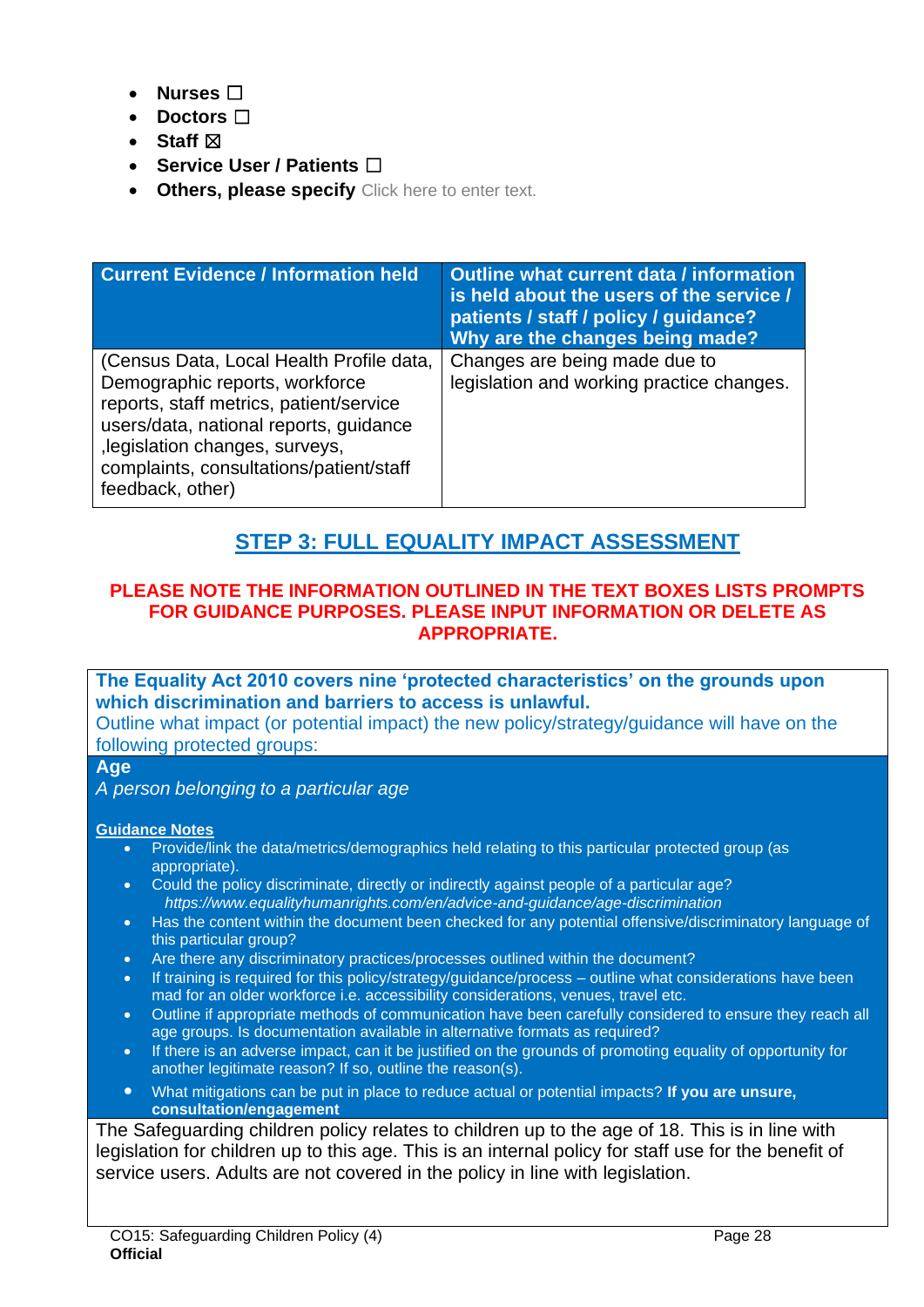#### **Disability**

*A person who has a physical or mental impairment, which has a substantial and long-term adverse effect on that person's ability to carry out normal day-to-day activities*

#### **Guidance Notes**

- Provide/link the data/metrics/demographics held relating to this particular protected group (as appropriate).
- Could the policy discriminate, directly or indirectly against people with a disability? https://www.equalityhumanrights.com/en/advice-and-guidance/disability-discrimination
- What steps are being taken to make reasonable adjustments to ensure processes/practices set out are 'accessible to all'?
- Has the content within the document been checked for any potential offensive/discriminatory language of this particular group?
- Are there any discriminatory practices/processes outlined within the document that may impact this group?
- If training is required for this policy/strategy/guidance/process outline what considerations have been made for people with a disability and/or sensory need i.e accessibility considerations, venues, travel, parking etc.
- Outline if appropriate methods of communication have also been carefully considered for people with a disability or sensory need. Is documentation available in alternative formats as required? Such as easy read, large font, audio and BSL interpretation as required.
- Are websites accessible for all and/or have information available stating how people can access information in alternative formats if required?
- Has the Accessible Information Standard been considered? https://www.england.nhs.uk/ourwork/accessibleinfo/
- If there is an adverse impact, can it be justified on the grounds of promoting equality of opportunity for another legitimate reason? If so, outline the reason(s).
- What mitigations can be put in place to reduce actual or potential impacts? If you are unsure, *consultation/engagement with stakeholders from this particular protected group is recommended (STEP 4).*

The safeguarding children policy for staff relates to children of all abilities. The policy does not discriminate for anyone with a physical or mental impairment.

#### **Gender reassignment (including transgender) and Gender Identity**

*Medical term for what transgender people often call gender-confirmation surgery; surgery to bring the primary and secondary sex characteristics of a transgender person's body into alignment with his or her internal self perception.*

#### **Guidance Notes**

- Provide/link the data/metrics/demographics held relating to this particular protected group (as appropriate).
- Could the policy discriminate, directly or indirectly against people who have this characteristic? *<https://www.equalityhumanrights.com/en/advice-and-guidance/gender-reassignment-discrimination>*
- Has the content within the document been checked for any potential offensive/discriminatory language of this particular group?
- Please see useful terminology website for info: *[https://www.transgendertrend.com/transgender](https://www.transgendertrend.com/transgender-terminology/)[terminology/](https://www.transgendertrend.com/transgender-terminology/)*
- Are there any discriminatory practices/processes outlined within the document that may impact this protected group?
- If there is an adverse impact, can it be justified on the grounds of promoting equality of opportunity for another legitimate reason? If so, outline the reason(s).
- What mitigations can be put in place to reduce actual or potential impacts? **If you are unsure, consultation/engagement with stakeholders from this particular protected group is recommended (STEP 4).**

The safeguarding children policy for staff is applicable for all children irrespective of gender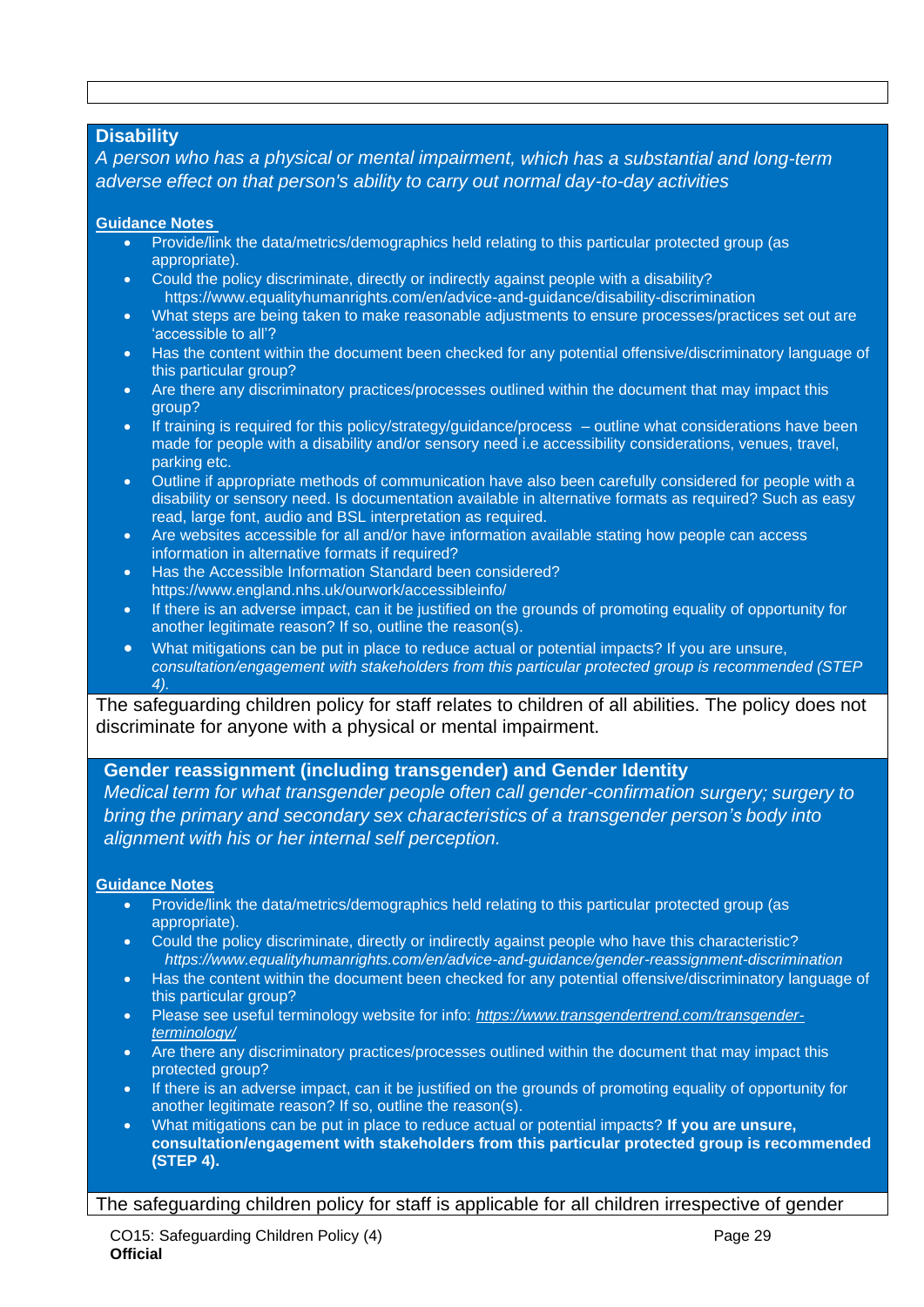#### identity.

#### **Marriage and civil partnership**

*Marriage is defined as a union of a man and a woman or two people of the same sex as partners in a relationship. Civil partners must be treated the same as married couples on a wide range of legal matters*

#### **Guidance Notes**

- Provide/link the data/metrics/demographics held relating to this particular protected group (as appropriate).
- Could the policy discriminate, directly or indirectly against people who have this characteristic? *[https://www.equalityhumanrights.com/en/advice-and-guidance/marriage-and-civil-partnership](https://www.equalityhumanrights.com/en/advice-and-guidance/marriage-and-civil-partnership-discrimination)[discrimination](https://www.equalityhumanrights.com/en/advice-and-guidance/marriage-and-civil-partnership-discrimination)*
- Has the content within the document been checked for any potential offensive/discriminatory language of this particular group?
- Are there any discriminatory practices/processes outlined within the document that may impact this protected group?
- Do all procedures treat both single and married and civil partnerships equally?
- Is there equal access to recruitment, personal development, promotion and retention for staff?
- If there is an adverse impact, can it be justified on the grounds of promoting equality of opportunity for another legitimate reason? If so, outline the reason(s).
- What mitigations can be put in place to reduce actual or potential impacts? **If you are unsure, consultation/engagement with stakeholders from this particular protected group is recommended (STEP 4).**

The safeguarding children policy relates to all children and for use by staff and does not discriminate based on marital status.

#### **Pregnancy and maternity**

*Pregnancy is the condition of being pregnant or expecting a baby. Maternity refers to the period after the birth, and is linked to maternity leave in the employment context.*

#### **Guidance Notes**

- Provide/link the data/metrics/demographics held relating to this particular protected group (as appropriate).
- Could the policy discriminate, directly or indirectly against people who have this characteristic?
- Has the content within the document been checked for any potential offensive/discriminatory language of this particular group?
- Are there any discriminatory practices/processes outlined within the document that may impact this group?
- Any scheduling of training for the policy should take into consideration part time working arrangements for staff as well as any caring responsibilities. Training should be scheduled at appropriate times with washup sessions available for staff on maternity that may not be able to attend scheduled training.
- Will the processes outlined impact on anyone who is pregnant, on maternity leave or have caring responsibilities? For example impact on flexible working arrangements etc.
- Is there equal access to recruitment, personal development, promotion and retention for staff?
- Are processes in place to update people that may currently be on maternity leave on their return?
- If there is an adverse impact, can it be justified on the grounds of promoting equality of opportunity for another legitimate reason? If so, outline the reason(s).
- What mitigations can be put in place to reduce actual or potential impacts? **If you are unsure, consultation/engagement with stakeholders from this particular protected group is recommended (STEP 4).**

The safeguarding children policy relates to all children and for use by staff and does not discriminate based on maternity related concerns or pregnancy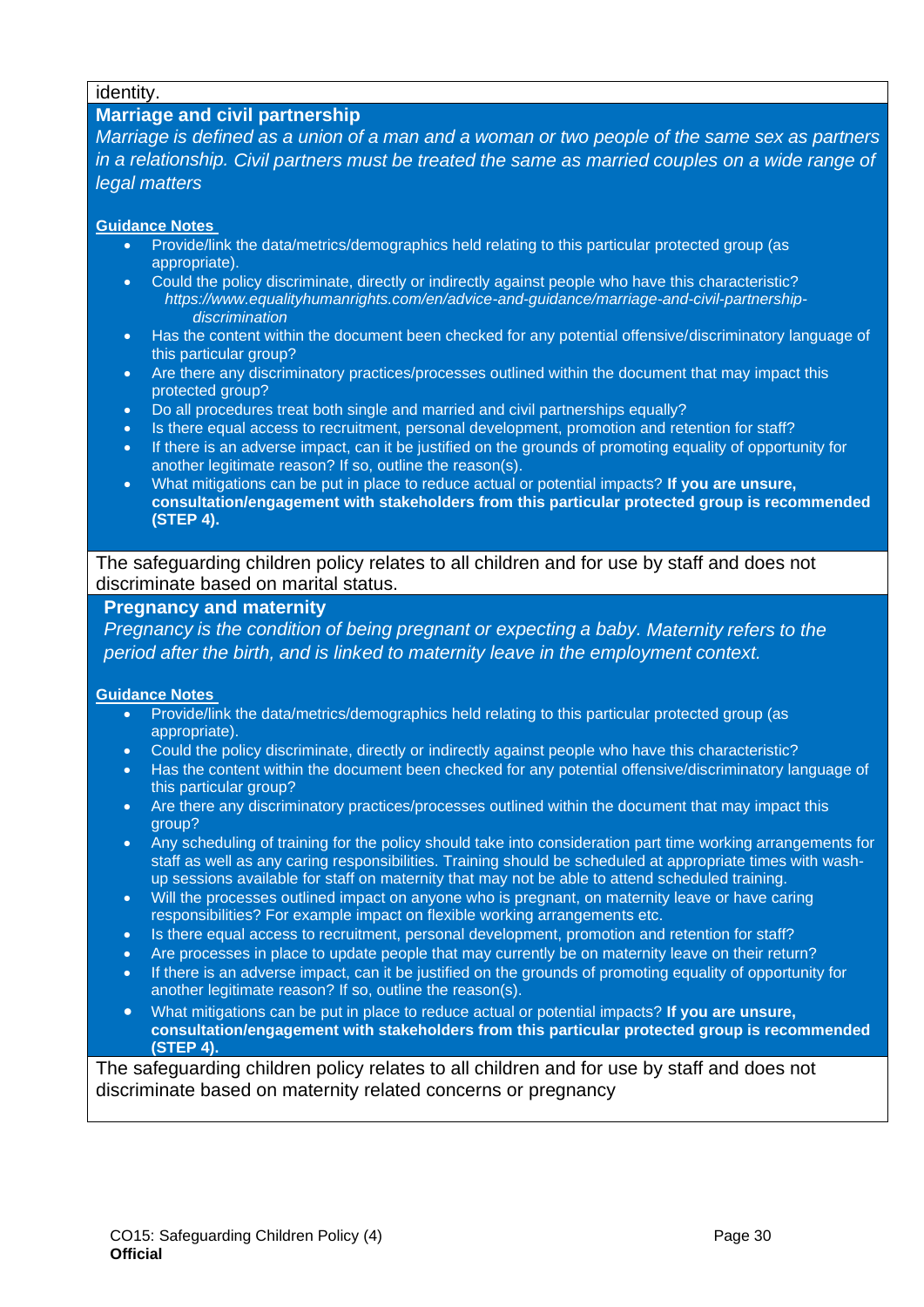#### **Race**

*It refers to a group of people defined by their race, colour, and nationality, ethnic or national origins, including travelling communities.*

#### **Guidance Notes**

- Provide/link the data/metrics/demographics held relating to this particular protected group (as appropriate).
- Could the policy discriminate, directly or indirectly against people who have a particular race? https://www.equalityhumanrights.com/en/advice-and-guidance/race-discrimination
- Has the content within the document been checked for any potential offensive/discriminatory language of people form a particular race?
- Are there any discriminatory practices/processes outlined within the document that may impact a particular race?
- If there is an adverse impact, can it be justified on the grounds of promoting equality of opportunity for another legitimate reason? If so, outline the reason(s).
- What mitigations can be put in place to reduce actual or potential impacts? If you are unsure, consultation/engagement with stakeholders from this particular protected group is recommended (STEP 4).

The safeguarding children policy relates to all children and for use by all staff and does not discriminate based on race

#### **Religion or Belief**

*Religion is defined as a particular system of faith and worship but belief includes religious and philosophical beliefs including lack of belief (e.g. Atheism). Generally, a belief should affect your life choices or the way you live for it to be included in the definition.*

#### **Guidance Notes**

- Provide/link the data/metrics/demographics held relating to this particular protected group (as appropriate).
- Could the policy discriminate, directly or indirectly against people who have this characteristic?
- https://www.equalityhumanrights.com/en/advice-and-guidance/religion-or-belief-discrimination
- Has the content within the document been checked for any potential offensive/discriminatory language of this particular group?
- Are there any discriminatory practices/processes outlined within the document that may impact a particular religion or belief?
- If there is an adverse impact, can it be justified on the grounds of promoting equality of opportunity for another legitimate reason? If so, outline the reason(s).
- What mitigations can be put in place to reduce actual or potential impacts? If you are unsure, consultation/engagement with stakeholders from this particular protected group is recommended (STEP 4).

The safeguarding children policy relates to all children and for use by staff and does not discriminate based on religion or beliefs

#### **Sex/Gender**

#### *A man or a woman.*

#### **Guidance Notes**

- Provide/link the data/metrics/demographics held relating to this particular protected group (as appropriate).
- Could the policy discriminate, directly or indirectly against either men or women?
- https://www.equalityhumanrights.com/en/advice-and-guidance/sex-discrimination
- Has the content within the document been checked for any potential offensive/discriminatory language against men and/or women?
- Are there any discriminatory practices/processes outlined within the document that may impact men or women?
- Does someone of a particular sex fair less or receive less favourable treatment as a result of this policy/strategy/ guidance?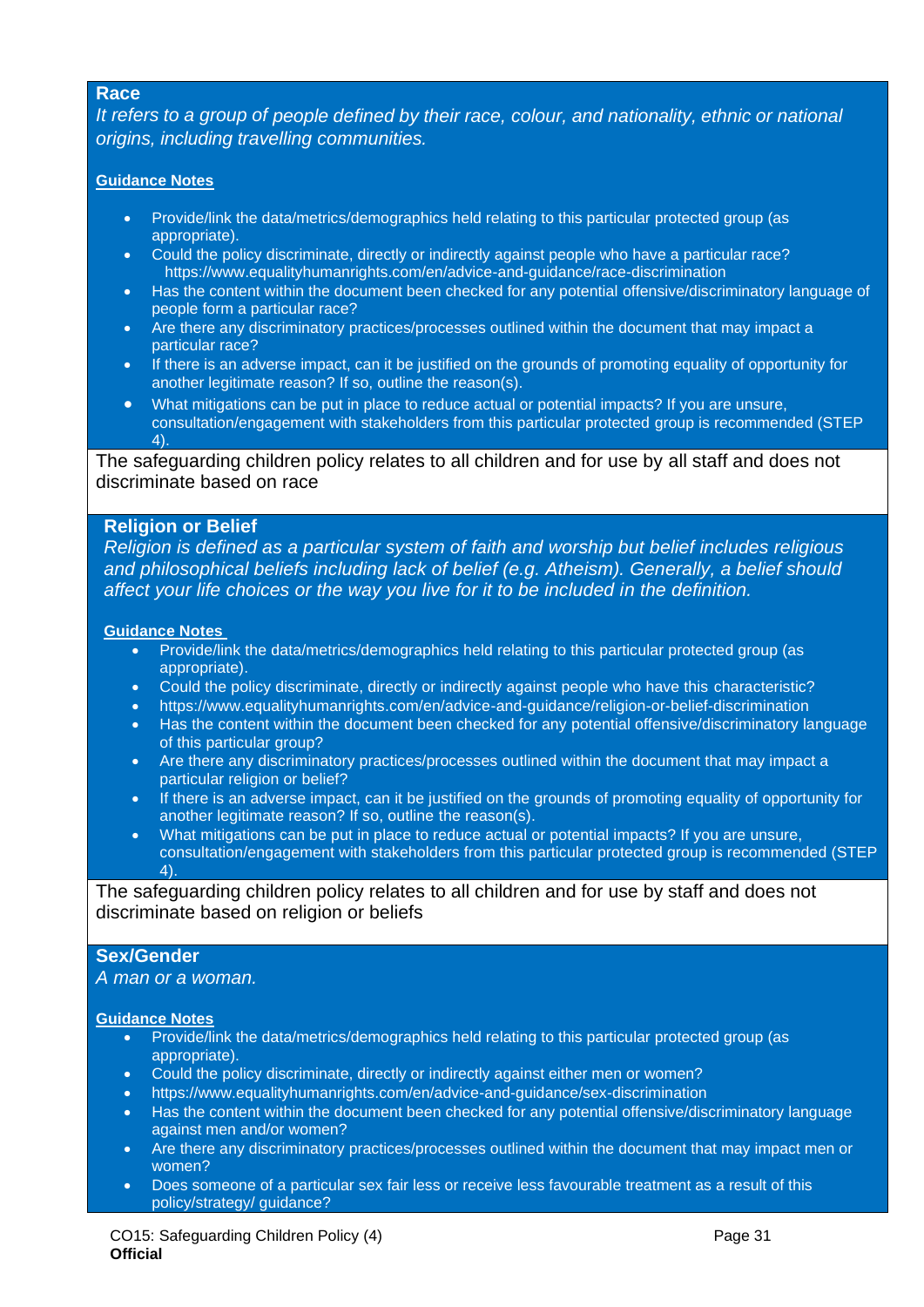- Are men or women treated differently as a result of the information set out within the document?
- If there is an adverse impact, can it be justified on the grounds of promoting equality of opportunity for another legitimate reason? If so, outline the reason(s).
- What mitigations can be put in place to reduce actual or potential impacts? If you are unsure, consultation/engagement with stakeholders from this particular protected group is recommended (STEP 4).

The safeguarding children policy relates to all children and for use by staff and does not discriminate based on gender.

#### **Sexual orientation**

*Whether a person's sexual attraction is towards their own sex, the opposite sex or to both sexes*

#### **Guidance Notes**

- Provide/link the data/metrics/demographics held relating to this particular protected group (as appropriate).
- Could the policy discriminate, directly or indirectly against people who have this characteristic? https://www.equalityhumanrights.com/en/advice-and-guidance/sexual-orientation-discrimination
- Has the content within the document been checked for any potential offensive/discriminatory language of people with a particular sexual orientation?
- Are there any discriminatory practices/processes outlined within the document that may impact this group?
- NHS Employers guide: https://www.nhsemployers.org/your-workforce/plan/diversity-and-inclusion/policyand-guidance/sexual-orientation
- Sexual orientation monitoring guidance (to be used as appropriate): https://www.england.nhs.uk/about/equality/equality-hub/sexual-orientation-monitoring-informationstandard/
- If there is an adverse impact, can it be justified on the grounds of promoting equality of opportunity for another legitimate reason? If so, outline the reason(s).
- What mitigations can be put in place to reduce actual or potential impacts? If you are unsure, consultation/engagement with stakeholders from this particular protected group is recommended (STEP 4).

The safeguarding children policy relates to all children and for use by staff and does not discriminate based on sexual orientation.

#### **Carers**

*A family member or paid [helper](http://www.oxforddictionaries.com/definition/english/%20http:/www.oxforddictionaries.com/definition/english/helper#helper__2) who regularly looks after a child or a [sick,](http://www.oxforddictionaries.com/definition/english/%20http:/www.oxforddictionaries.com/definition/english/sick#sick__2) [elderly,](http://www.oxforddictionaries.com/definition/english/%20http:/www.oxforddictionaries.com/definition/english/elderly#elderly__2) or [disabled](http://www.oxforddictionaries.com/definition/english/%20http:/www.oxforddictionaries.com/definition/english/disabled#disabled__2) person*

#### **Guidance Notes**

- Provide/link the data/metrics/demographics held relating to this particular protected group (as appropriate).
- Could the policy discriminate, directly or indirectly against people who have this characteristic?
- Has the content within the document been checked for any potential offensive/discriminatory language of this particular group?
- Are there any discriminatory practices/processes outlined within the document that may impact this group?
- Any scheduling of training for the policy should take into consideration part time working arrangements for staff as well as any caring responsibilities. Training should be scheduled at appropriate times with washup sessions available for staff that may not be able to attend scheduled training.
- If there is an adverse impact, can it be justified on the grounds of promoting equality of opportunity for another legitimate reason? If so, outline the reason(s).
- What mitigations can be put in place to reduce actual or potential impacts? If you are unsure, consultation/engagement with stakeholders from this particular protected group is recommended (STEP 4).

The safeguarding children policy relates to all children and for use by staff and does not discriminate based on caring responsibilities.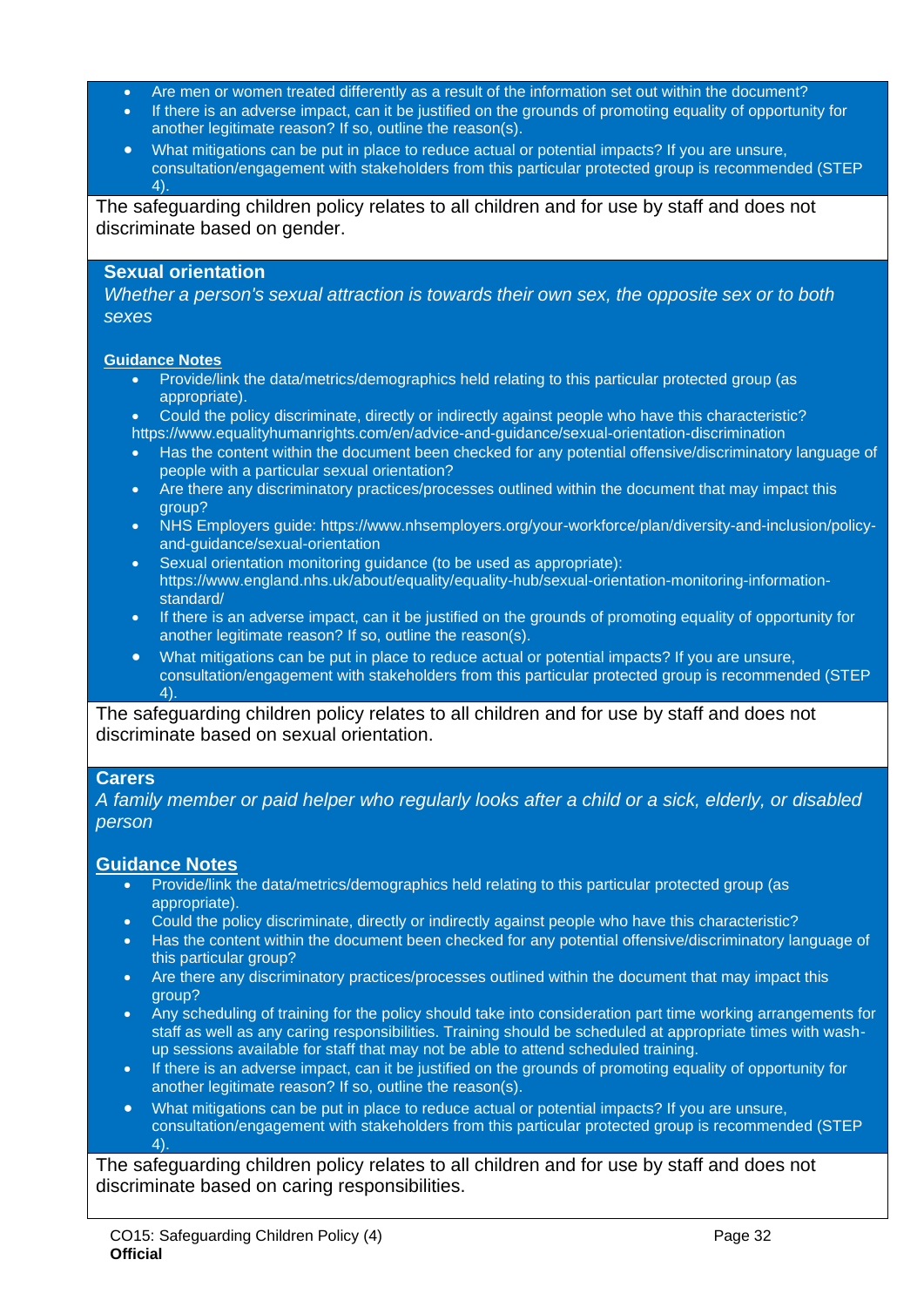#### **Other identified groups relating to Health Inequalities**

*such as deprived socio-economic groups, rural areas, armed forces, people with substance/alcohol abuse and sex workers.*

*(Health inequalities have been defined as "Differences in health status or in the distribution of health determinants between different population groups."*

*Health inequalities can therefore occur across a range of social and demographic indicators, including socio-economic status, occupation, geographical locations.)*

#### **Guidance Notes**

- Provide/link the data/metrics/demographics held relating to this particular protected group (as appropriate).
- Could the policy discriminate, directly or indirectly against people who have this characteristic?
- Has the content within the document been checked for any potential offensive/discriminatory language of this particular group?
- Are there any discriminatory practices/processes outlined within the document that may impact this group?
- If there is an adverse impact, can it be justified on the grounds of promoting equality of opportunity for another legitimate reason? If so, outline the reason(s).
- What mitigations can be put in place to reduce actual or potential impacts? If you are unsure, consultation/engagement with stakeholders from this particular protected group is recommended (STEP 4).

The safeguarding children policy relates to all children and for use by staff and does not discriminate based on any health related inequalities.

## **STEP 4: ENGAGEMENT AND INVOLVEMENT**

Have you engaged stakeholders in testing the policy/guidance or process proposals including the impact on protected characteristics? **Guidance Notes**

- List the stakeholders engaged
- What was their feedback?
- List changes/improvements made as a result of their feedback
- List the mitigations provided following engagement for potential or actual impacts identified in the impact assessment.

The safeguarding children policy has been circulated to key stakeholders within the organisation. No feedback has been received

If no engagement has taken place, please state why:

Click here to enter text.

### **STEP 5: METHODS OF COMMUNICATION**

What methods of communication do you plan to use to inform service users/staff about the policy/strategy/guidance?

 $\boxtimes$  Verbal – meetings  $\Box$  Verbal - Telephone

 $\Box$  Written – Letter  $\Box$  Written – Leaflets/guidance booklets

 $\boxtimes$  Written - Email  $\boxtimes$  Internet/website  $\boxtimes$  Intranet page

□ Other

If other please state: Click here to enter text.

### **Step 6 – Accessible Information Standard Check**

From 1st August 2016 onwards, all organisations that provide NHS care and / or publicly-funded adult social care are legally required to follow the Accessible Information Standard. The Standard sets out a specific, consistent approach to identifying, recording, flagging, sharing and meeting the information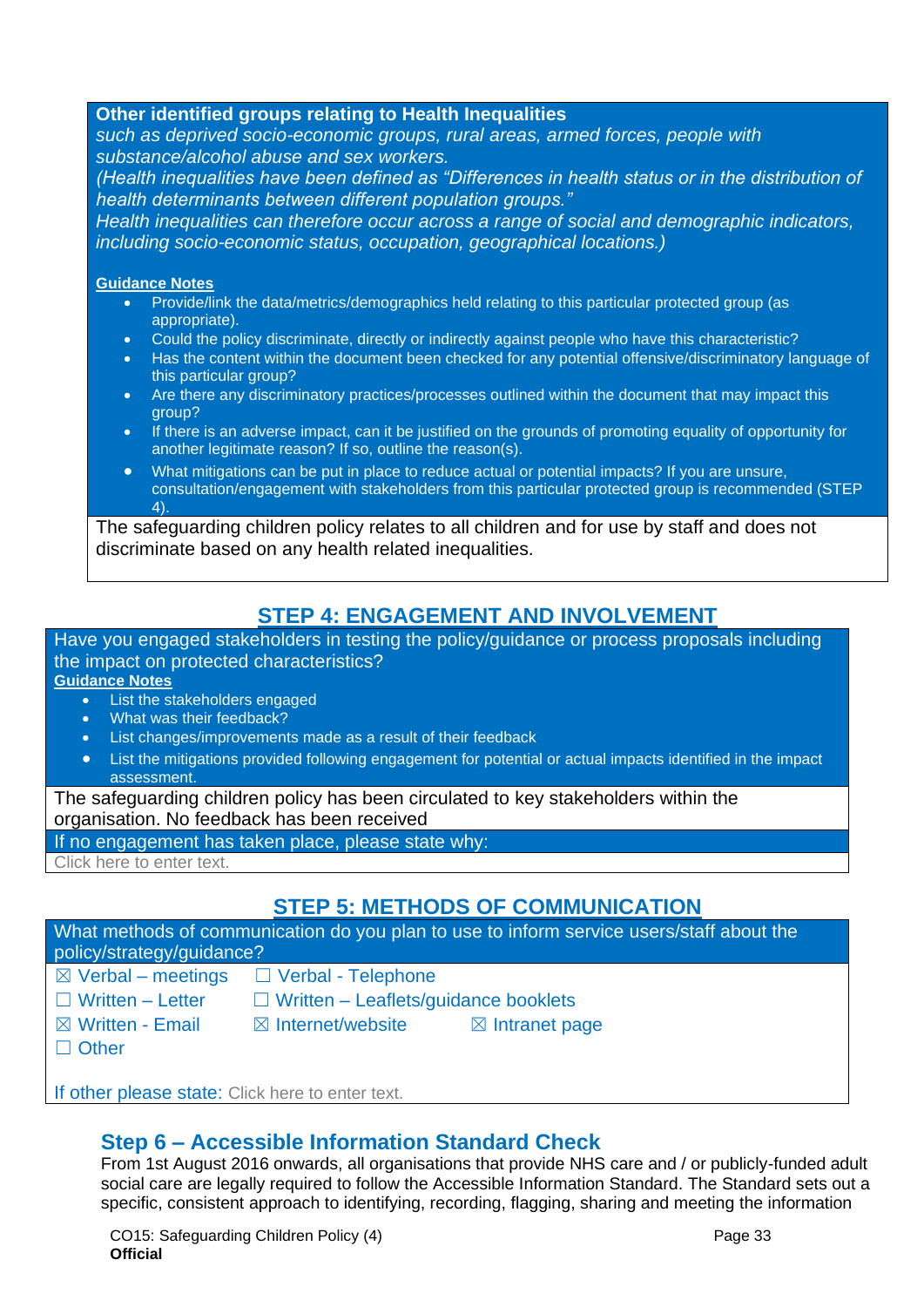and communication support needs of patients, service users, carers and parents with a disability, impairment or sensory loss.

[https://www.england.nhs.uk/wp-content/uploads/2017/10/accessible-info-standard-overview-2017-](https://www.england.nhs.uk/wp-content/uploads/2017/10/accessible-info-standard-overview-2017-18.pdf) [18.pdf](https://www.england.nhs.uk/wp-content/uploads/2017/10/accessible-info-standard-overview-2017-18.pdf)

**Tick to confirm you have you considered an agreed process for:**

☒ Asking people if they have any information or communication needs, and find out how to meet their needs.

 $\boxtimes$  Have processes in place that ensure people receive information which they can access and understand, and receive communication support they need it.

If any of the above have not been implemented, please state the reason: Click here to enter text.

### **STEP 7: POTENTIAL IMPACTS IDENTIFED; ACTION PLAN**

| Ref no.                         | Potential/actual<br>Impact identified | Protected<br>Group<br>Impacted  | Action(s)<br>required        | <b>Expected</b><br><b>Outcome</b> | Action<br>Owner                           | Timescale/<br>Completion date |
|---------------------------------|---------------------------------------|---------------------------------|------------------------------|-----------------------------------|-------------------------------------------|-------------------------------|
| Click here<br>to enter<br>text. | Click here to enter<br>text.          | Click here<br>to enter<br>text. | Click here to<br>enter text. | Click here to<br>enter text.      | <b>Click</b><br>here to<br>enter<br>text. | Click here to enter<br>text.  |
| Click here<br>to enter<br>text. | Click here to enter<br>text.          | Click here<br>to enter<br>text. | Click here to<br>enter text. | Click here to<br>enter text.      | <b>Click</b><br>here to<br>enter<br>text. | Click here to enter<br>text.  |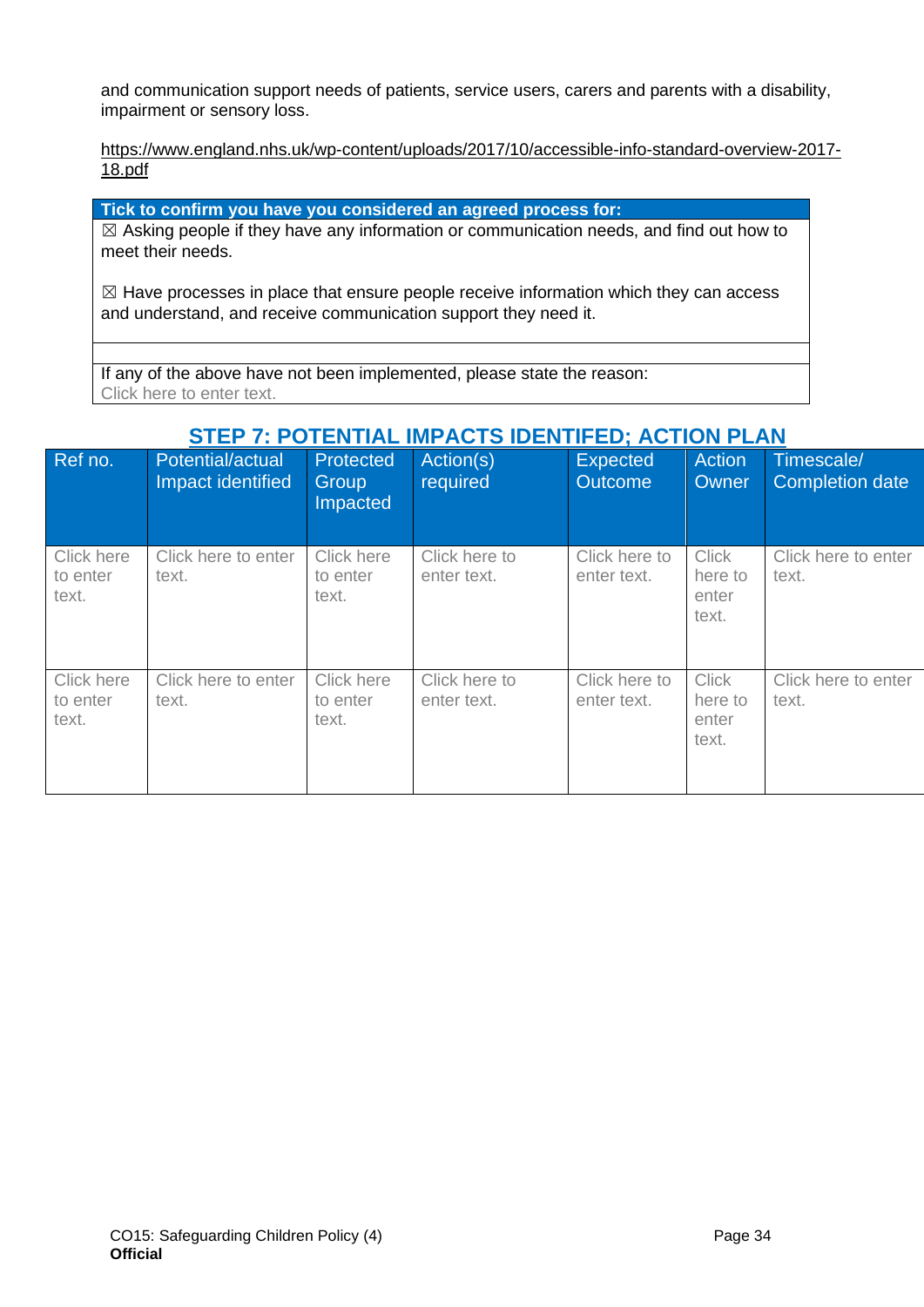# **GOVERNANCE, OWNERSHIP AND APPROVAL**

Please state here who has approved the actions and outcomes of the screening

| <b>Presented to (Appropriate Committee)</b> | <b>Publication Date</b> |
|---------------------------------------------|-------------------------|
| QSPC                                        | <b>April 2021</b>       |

1. Please send the completed Equality Impact Assessment with your document to: **[NECSU.Equality@nhs.net](mailto:NECSU.Equality@nhs.net)**

2. Make arrangements to have the Equality Impact Assessment added to all relevant documentation for approval at the appropriate Committee.

3. Publish this Equality Impact Assessment alongside your document.

4. File for audit purposes as appropriate

For further advice or guidance on this form, please contact the NECS Equality Team: **[NECSU.Equality@nhs.net](mailto:NECSU.Equality@nhs.net)**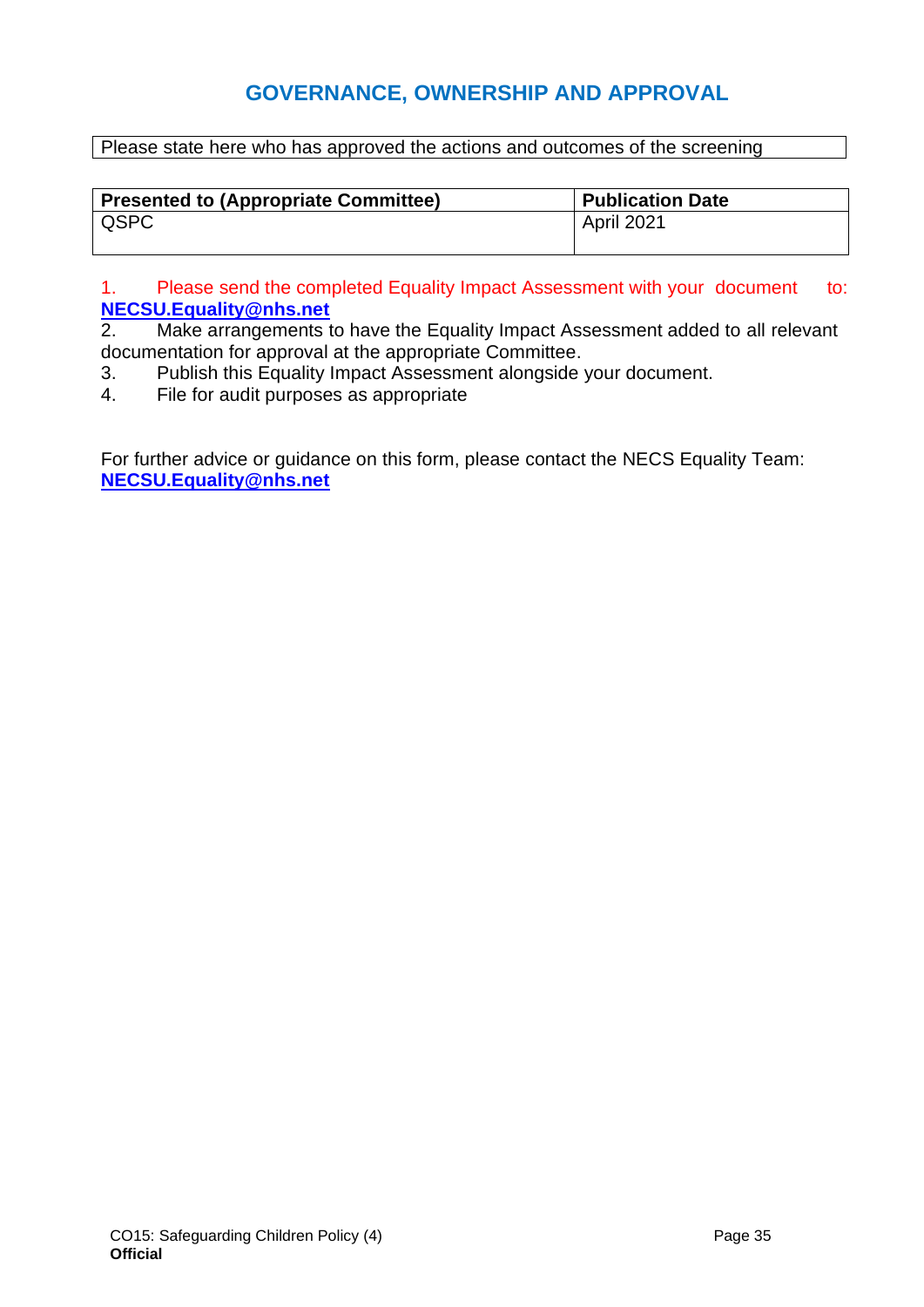# <span id="page-35-0"></span>**Appendix A – What to do if you are concerned about the abuse or harm of a child 0-18 years**



[https://www.gov.uk/government/publications/what-to-do-if-](https://www.gov.uk/government/publications/what-to-do-if-youre-worried-a-child-is-being-abused--2)

[youre-worried-a-child-is-being-abused--2](https://www.gov.uk/government/publications/what-to-do-if-youre-worried-a-child-is-being-abused--2)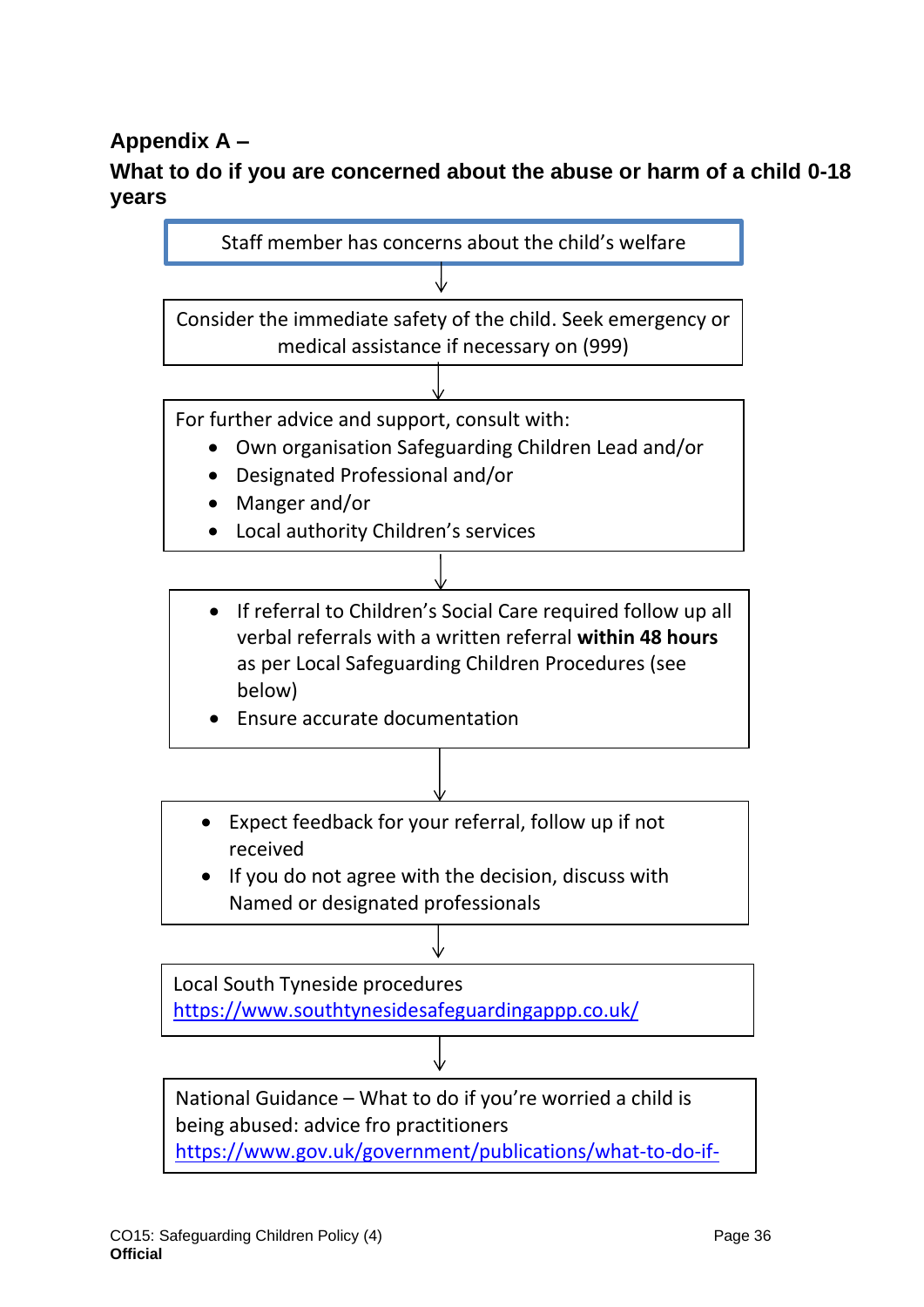# **Appendix B Definitions**

#### **Child or young person:**

In this document, as in the Children Acts 1989 and 2004, a *'child'* is anyone who has not yet reached their  $18<sup>th</sup>$  birthday. For disabled children this will be inclusive of those up to and including 18 years of age. The fact that a child has reached 16 years of age, is living independently or is in further education does not change their entitlement to services or protection under the Children Act 1989 Where *'child'* or *'children'* is used in this document, this refers to children and young people.

#### **Child Protection:**

Part of safeguarding and promoting children's welfare. Child protection refers to the activity that is undertaken to protect specific children who are suffering, or are likely to suffer, significant harm.

#### **Significant Harm**

Some children are in need because they are suffering, or likely to suffer, significant harm. The Children Act 1989 introduced the concept of significant harm as the threshold that justifies compulsory intervention in family life in the best interests of children. It gives local authorities a duty to make enquiries to decide whether they should take action to safeguard or promote the welfare of a child who is suffering, or likely to suffer, significant harm.

#### **Physical abuse**

A form of abuse which may involve hitting, shaking, throwing, poisoning, burning or scalding, drowning, suffocating, or otherwise causing physical harm to a child. Physical harm may also be caused when a parent or carer fabricates the symptoms of or deliberately induces illness in a child.

#### **Emotional abuse**

The persistent emotional maltreatment of a child such as to cause severe and persistent adverse effects on the child's emotional development. Emotional abuse may involve conveying to children they are worthless or unloved, inadequate, or valued only insofar as they meet the needs of another person. It may include not giving the child opportunities to express their views, deliberately silencing them or 'making fun' of what they say or how they communicate. Emotional abuse may feature age or developmentally inappropriate expectations being imposed on children. These may include interactions that are beyond the child's developmental capability, as well as overprotection and limitation of exploration and learning, or preventing the child participating in normal social interaction. It may involve seeing or hearing the ill- treatment of another. It may involve serious bullying (including cyber bullying), causing children frequently to feel frightened or in danger, or the exploitation or corruption of children. Some level of emotional abuse is involved in all types of maltreatment of a child, though it may occur alone.

#### **Neglect**

The persistent failure to meet a child's basic physical and/or psychological needs, likely to result in the serious impairment of the child's health or development. Neglect may occur during pregnancy as a result of maternal substance abuse. Once a child is born, neglect may involve a parent or carer failing to provide adequate food, clothing and shelter (including exclusion from home or abandonment). Neglect may involve failing to protect a child from physical and emotional harm or danger, not ensuring adequate supervision (including the use of inadequate care-givers) or not ensuring access to appropriate medical care or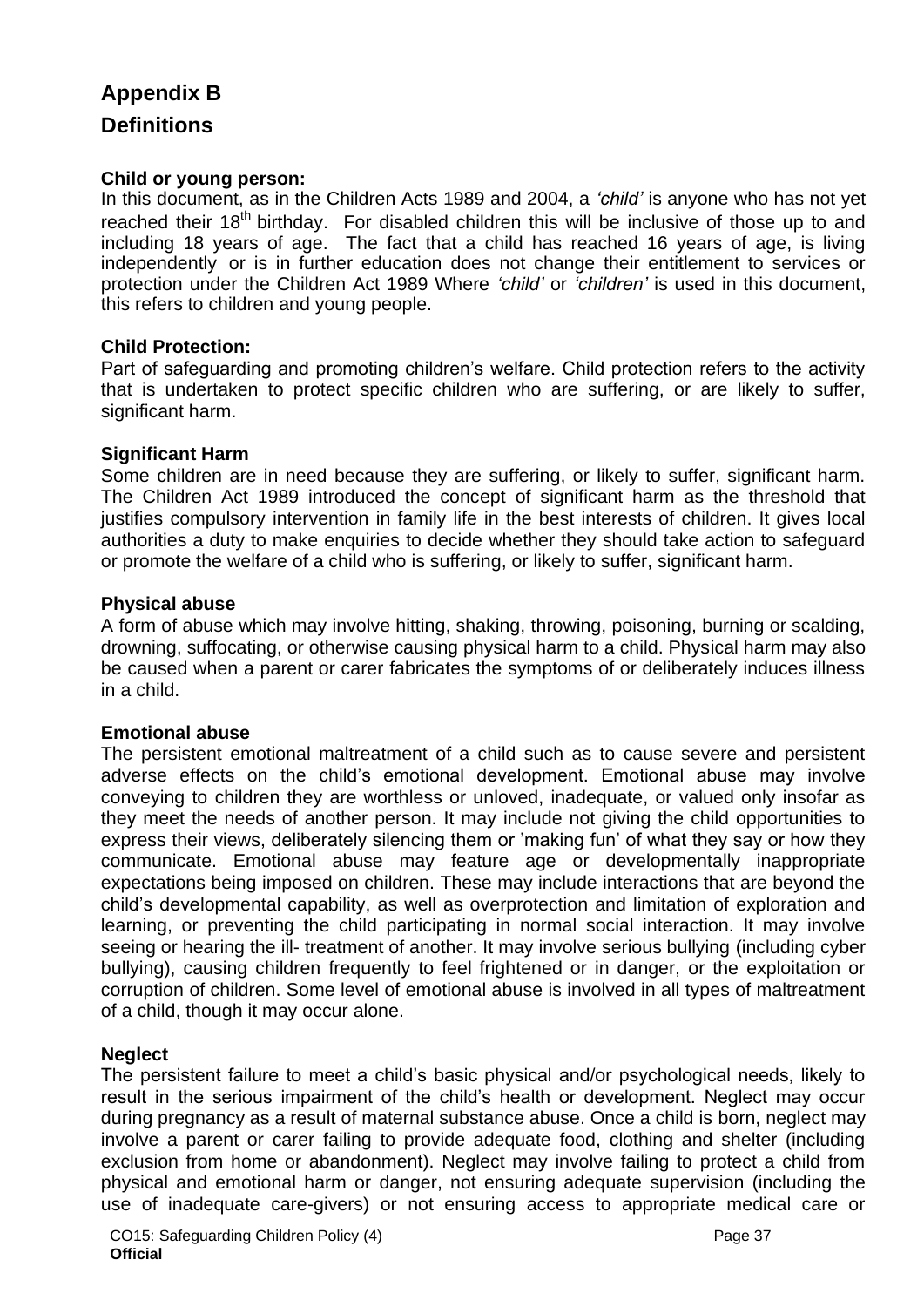treatment. It may also include neglect of, or unresponsiveness to, a child's basic emotional needs.

#### **Sexual abuse**

Involves forcing or enticing a child or young person to take part in sexual activities, whether or not the child is aware of what is happening. It may not necessarily involve a high level of violence. The activities may involve physical contact, including assault by penetration (for example, rape or oral sex) or non-penetrative acts such as masturbation, kissing, rubbing and touching outside of clothing. This may also include non-contact activities, such as involving children in looking at or in the production of sexual images, watching sexual activities, encouraging children to behave in sexually inappropriate ways, or grooming a child in preparation for abuse (including via the internet). Sexual Abuse is not solely perpetrated by adult males. Women can also commit acts of sexual abuse, as can other children. Child sexual exploitation (CSE)

#### **Domestic Abuse**

Domestic abuse is defined by the Home Office as "Any incident of controlling, coercive or threatening behaviour, violence or abuse (psychological, physical, sexual, financial or emotional) between adults, aged 16 and over, who are or have been intimate partners or are family members, regardless of gender and sexuality." This definition includes honourbased violence, forced marriage and female genital mutilation.

The impact of living in a home with domestic abuse can range from loss of self-esteem to loss of life.

Domestic abuse happens in all communities, regardless of gender, age, disability, gender reassignment, race, religion or belief, sexual orientation, marriage or civil partnership and pregnancy or maternity.

#### **A child centered approach to safeguarding**

Children may be vulnerable to neglect and abuse or exploitation from within their families or from individuals they come across in their day-to-day lives. These threats can take a variety of forms, including; sexual, physical and emotional abuse, neglect, bullying, domestic abuse, including controlling and coercive behavior, exploitation by criminal gangs and organised crime groups; trafficking; online abuse; sexual exploitation and the influences of extremism leading to radicalisation. The child centred approach is fundamental to safeguarding which means keeping the child at the focus.

#### **Prevent- part of the counter-terrorism strategy in the UK**

Prevent aims to reduce the number of people becoming or supporting violent extremists. Prevent is one of the most challenging parts of the counter terrorism strategy, because it operates in a pre-criminal space, before any criminal activity has taken place. It is important that CCG staff are aware of the strategy and consider this under the banner of safeguarding.

#### [https://www.gov.uk/government/publications/counter-terrorism-strategy-](https://www.gov.uk/government/publications/counter-terrorism-strategy-contest) [contest](https://www.gov.uk/government/publications/counter-terrorism-strategy-contest)

#### **Female Genital Mutilation (FGM)**

FGM is child abuse, therefore if any child (under-18s) or vulnerable adult has symptoms or signs of FGM, or if you have good reason to suspect they are at risk of FGM having considered their family history or other relevant factors, they must be referred using existing safeguarding procedures, as with all other instances of child abuse.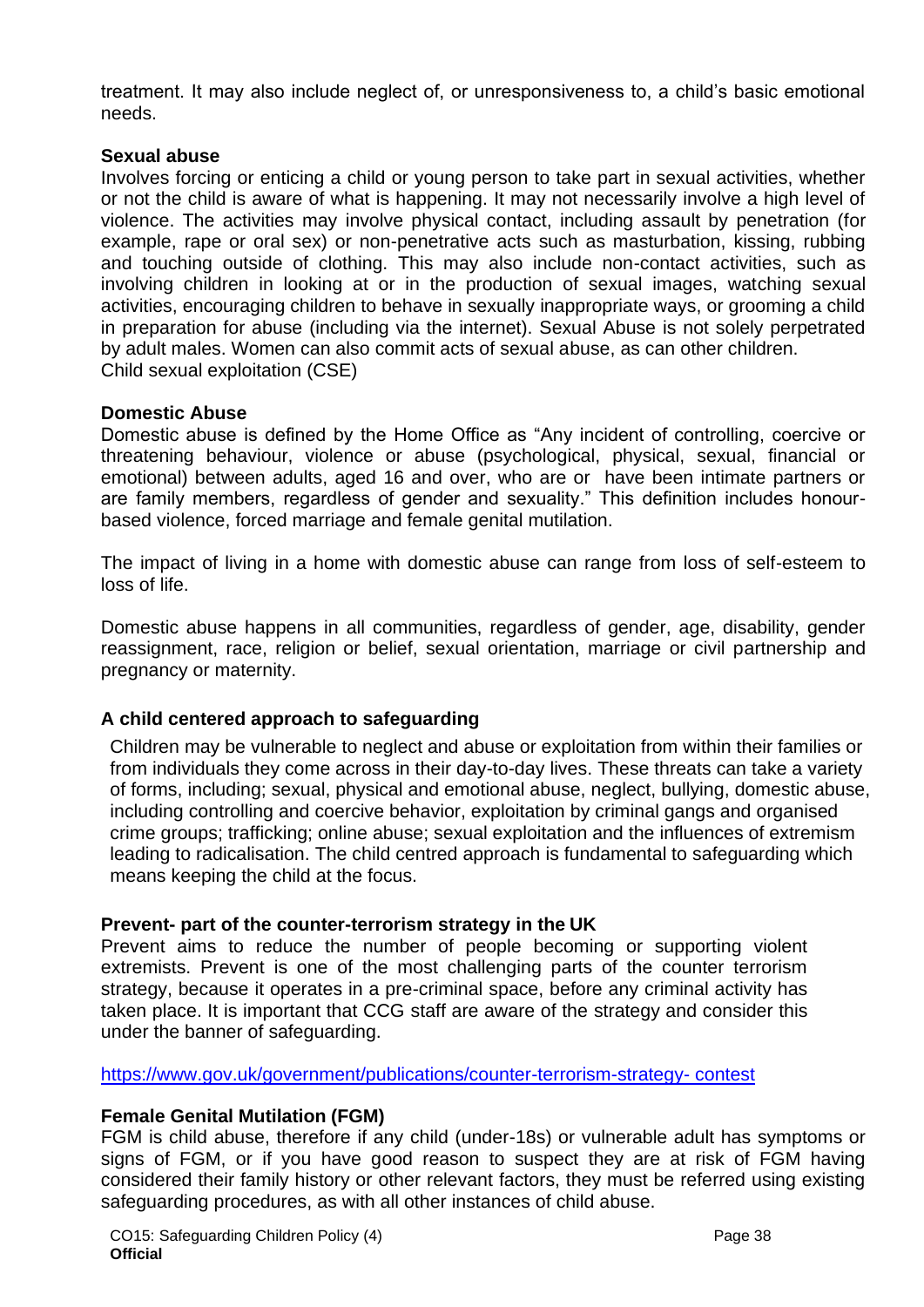#### [Multi-agency statutory guidance on female genital mutilation -](https://www.gov.uk/government/publications/multi-agency-statutory-guidance-on-female-genital-mutilation) GOV.UK (www.gov.uk)

#### **Assessment of risk outside the home**

As well as threats to the welfare of children from within the families, children may be vulnerable to abuse or exploitation from outside the family. Assessments of children in such cases, or those children who may be alleged perpetrators, should consider whether wider environmental factors and contextual issues are present in a child's life and are a threat to their safety and/or welfare.

#### **Child sexual exploitation (CSE)**

CSE is a form of sexual abuse. It occurs where an individual or group takes advantage of an imbalance of power to coerce, manipulate or deceive a child or young person under the age of 18 into sexual activity (a) in exchange for something the victim needs or wants, and/or (b) for the financial advantage or increased status of the perpetrator or facilitator. The victim may have been sexually exploited even if the sexual activity appears consensual. Child sexual exploitation does not always involve physical contact: it can also occur through the use of technology.

#### **Child criminal exploitation (CCE)**

Where an individual or group take advantage of an imbalance of power to coerce, control, manipulate or deceive a child or young person under the age of 18 into criminal activity

a. In exchange for something the victim needs or wants, and/or

b. For the financial or other advantage of the perpetrator or facilitator and/or

c. Through violence or threat of violence.

The victim may have been criminally exploited even if the activity appears consensual. Child criminal exploitation does not always involve physical contact; it can occur through the use of technology.

#### **County Lines**

A term used to describe gangs and organized criminal networks involved in exporting illegal drugs into one or more importing areas within the UK, using dedicated mobile phone lines or other form of 'deal line'. They are likely to exploit children and vulnerable adults to move and store the drugs and money, and they will often use coercion, intimidation, violence (including sexual violence) and weapons.

Concerns that a child may be at risk of sexual exploitation should be discussed with a manager and/or designated professional for safeguarding and a decision made as to whether there should be a referral to Children's Social Care.

The Serious Violence Strategy published by the Home Office in 2018 details CCE and County lines in more detail.

[https://assets.publishing.service.gov.uk/government/uploads/system/uploads/attachment\\_dat](https://assets.publishing.service.gov.uk/government/uploads/system/uploads/attachment_data/file/698009/serious-violence-strategy.pdf#:~:text=The%20Serious%20Violence%20Strategy%20represents%20a%20very%20significant,wrong%20path,%20encouraging%20them%20to%20make%20positive%20choices) [a/file/698009/serious-violence-](https://assets.publishing.service.gov.uk/government/uploads/system/uploads/attachment_data/file/698009/serious-violence-strategy.pdf#:~:text=The%20Serious%20Violence%20Strategy%20represents%20a%20very%20significant,wrong%20path,%20encouraging%20them%20to%20make%20positive%20choices)

[strategy.pdf#:~:text=The%20Serious%20Violence%20Strategy%20represents%20a%20very](https://assets.publishing.service.gov.uk/government/uploads/system/uploads/attachment_data/file/698009/serious-violence-strategy.pdf#:~:text=The%20Serious%20Violence%20Strategy%20represents%20a%20very%20significant,wrong%20path,%20encouraging%20them%20to%20make%20positive%20choices) [%20significant,wrong%20path,%20encouraging%20them%20to%20make%20positive%20c](https://assets.publishing.service.gov.uk/government/uploads/system/uploads/attachment_data/file/698009/serious-violence-strategy.pdf#:~:text=The%20Serious%20Violence%20Strategy%20represents%20a%20very%20significant,wrong%20path,%20encouraging%20them%20to%20make%20positive%20choices) [hoices](https://assets.publishing.service.gov.uk/government/uploads/system/uploads/attachment_data/file/698009/serious-violence-strategy.pdf#:~:text=The%20Serious%20Violence%20Strategy%20represents%20a%20very%20significant,wrong%20path,%20encouraging%20them%20to%20make%20positive%20choices)

#### **Extremism**

Extremism goes beyond terrorism and includes people who target the vulnerable – including the young – by seeking to sow division between communities on the basis of race, faith or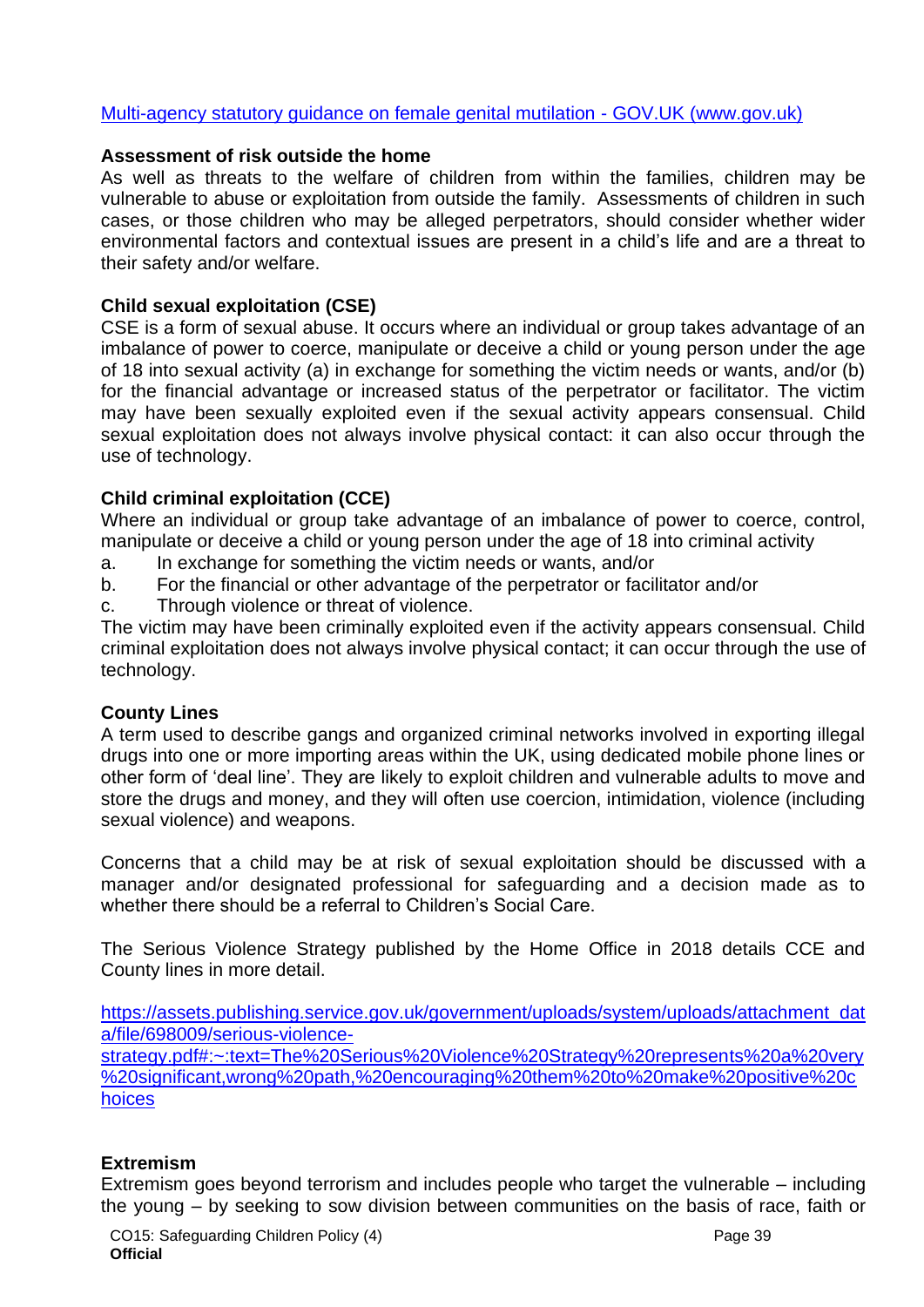denomination; justify discrimination towards women and girls; persuade others that minorities are inferior; or argue against the primacy of democracy and the rule of law in our society. Extremist groups make use of the internet to radicalise and recruit and to promote extremist material.

Extremism is defined in the Counter Extremism Strategy 2015 as the vocal or active opposition to our fundamental values, including the rule of law, individual liberty and the mutual respect and tolerance of different faiths and beliefs.

#### **Teenage relationship abuse**

The Home Office definition of domestic abuse includes 16 and 17 year olds and includes any incident or pattern of incidents of controlling, coercive or threatening behaviour, violence or abuse between those aged 16 or over who are or have been intimate partners regardless of gender or sexuality.

#### **Bullying**

Deliberately hurtful behaviour. It is usually repeated over a period of time, and occurs where it is difficult for those bullied to defend themselves. It can take many forms, but the three main types are physical, verbal and emotional. The damage inflicted by bullying can often be underestimated. Bullying can cause significant distress to children so much so it affects their health and development. Under the Children Act 1989, a bullying incident should be addressed as a child protection concern when there is 'reasonable cause to suspect that a child is suffering, or is likely to suffer, significant harm'.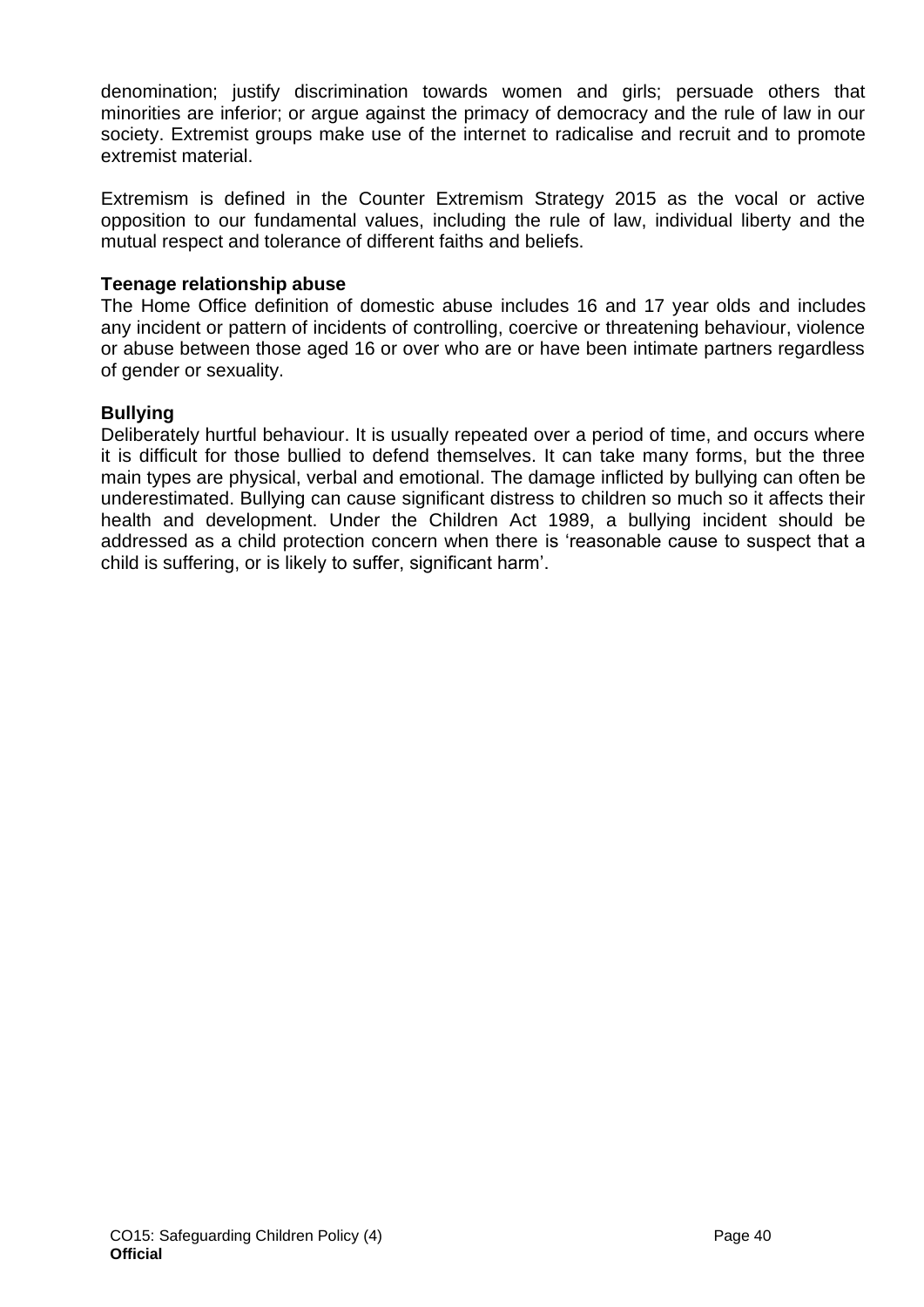# **Appendix C – Useful contact details**

| South Tyneside CCG safeguarding team                                                 |                                                                                 |                                         |                           |  |  |
|--------------------------------------------------------------------------------------|---------------------------------------------------------------------------------|-----------------------------------------|---------------------------|--|--|
| Generic Secure Mailbox - stynccg.safeguard@nhs.net                                   |                                                                                 |                                         |                           |  |  |
| <b>SAFEGUARDING CHILDREN</b>                                                         |                                                                                 |                                         |                           |  |  |
| Role<br>Telephone<br>Email<br><b>Name</b>                                            |                                                                                 |                                         |                           |  |  |
| Victoria Cotter                                                                      | Designated Nurse for<br>Safeguarding Children                                   | 07385382817                             | Victoriacotter@nhs.net    |  |  |
| Lisa Westland                                                                        | Designated Nurse for Looked<br>after Children                                   | 07469571873                             | lisa.westland1@nhs.net    |  |  |
| Dr Dawn Elliott                                                                      | Named GP for Safeguarding<br>Children                                           | 07917796810                             | dawn.elliott1@nhs.net     |  |  |
| Dr Sunil Gupta                                                                       | Designated Doctor for<br>Safeguarding, Looked After<br>Children and Child Death | 07570117551                             | sunil.gupta5@nhs.net      |  |  |
|                                                                                      |                                                                                 | <b>SAFEGUARDING ADULTS</b>              |                           |  |  |
| Name                                                                                 | Role                                                                            | Telephone                               | Email                     |  |  |
| Sharon<br>Thompson                                                                   | Designated Nurse for<br>Safeguarding Adults                                     | 07917559901                             | Sharon.thompson27@nhs.net |  |  |
| Dr Funmi Nixon                                                                       | Named GP for Safeguarding<br>Adults                                             | 07903876680                             | funmi.nixon@nhs.net       |  |  |
|                                                                                      |                                                                                 | <b>SAFEGUARDING ADULTS AND CHILDREN</b> |                           |  |  |
| <b>Name</b>                                                                          | Role                                                                            | Telephone                               | Email                     |  |  |
| Chloe Busby                                                                          | Named Nurse for Primary<br>Care                                                 | 07939 282031                            | Chloe.busby@nhs.net       |  |  |
|                                                                                      |                                                                                 | <b>REFERRAL CONTACT DETAILS</b>         |                           |  |  |
| <b>SAFEGUARDING CHILDREN</b>                                                         |                                                                                 |                                         |                           |  |  |
| Phone: 0191 424 5010 (Monday to Thursday - 8.30am to 5pm, Friday - 8.30am to 4.30pm) |                                                                                 |                                         |                           |  |  |
| Phone: 0191 456 2093 (outside of the above office hours)                             |                                                                                 |                                         |                           |  |  |
| isit-referrals@southtyneside.gov.uk                                                  |                                                                                 |                                         |                           |  |  |
| https://www.southtyneside.gov.uk/article/35807/Worried-about-a-child-                |                                                                                 |                                         |                           |  |  |
| <b>SAFEGUARDING ADULTS</b>                                                           |                                                                                 |                                         |                           |  |  |
| 0191 424 6000 or email LetsTalk@southtyneside.gov.uk                                 |                                                                                 |                                         |                           |  |  |
| https://www.southtyneside.gov.uk/article/35879/Worried-about-an-adult-               |                                                                                 |                                         |                           |  |  |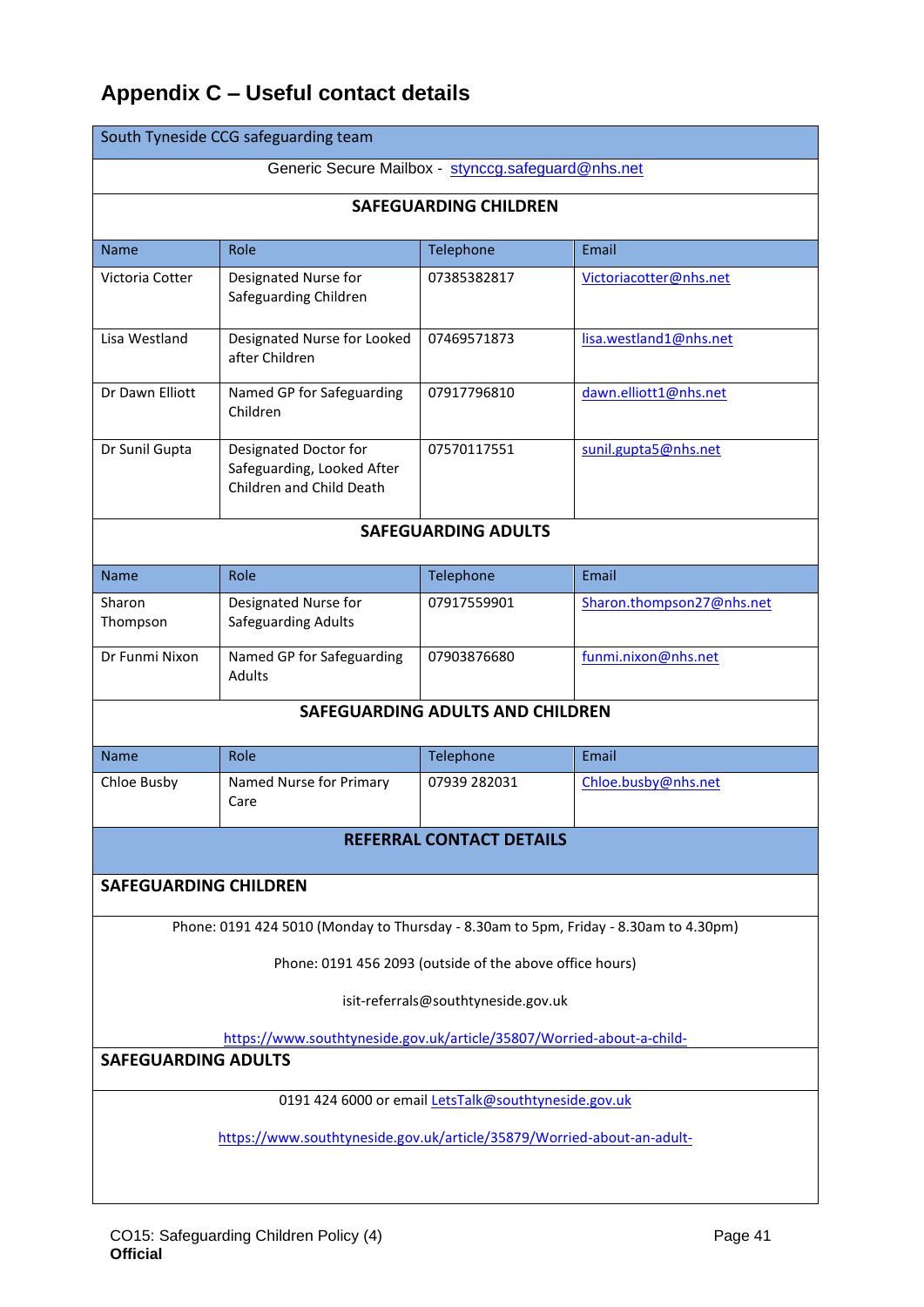### **Appendix D**

Levels of Safeguarding Children Training/ staff group

<span id="page-41-0"></span>

| Level   | <b>Staff Groups</b>                                                                                                                                                                                                                                                                                      | <b>Courses</b>                                                                                            | <b>Frequency / Refresher</b>                                                                                                  |
|---------|----------------------------------------------------------------------------------------------------------------------------------------------------------------------------------------------------------------------------------------------------------------------------------------------------------|-----------------------------------------------------------------------------------------------------------|-------------------------------------------------------------------------------------------------------------------------------|
| Level 1 | All staff working in healthcare settings<br>receptionists, administration staff, catering,<br>transport, maintenance staff, including those<br>non-clinical staff working for independent<br>contractors (such as GPs, dentists) within the<br>NHS, as well as volunteers across healthcare<br>services. | Initially via corporate<br>induction 30 minute<br>presentation or within 6<br>weeks of taking up the post | Over a 3 year period, staff<br>should receive refresher<br>equivalent to a minimum of 2<br>hours<br>e-learning is appropriate |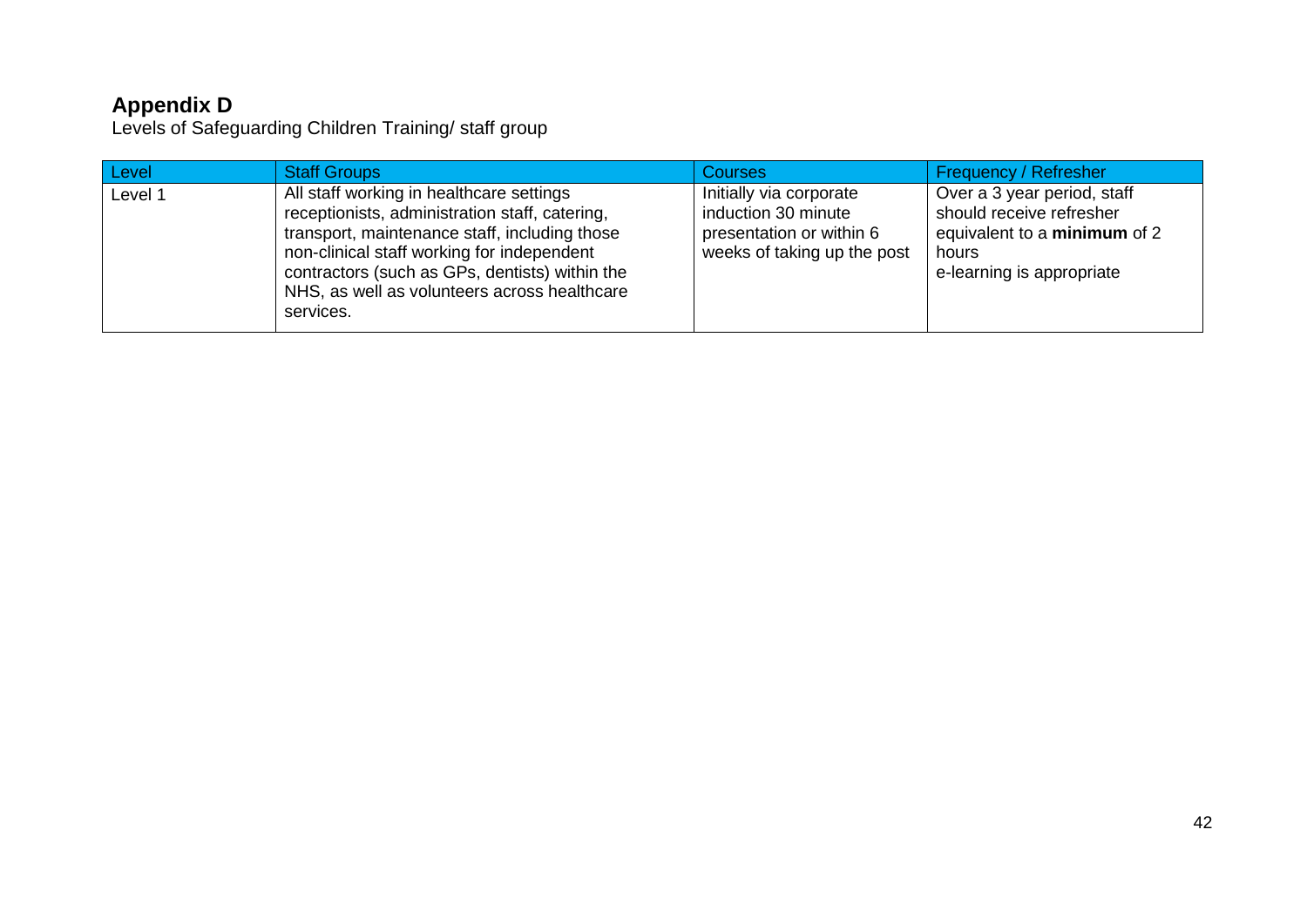| Level <sub>2</sub> | All Clinical and non-clinical staff who in their role,<br>have contact (however small) with children, young<br>people and /or their parents/carers or adults who<br>may pose a risk to children<br>This includes administrators and reception staff for<br>looked after children and safeguarding teams, GP<br>practice safeguarding administartors, GP practice<br>managers, clinic reception managers, health care<br>students including medical, relevant allied health<br>professional students and nursing students, patient<br>advocates, phlebotomists | Undertaken via single<br>agency /LSCB provision -<br>this may be face to face or<br>approved e-learning<br>courses. The timeframe for<br>this initial training should<br>not exceed 12 month period<br>Training should include<br>multi-agency and scenario-<br>based discussions drawing<br>on case studies and lessons<br>from research and audit-<br>incorporating for example<br>early help, domestic abuse,<br>vulnerable adults, learning<br>disabilities and<br>communicating with children<br>and young people. | Over a 3 year period, staff should<br>receive refresher equivalent to a<br>minimum of 4 hours<br>Training at level 2 will include the<br>training required at Level 1 and<br>negate the need to undertake<br>refresher training at Level 1 |
|--------------------|---------------------------------------------------------------------------------------------------------------------------------------------------------------------------------------------------------------------------------------------------------------------------------------------------------------------------------------------------------------------------------------------------------------------------------------------------------------------------------------------------------------------------------------------------------------|-------------------------------------------------------------------------------------------------------------------------------------------------------------------------------------------------------------------------------------------------------------------------------------------------------------------------------------------------------------------------------------------------------------------------------------------------------------------------------------------------------------------------|--------------------------------------------------------------------------------------------------------------------------------------------------------------------------------------------------------------------------------------------|
|--------------------|---------------------------------------------------------------------------------------------------------------------------------------------------------------------------------------------------------------------------------------------------------------------------------------------------------------------------------------------------------------------------------------------------------------------------------------------------------------------------------------------------------------------------------------------------------------|-------------------------------------------------------------------------------------------------------------------------------------------------------------------------------------------------------------------------------------------------------------------------------------------------------------------------------------------------------------------------------------------------------------------------------------------------------------------------------------------------------------------------|--------------------------------------------------------------------------------------------------------------------------------------------------------------------------------------------------------------------------------------------|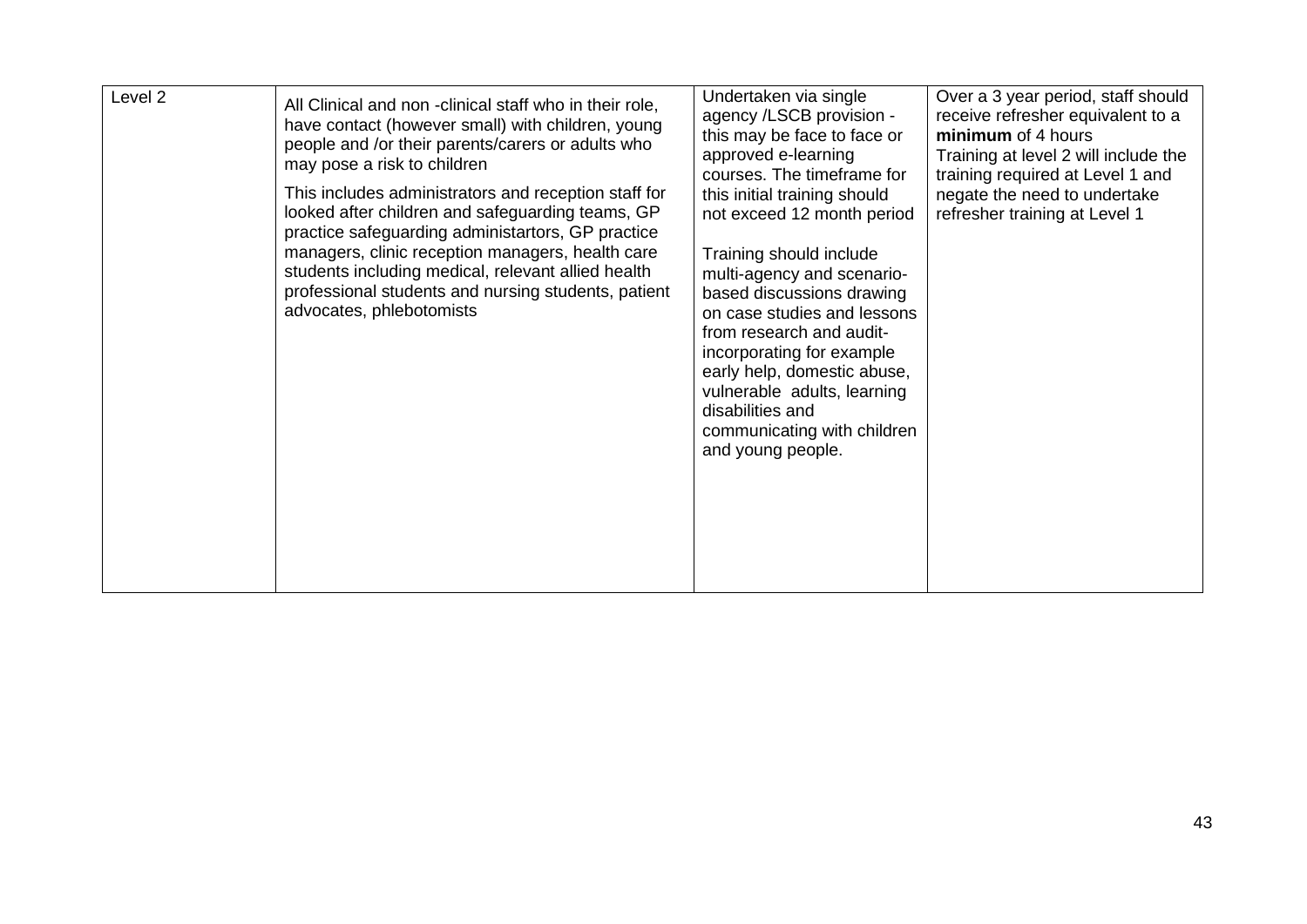| Level 3<br>Core<br>competencies | All clinical staff who working with children, young<br>people and/or their carers and/ or any adult who<br>could pose a risk to children and who could<br>potentially contribute to assessing, planning,<br>intervening and evaluating the needs of a child<br>or young person and / or parenting capacity<br>(regardless of whether there have been<br>previously identified child protection /<br>safequarding concerns or not).<br>This includes GP's, forensic physicians and<br>nurses, urgent and unscheduled care staff,<br>mental health staff, (adult and CAMHS), child<br>psychologists, child psychotherapists, adult<br>learning disability staff, learning disability staff,<br>health professionals working in substance<br>misuse services, looked after children nurses,<br>youth offending team staff, paediatric allied<br>health professionals, sexual health staff, school<br>nurses, health visitors, all children's nurses,<br>midwives, child psychologists, obstetricians, all<br>paediatricians, paediatric radiologists, paediatric<br>surgeons, children's/paediatric anaesthetists,<br>paediatric | Any staff who are moving<br>into a senior post and<br>have not attained the<br>relevant knowledge at<br>Level 3 will within a year<br>of appointment will attain<br>the competency level.<br>(A minimum of 8 hours)<br>Training should be multi-<br>disciplinary and<br>interagency, which may<br>be delivered internally or<br>externally. It should<br>include personal reflection<br>and scenario based<br>discussion drawing on<br>case studies. | Over a 3 year period, staff<br>should receive refresher<br>equivalent to a minimum of 8<br>hours.<br>Training at L3 will include the<br>training required at L1&2 and<br>will negate the need to<br>undertake refresher training<br>at these levels |
|---------------------------------|-------------------------------------------------------------------------------------------------------------------------------------------------------------------------------------------------------------------------------------------------------------------------------------------------------------------------------------------------------------------------------------------------------------------------------------------------------------------------------------------------------------------------------------------------------------------------------------------------------------------------------------------------------------------------------------------------------------------------------------------------------------------------------------------------------------------------------------------------------------------------------------------------------------------------------------------------------------------------------------------------------------------------------------------------------------------------------------------------------------------------------|------------------------------------------------------------------------------------------------------------------------------------------------------------------------------------------------------------------------------------------------------------------------------------------------------------------------------------------------------------------------------------------------------------------------------------------------------|-----------------------------------------------------------------------------------------------------------------------------------------------------------------------------------------------------------------------------------------------------|
|                                 | intensivists and paediatric dentists. It is expected<br>that Drs in training (inc foundation level) who<br>have posts in these affiliated specialities with<br>significant children/ young person contact, will<br>require L3 training.                                                                                                                                                                                                                                                                                                                                                                                                                                                                                                                                                                                                                                                                                                                                                                                                                                                                                       |                                                                                                                                                                                                                                                                                                                                                                                                                                                      |                                                                                                                                                                                                                                                     |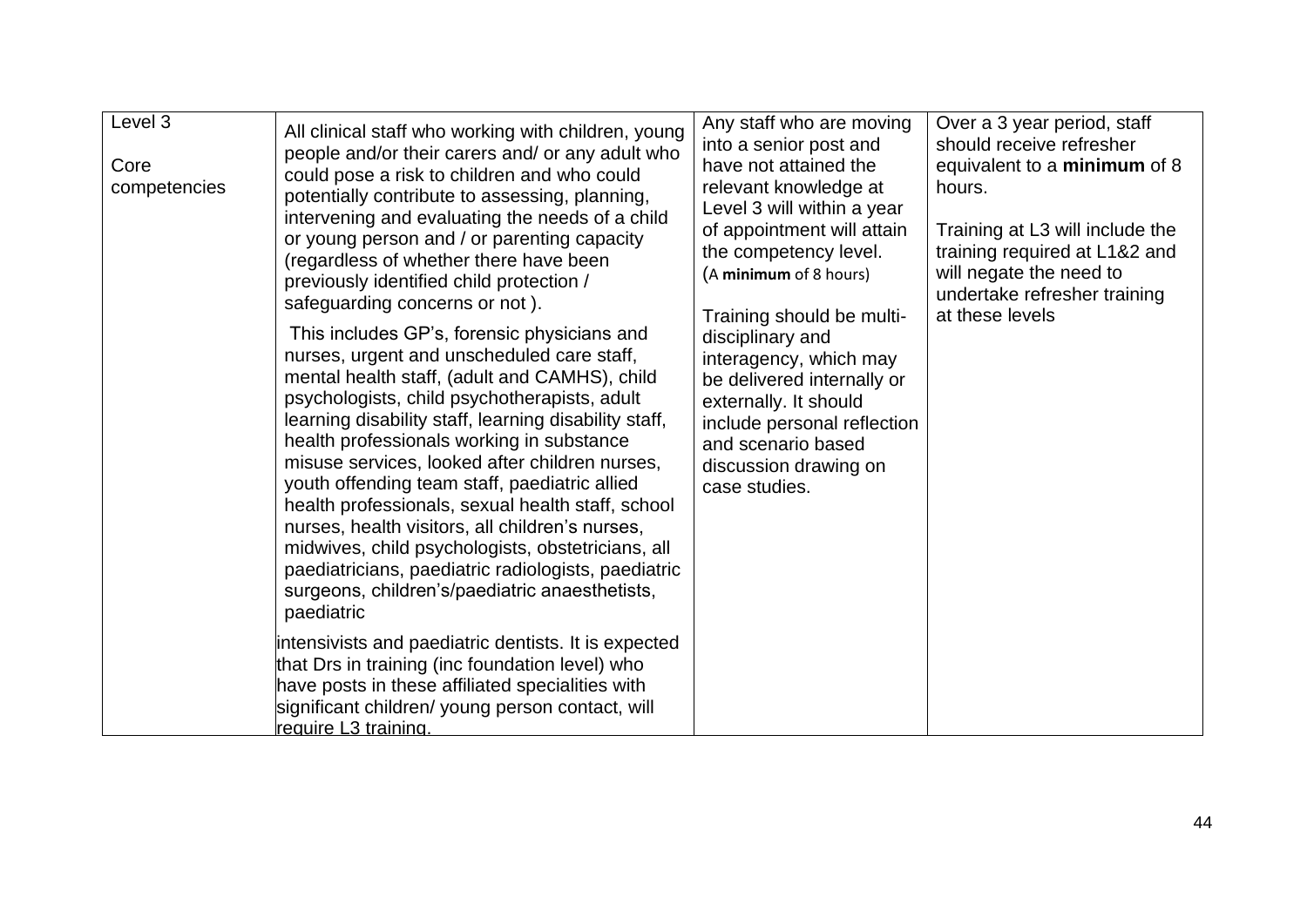| Level 3 additional<br>competencies | Paediatricians, paediatric intensivists/ surgeons,<br>forensic physicians, dentists with a lead role in<br>child protection, forensic physicians, child and<br>adolescent mental health psychiatrists, child<br>psychologists, child psychotherapists, GPs, GP<br>practice safeguarding leads, children's nurses,<br>school nurses, child and adolescent mental<br>health nurses, children's learning disability<br>nurses, midwives and health visitors, specialist<br>nurses for looked after children. | Any staff who are moving<br>into a senior post and<br>have not attained the<br>relevant knowledge at<br>Level 3 core and<br>additional will within a<br>year of appointment will<br>attain the competency<br>level.<br>$(A minimum of 12-16 hours)$ | Over a 3 year period, staff<br>should receive refresher<br>equivalent to a minimum of<br>12-16 hours. |
|------------------------------------|-----------------------------------------------------------------------------------------------------------------------------------------------------------------------------------------------------------------------------------------------------------------------------------------------------------------------------------------------------------------------------------------------------------------------------------------------------------------------------------------------------------|-----------------------------------------------------------------------------------------------------------------------------------------------------------------------------------------------------------------------------------------------------|-------------------------------------------------------------------------------------------------------|
|------------------------------------|-----------------------------------------------------------------------------------------------------------------------------------------------------------------------------------------------------------------------------------------------------------------------------------------------------------------------------------------------------------------------------------------------------------------------------------------------------------------------------------------------------------|-----------------------------------------------------------------------------------------------------------------------------------------------------------------------------------------------------------------------------------------------------|-------------------------------------------------------------------------------------------------------|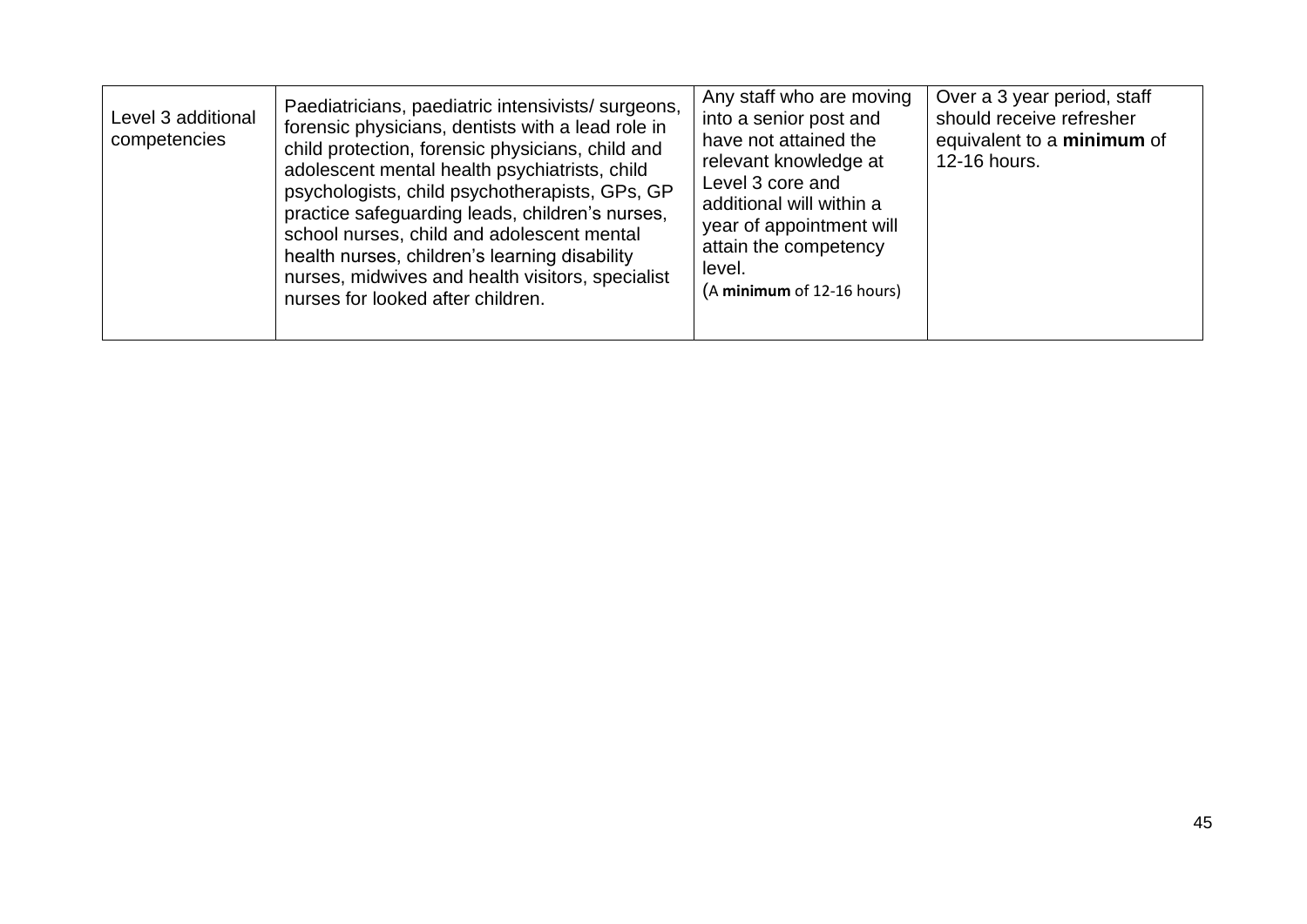| Level 4 | Specialist roles-Named professionals for<br>safeguarding children and young people i.e.<br>named nurses, named doctors, named GPs,<br>named midwives, named health professionals in<br>ambulance organisations. | Named professionals<br>within 3 years of taking up<br>the post complete a<br>management programme<br>with a focus on leadership<br>and change management<br>Training should include<br>management and<br>supervision training and<br>should participate<br>regularly in support<br>groups or peer support<br>networks for specialist<br>professionals<br><b>Additional training</b><br>programmes such as<br>RCPCH level 4/5 training<br>for Paediatricians should<br>be undertaken within 1<br>years of taking up the<br>post | Over a 3 year period, staff<br>should receive refresher<br>equivalent to a minimum of 24<br>hours<br>Training at Level 4 will include<br>the training required at level 1-<br>3 and will negate the need to<br>undertake refresher training at<br>those levels |
|---------|-----------------------------------------------------------------------------------------------------------------------------------------------------------------------------------------------------------------|--------------------------------------------------------------------------------------------------------------------------------------------------------------------------------------------------------------------------------------------------------------------------------------------------------------------------------------------------------------------------------------------------------------------------------------------------------------------------------------------------------------------------------|----------------------------------------------------------------------------------------------------------------------------------------------------------------------------------------------------------------------------------------------------------------|
|---------|-----------------------------------------------------------------------------------------------------------------------------------------------------------------------------------------------------------------|--------------------------------------------------------------------------------------------------------------------------------------------------------------------------------------------------------------------------------------------------------------------------------------------------------------------------------------------------------------------------------------------------------------------------------------------------------------------------------------------------------------------------------|----------------------------------------------------------------------------------------------------------------------------------------------------------------------------------------------------------------------------------------------------------------|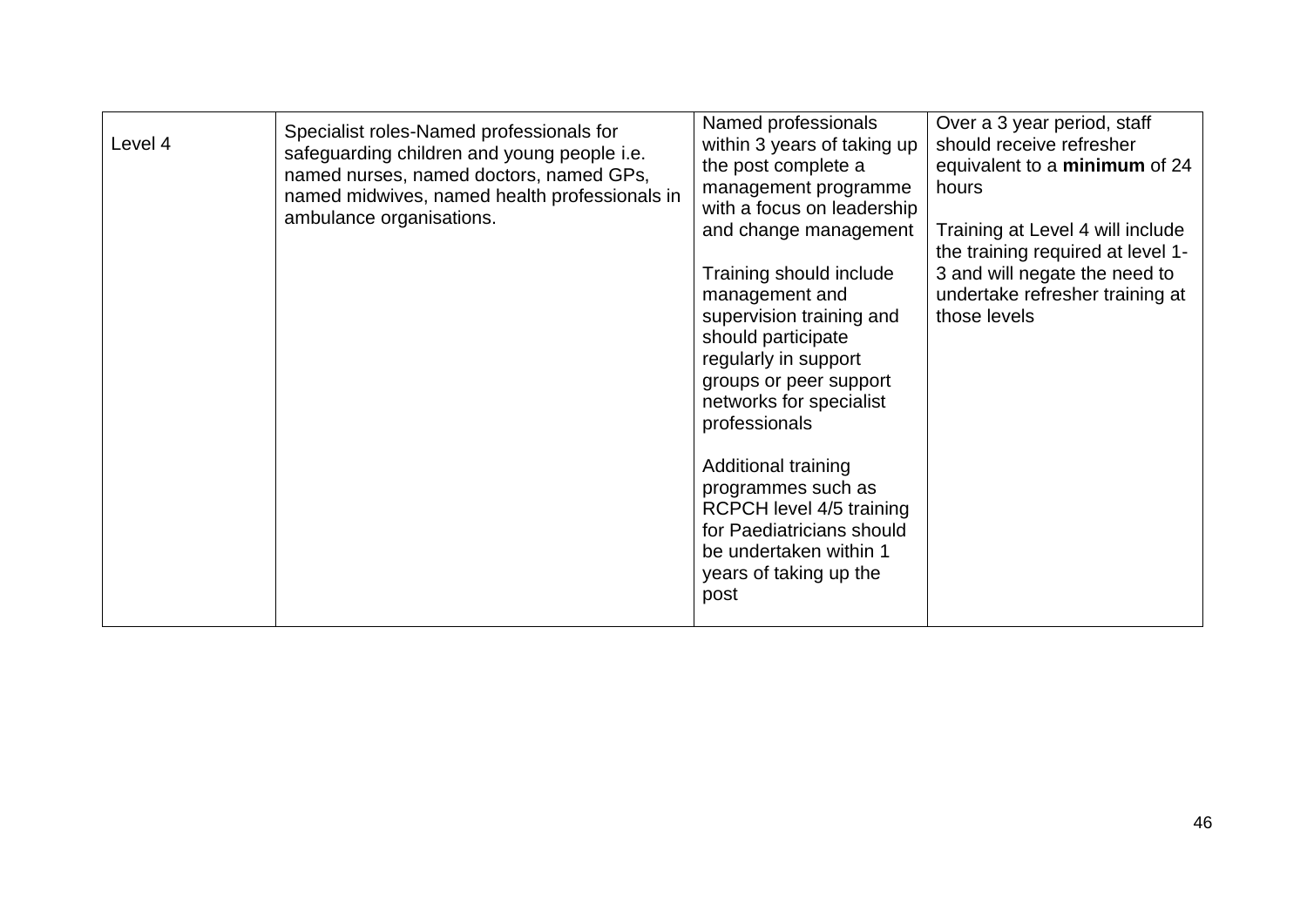| Level 5 | Specialist roles- Designated professionals<br>Designated Drs and Nurses. Lead<br>Paediatricians, Consultants / Lead nurses. | As outlined for levels 1-4<br>With additional specific<br>training with regard to<br>strategic roles and<br>responsibilities<br>Additional training<br>programmes such as<br>RCPCH level 4/5 training<br>for Paediatricians should<br>be undertaken within 1<br>year of taking up the<br>post<br>Designated<br>professionals should<br>participate regularly in<br>support groups or peer<br>support networks for<br>specialist professionals<br>at a local, regional and<br>national level | Over a 3 year period, staff<br>should receive refresher<br>equivalent to a minimum of 24<br>hours |
|---------|-----------------------------------------------------------------------------------------------------------------------------|---------------------------------------------------------------------------------------------------------------------------------------------------------------------------------------------------------------------------------------------------------------------------------------------------------------------------------------------------------------------------------------------------------------------------------------------------------------------------------------------|---------------------------------------------------------------------------------------------------|
|         |                                                                                                                             |                                                                                                                                                                                                                                                                                                                                                                                                                                                                                             |                                                                                                   |